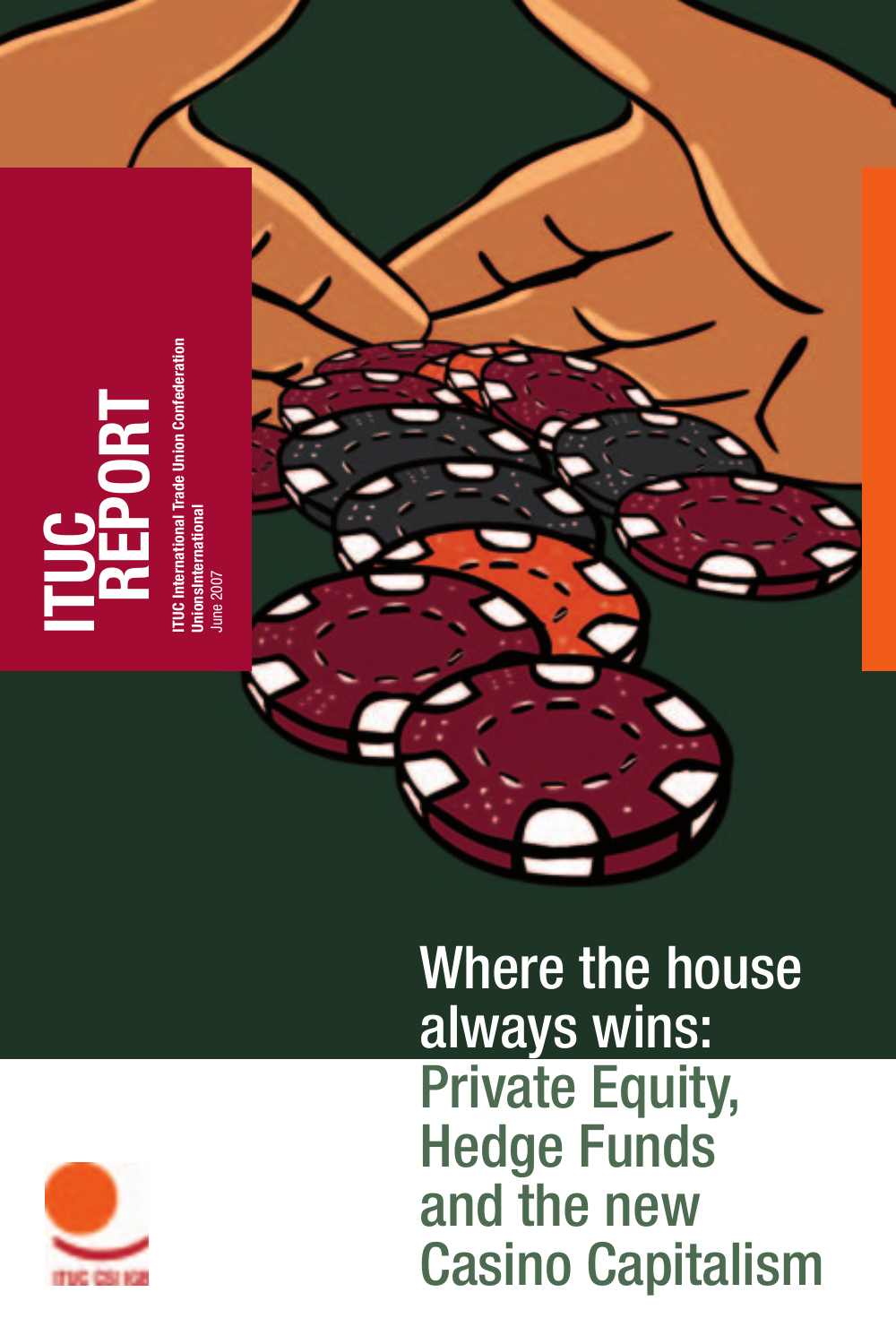Founded on 1 November 2006, the International Trade Union Confederation (ITUC) represents 168 million workers, 40 percent of whom are women, in 153 countries and territories and has 304 national affiliates.

The ITUC is a confederation of national trade union centres, each of which links together the trade unions of that particular country. Membership is open to all democratic, independent and representative national trade union centres.

The ITUC's primary mission is the promotion and defence of workers' rights and interests, through international cooperation between trade unions, global campaigning and advocacy within the major global institutions. Its main areas of activity include trade union and human rights, the economy, society and the workplace, equality and non-discrimination as well as international solidarity. The ITUC adheres to the principles of trade union democracy and independence, as set out in its Constitution.

ITUC 5 Boulevard du Roi Albert II, Bte 1 1210 Brussels Belgium

Phone: +32 (0)2 224 0211 Fax: +32 (0)2 201 5815 E-mail: mailto:info@ituc-csi.org

www.ituc-csi.org

\_

\_

Comments or questions about this report should be sent to Kristian Weise at kristian.weise@ituc-csi.org

Copyright, June 2007 ITUC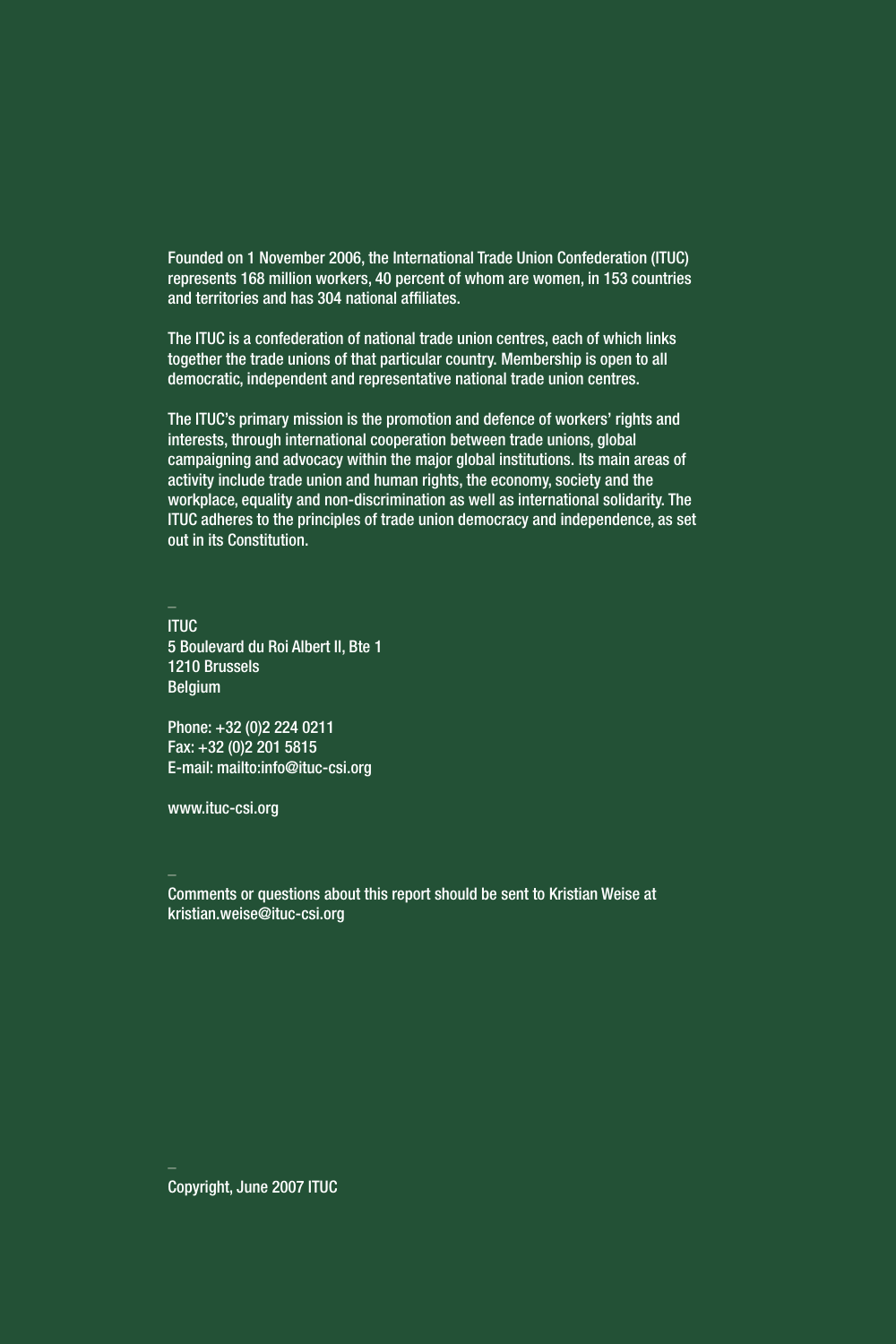ITUC June 2007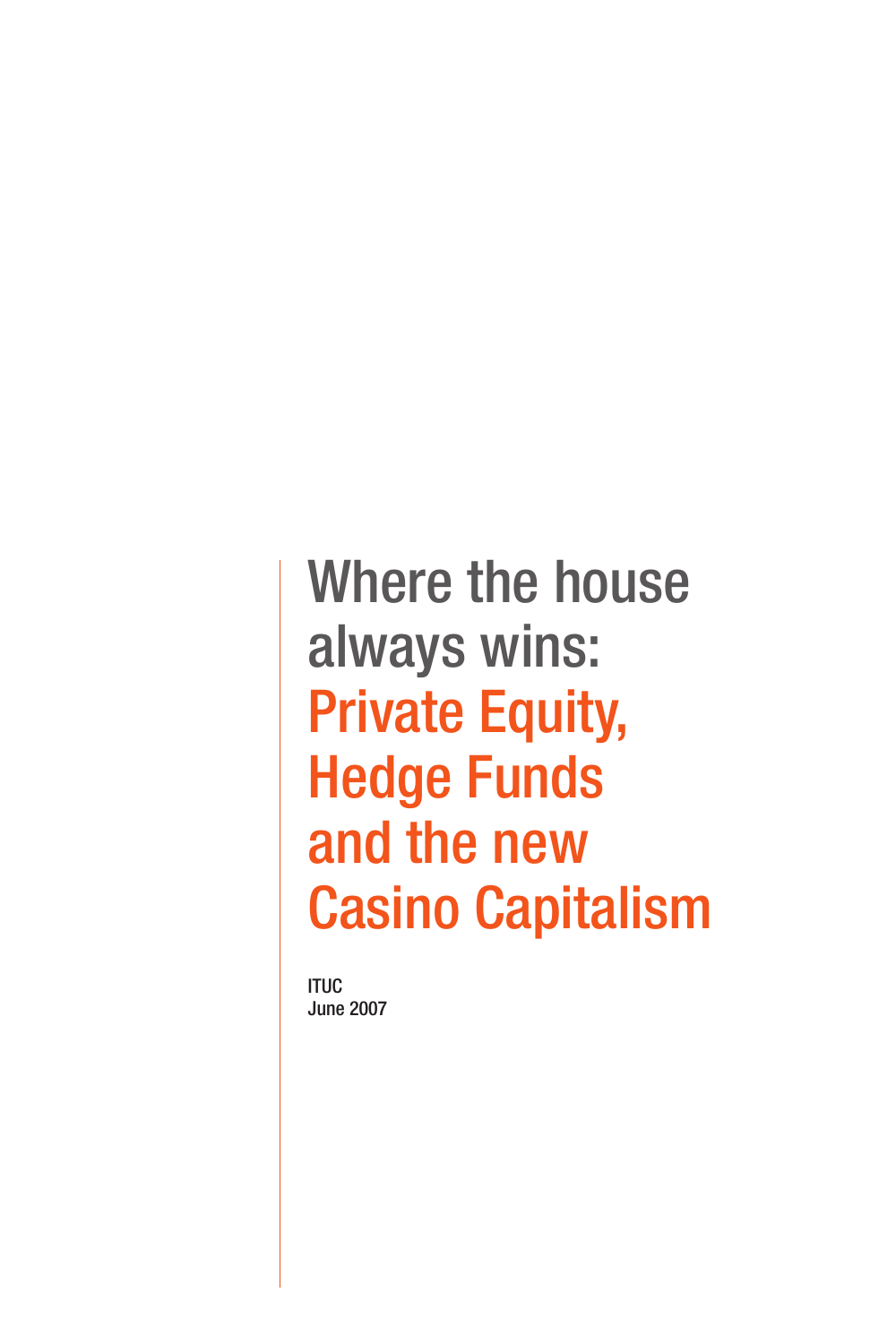This report draws on the experiences of private equity and hedge funds in the entire union family. We would especially like to thank the TUAC, the ETUC and the Global Union Federations for what they have done to highlight the challenges and problems of these phenomena, as well as to put them on the international agenda.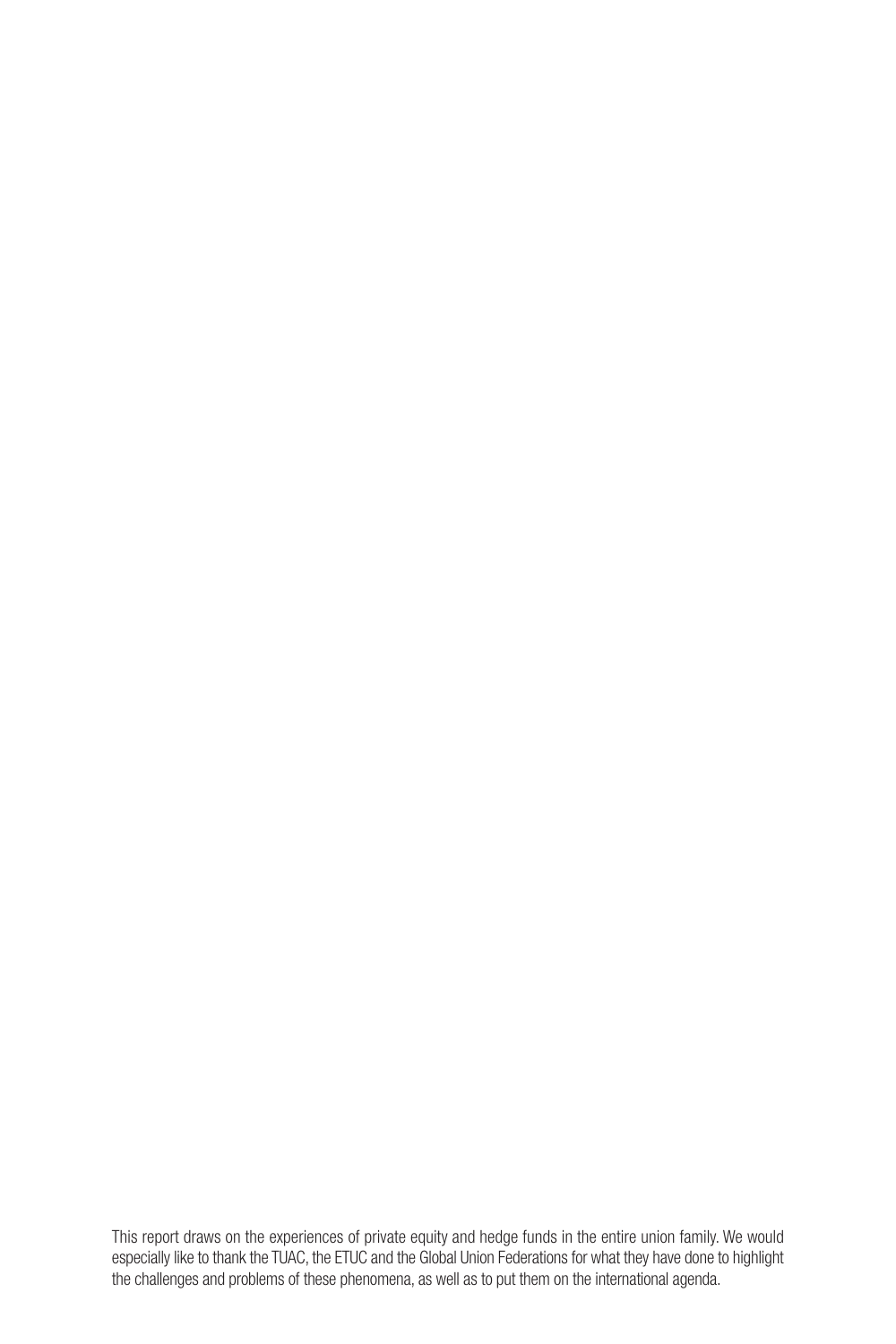# Table of contents

| The Issues                                                                                                                                         | 5              |
|----------------------------------------------------------------------------------------------------------------------------------------------------|----------------|
| <b>Executive summary</b>                                                                                                                           |                |
| The phenomenon                                                                                                                                     | 7              |
| The problems                                                                                                                                       | $\overline{7}$ |
| The solutions                                                                                                                                      | 9              |
| I. Financialisation: today's face of capitalism                                                                                                    |                |
| The ABC of private equity and hedge funds                                                                                                          | 11             |
| Private Equity<br>Hedge funds                                                                                                                      | 12             |
| Leveraged buy-outs: what, how and why?                                                                                                             | 13<br>14       |
| The deals                                                                                                                                          | 15             |
| The companies and industries                                                                                                                       | 16             |
| The drivers                                                                                                                                        | 17             |
| Bursting bubble, revamping regulation                                                                                                              | 18             |
| II. Risky business:                                                                                                                                |                |
| problems and challenges of private equity and hedge funds                                                                                          |                |
| <b>Emperors without clothes</b>                                                                                                                    | 19             |
| Investor's gambles                                                                                                                                 | 21             |
| 'Cash, boom, bang' on the horizon                                                                                                                  | 22             |
| In it for the long run?                                                                                                                            | 24             |
| Milking, milking and milking                                                                                                                       | 26             |
| Club-deals, insider trading, management disloyalty and other moral hazards                                                                         | 27             |
| Bearing the brunt of risks and cuts - workers under private equity<br>Invisible employers, lack of information, no consultation - industrial under | 28             |
| relations private equity                                                                                                                           | 30             |
| Aggressive tax planning at the heart of the model                                                                                                  | 31             |
| Public services and utilities at peril                                                                                                             | 33             |
| The risky walk on eggshells                                                                                                                        | 34             |
| III. Changing course:                                                                                                                              |                |
| recommendations for a sounder, more equitable economy                                                                                              |                |
| Policies and Regulation                                                                                                                            | 35             |
| Transparency                                                                                                                                       | 35             |
| Financial stability and systemic risks                                                                                                             | 36             |
| Taxation                                                                                                                                           | 37             |
| Corporate governance                                                                                                                               | 38             |
| Workers' rights<br>Protection of public services and utilities                                                                                     | 39<br>40       |
| An international regulatory task force and other work in the international realm                                                                   | 40             |
| Pension funds                                                                                                                                      | 41             |
| Private equity                                                                                                                                     | 41             |
| Hedge funds                                                                                                                                        | 42             |
| Selected Bibliography - End Notes                                                                                                                  | 43-48          |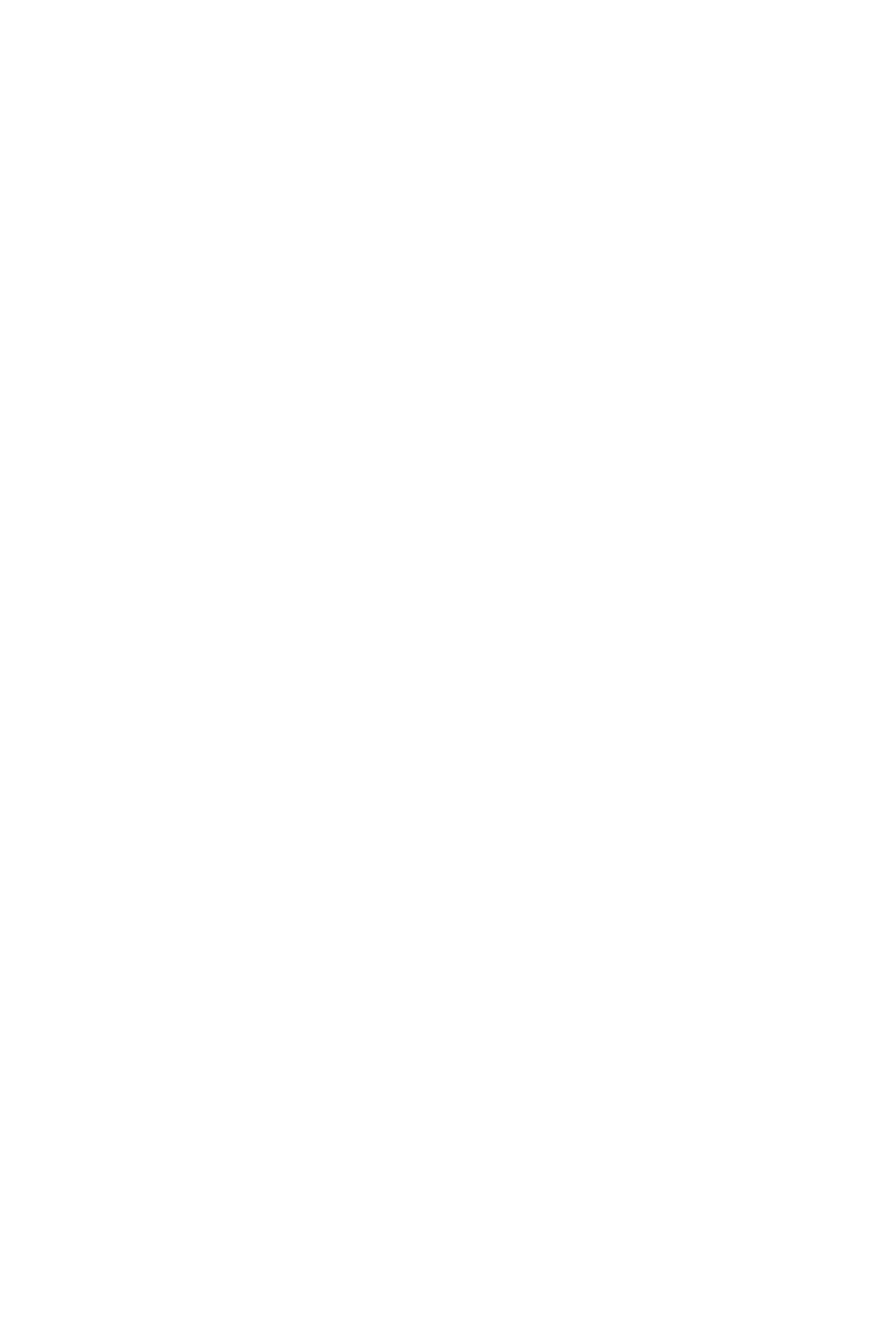# The Issues

- > Don't believe the hype: private equity and hedge funds are largely overrated as investment opportunities. Some funds do have track records of very high returns – just as some mutual funds have – but overall, private equity has underperformed during the last decades while hedge funds have done so for the last couple of years or more.
- > The present surge in leveraged buy-outs by private equity firms is part of a speculative craze that day by day lowers the standards and raises the prices for what is bought up. This is creating a bubble. Like all other speculative bubbles – from housing to stock markets – it will burst at some point.
- > The debt leverage presently undertaken by private equity and hedge funds represents a great risk to the stability of financial markets. Many funds are so heavily loaded with debt that they risk defaulting if market conditions change. Due to their increasing size, this may start a domino effect with detrimental consequences for the major financial markets.
- > Though fund managers will argue the opposite, the increasing dominance of private equity and hedge funds in the corporate world is undermining the long-term viability and competitiveness of individual companies and economies at large. These speculative models are inherently biased against any investment that does not pay off within a couple of years.
- > Risks and rewards are extremely unevenly divided in the private equity model. Workers bear the brunt of risks, costs and sacrifices while managers of private equity firms pocket the gains. This constitutes a basic injustice – the cruellest kind of capitalism – and needs to be subject to rules and regulation so that the risks and the benefits are shared.
- > The main winners of the private equity game are fund managers not investors, employees, consumers or the public at large. Investing in private equity is indeed like playing the casino: sometimes you win big, other times you lose all. But the house always takes home the biggest bucks.
- > Private equity firms are now milking companies and saddling them with debt to an extent that jeopardises the future of workplaces that employ hundreds of thousands of people.
- > The management culture of private equity and activist hedge funds is shameless in its effort to cut all possible costs. It generally includes pressure on wages, benefits and working conditions; refusal to engage in collective bargaining; and outright harassment of workers who organise in trade unions.
- > Tough regulation is necessary for both private equity and hedge funds. Codes of conduct and other voluntary arrangements are incapable of providing sufficient self-regulation. Only government action can curb the external impact and the outright exploitation of these investment activities. New, innovative regulation is seriously needed. This report explains how this can be done.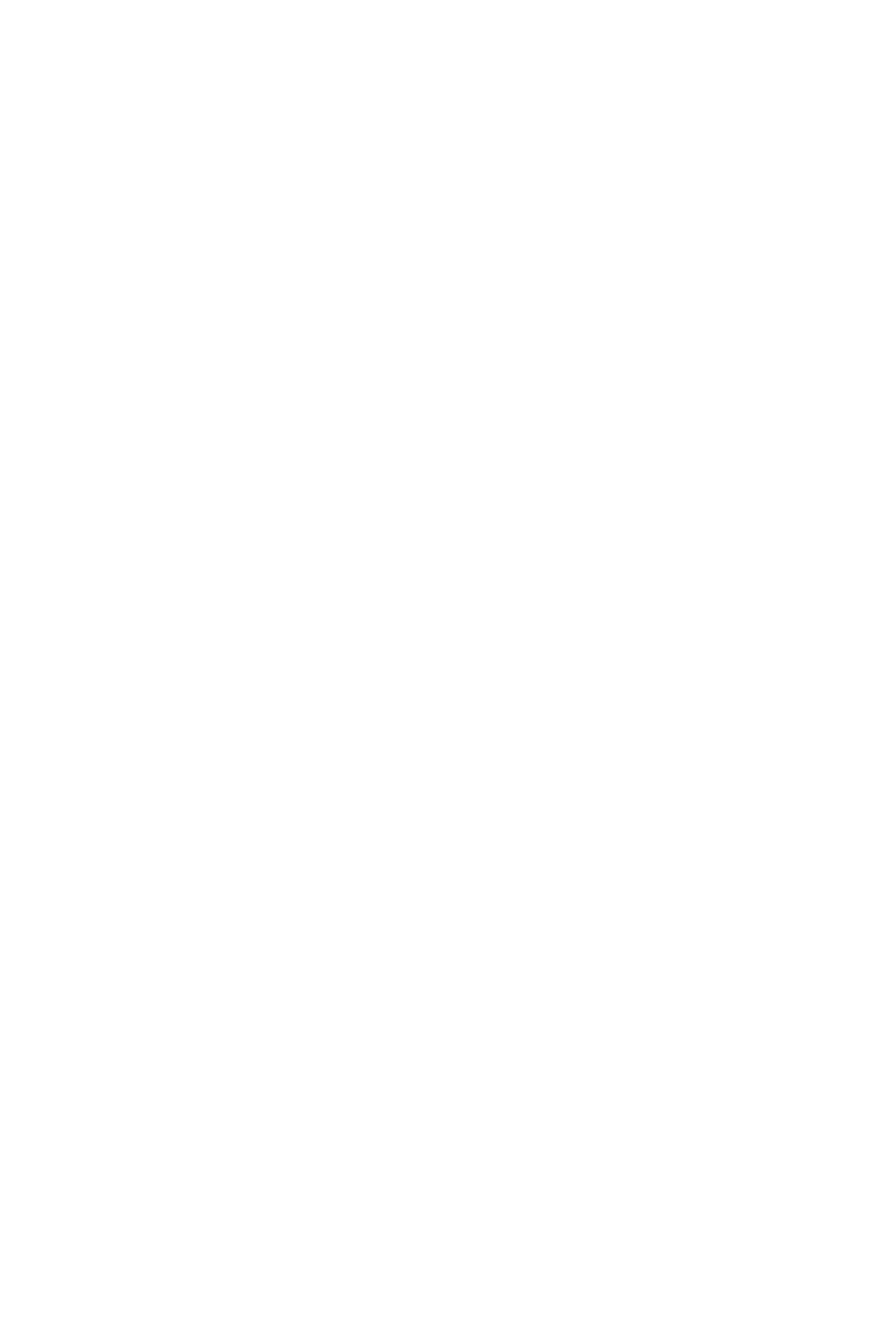# Executive Summary

### The phenomenon

Within the last couple of years, private equity and hedge funds have emerged as some of the most dominant financial and corporate players. They are no longer considered alternative investments but constitute part of the mainstream, one of the assets that pension funds, insurance companies and banks place their money in. They have made a lasting impact on the financial sector and have already made life harder for millions of ordinary workers while jeopardising their future pensions, as shown in this report. They are the epitome of the increasing financialisation of our economy, and the consequence is that their financial demands dictate the behaviour of ever greater parts of our society.

The boom in private equity and hedge funds has been triggered by a global abundance of cheap money, greedy investors and undervalued assets. The constant availability of credit with low interest rates has been instrumental in a surge in both leveraged (i.e. debt-financed) buy-outs and the gearing of hedge funds. As a result, the level of such buy-outs has set new yearly records for almost half a decade, while the level of assets under management by hedge funds has hit similar new records year after year.

When companies are taken over by these private funds, they escape stock market regulations, increase dividends to their new owners, and accumulate incredibly high levels of debt. Since the private equity firms aim at making quick returns by reselling their acquisitions within a couple of years, they introduce their portfolio of companies to rapid financial and organisational restructuring. Non-core assets are sold off and non-profitable operations closed. The workers in such companies under siege – typically, mature enterprises with a high cash-flow operating in stable industries – are the ones who pay the price.

### The problems

The present wave of private equity-backed leveraged buy-outs, and money flooding into hedge funds, is neither benign, neutral nor insignificant. It has worsened a range of problems with regards to financial stability, transparency, corporate governance and economic development, while many of the fund managers at the centre of it have benefited immensely from the companies they have taken over. Concurrently, and as the bubble-like character of the boom has taken form, it is becoming clearer and clearer that it may come to a very sudden end. Yet as this eggshell economy of private equity and hedge funds is built increasingly on the money that should finance ordinary people's future pensions, and as ever more workers are employed by the companies owned by these funds, the fund managers stand to be those least hurt by such a crash. The rising levels of debt leverage used by private equity and hedge funds constitute the main threats to financial stability. Debt-to-equity and debt-to-earnings ratios are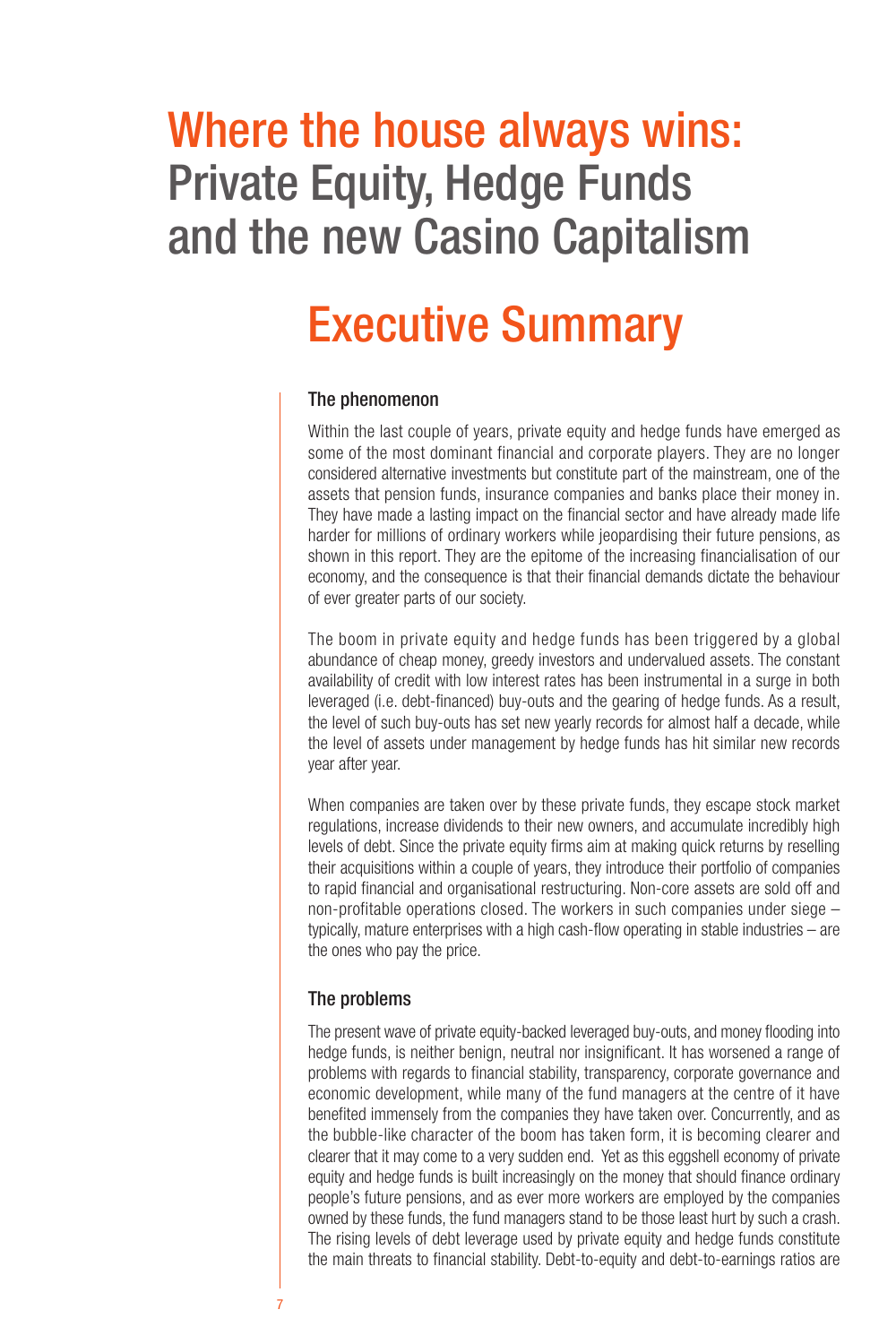The leveraged buy-out boom may come to a very sudden end. Yet as this eggshell economy of private equity and hedge funds is built increasingly on the money that should finance ordinary people's future pensions, and as ever more workers are employed by the companies owned by these funds, the fund managers stand to be those least hurt by such a crash.

higher than anything ever seen in history, with the consequence that the level of risky credit commitments is disturbingly high. Regulators and supervisory bodies have already sounded the alarm and warned that financial crises and company bankruptcies are not far away. Individual company or fund problems, mass defaults of company bonds, higher real inflation or rising interest rates could all trigger them. Similarly, the risky fundamentals of private equity and activist hedge funds may also be a threat to long-term economic development at both the company and the national level. At the company level, this is because the short-term priorities of such owners are in conflict with the long-term investments in research, development and other factors that are necessary for ensuring innovation and competitiveness. At the national level, it is caused by both the effects of the individual company's priorities and by the financial impact the company and its owners have on the rest of society through taxation.

Pension funds are increasingly investing in private equity and hedge funds. There is a popular perception that they can make a higher return by doing so. But when the performance of these funds is taken as a whole and evaluated over a long period, their returns turn out be rather average and indeed they often under-perform. As such investments involve higher risks and greater fees, may weaken public stock markets, and may contribute to an intergenerational conflict between the interests of younger and older workers, pension funds need to be much more cautious about making them.

In their effort to make a return on their investment in the least possible time, private equity managers are always finding new ways of extracting more value rapidly from the companies they take over. While continuing their ownership of the companies, they frequently take up new loans to pay out dividends to themselves, sometimes the size of their original investment. And they engage in other dubious acts to cash in on their new ownership, like charging the companies they own large consultancy fees, or in other cases lending out money to their companies at interests well above market rates. At the same time, the buy-out managers often challenge competition laws by conspiring in so-called club deals and undertaking insider trading.

The effect on workers of private equity is also clear: it is basically a business model that is antagonistic to labour. With asset stripping, quick-flips and other ways of rapidly ensuring high returns as its main strategies, it has no interest in investing in its employees, no need for employer-employee partnerships, and no reason to provide anything but the minimum when it comes to wages, benefits and conditions. In its highly hazardous games of financial engineering which greatly increases the probability of bankruptcies, it is workers that bear the main risk. Leveraged buy-outs moreover change the character of industrial relations for many workers, leading them to face invisible employers that show no interest in dealing with their trade union representatives or informing them of what is happening to their workplaces. And they encounter cynical and harsh management practices that exploit them to the fullest as well as managers that openly admit to being hostile to trade unions.

But it is not just the workers in the companies that are taken over that suffer under private equity – so does society in general. The objects of leveraged buy-outs often end up reducing their tax payments substantially, sometimes even eliminating them, through the tax deductibility of the debt that has been used to acquire them. This essentially means that ordinary taxpayers cover considerable parts of the cost of the buy-outs, and even contribute to the riches that some people make on them. The quality of public services and utilities is furthermore imperilled when they are owned by private equity firms, because of the fundamental conflict between the long-term priorities that should guide public service providers and the short-term interests of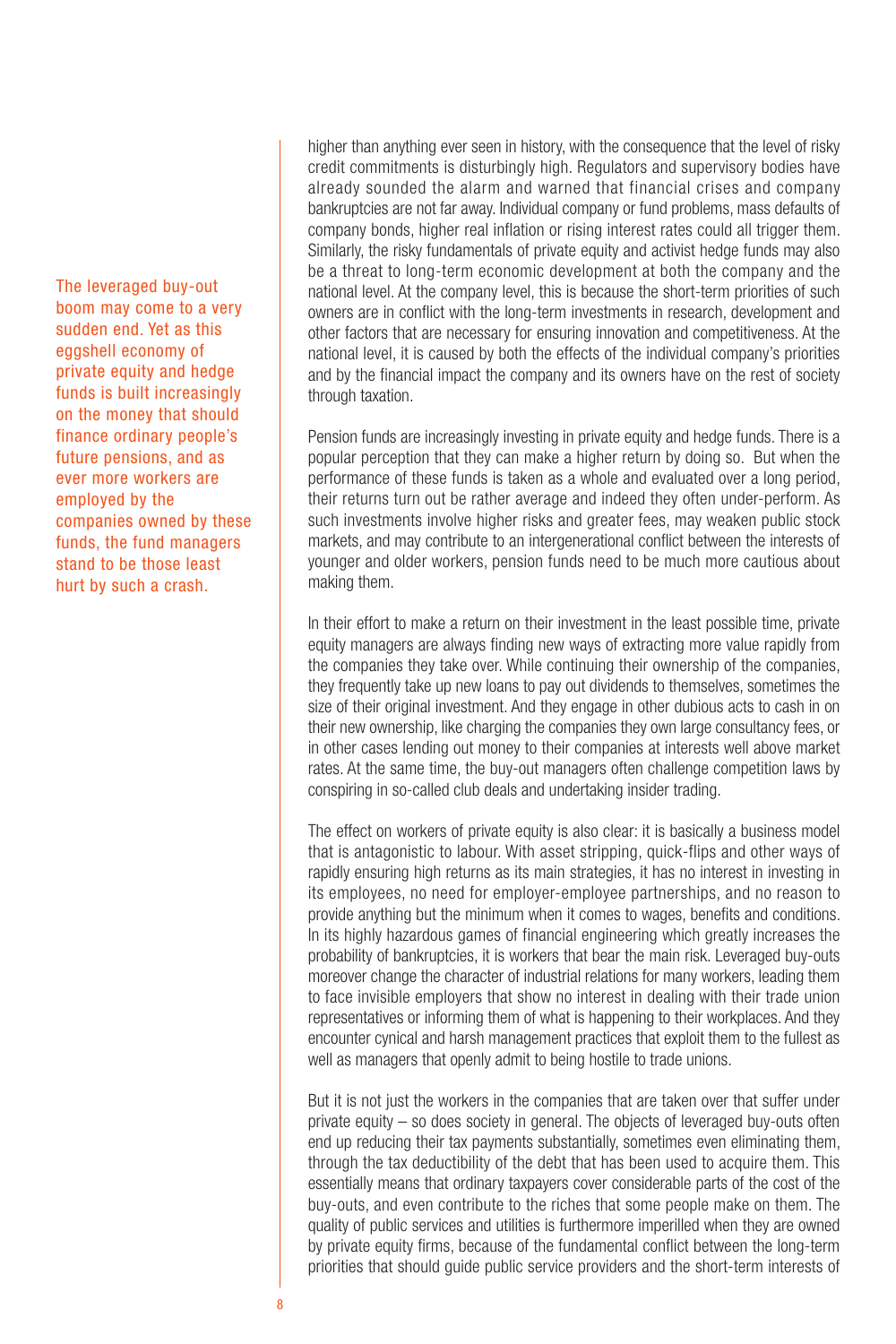Private equity is basically a business model that is antagonistic to labour. With asset stripping, quick-flips and other ways of rapidly ensuring high returns as its main strategies, it has no interest in investing in its employees, no need for employer-employee partnerships, and no reason to provide anything but the minimum when it comes to wages, benefits and conditions.

Political action can and must regulate this industry, halt its excesses, and ensure that it only operates where it benefits average investors, workers and their societies. Private equity and hedge funds must play by the same rules as everybody else.

the new owners. The private equity firm is spurred to reduce significant parts of the company's cash flow, which directly handicaps the service provider in its mission.

The levels of debt leverage and the prices paid for companies are rising day by day. Changes in financial or stock markets may cause today's deals to suddenly appear very expensive. This would put pressure on the returns of investments and make funds want to exit their exposed positions as soon as possible. The result would be extremely dangerous for the real economy. It is a sign of the mania that private equity buy-outs have turned into and of the continuously swelling bubble they are part of. It is clear that private equity and hedge funds today are risky businesses operating in an eggshell economy.

### The solutions

Private equity and hedge funds operate in a policy and regulatory vacuum. Both the funds themselves and the companies they acquire are more-or-less 'hands off' for regulators and policy makers. But more direct policy making and regulation is exactly what is needed to handle the many problems that are the consequence of their emergence. Political action can and must regulate this industry, halt its excesses, and ensure that it only operates where it benefits average investors, workers and their societies. Private equity and hedge funds must play by the same rules as everybody else.

Such renewed regulation – as detailed in the last part of this report – must address transparency, financial stability, taxation, corporate governance and workers' rights, as well as the protection of public services and utilities. It must discourage quickflips, uphold reporting requirements, limit the debt and leverage extravaganza, close tax loopholes and ensure that the private equity firms meet their obligations as employers.

The trustees and fiduciaries of pension funds must moreover consider investments in private equity and hedge funds very carefully. Due consideration should be given to the real profitability record of such investments, the risks associated with them, the many externalities they generate, and the direct or indirect impact they may have on the workplaces of the owners of the pension plans of tomorrow.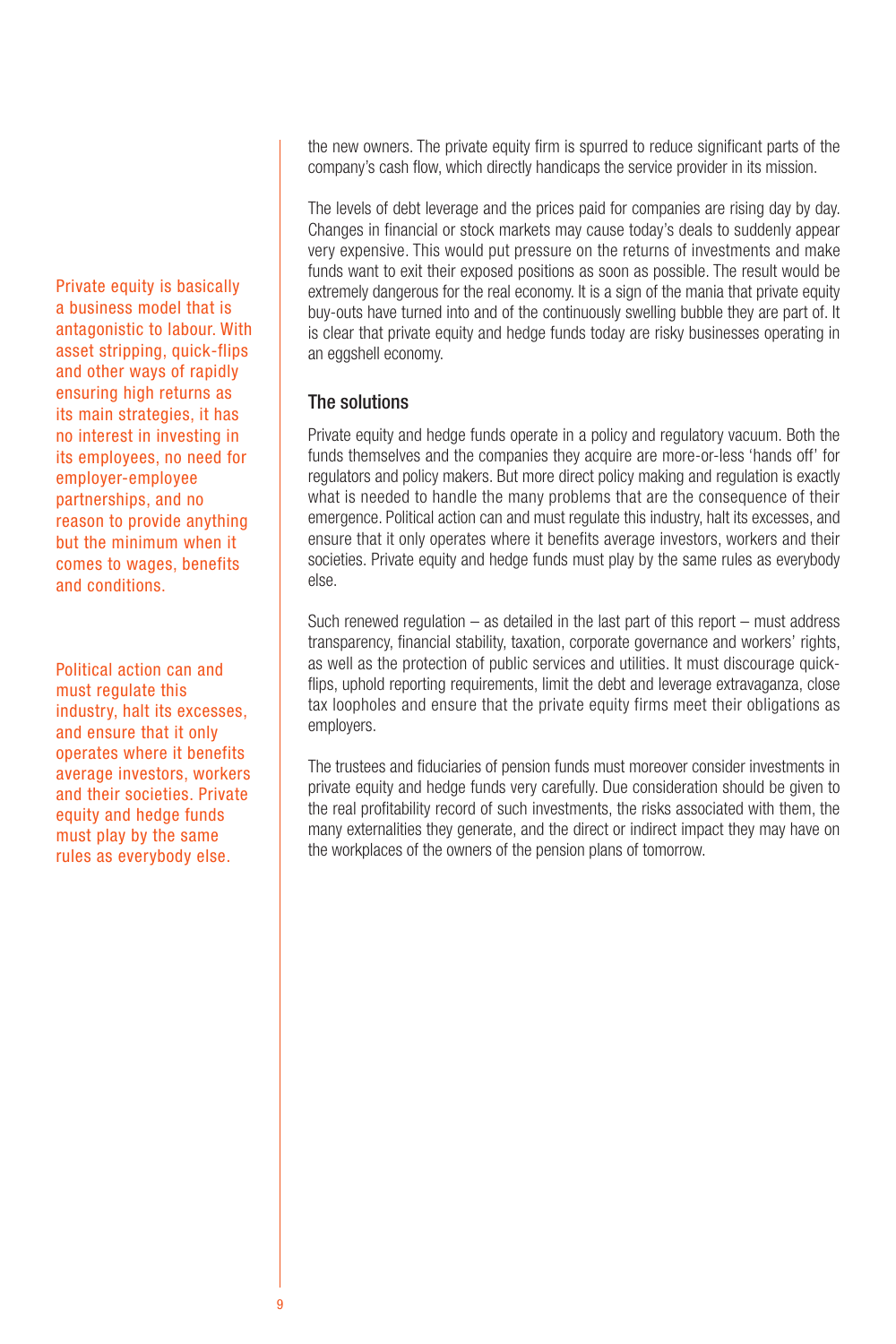# I. Financialisation: today's face of capitalism

To put it in a nutshell, private equity funds have developed extreme forms of financialisation beyond the scrutiny of public stock markets, while hedge funds have invented new ways of speculating in everything related to the world of finance, day by day increasing the pace, volume and leverage of such speculation.

Since the start of the Industrial Revolution, the development of capitalism has been marked by different stages, each with their particular characteristics. Each stage has had its own predominant understanding of the company and of how to create growth and generate profits. Each stage has also had its set of dominant actors. Today's stage could be called one of 'financialisation', perhaps even 'late-financialisation'. Its protagonists are private equity and hedge funds.

Financialisation is not a word that appears in most dictionaries. But it is the best term to capture what is happening in our economies and their main private entities, companies. Financialisation denotes the growing dominance of the finance industry in the total sum of economic activity – a situation of financial markets determining the state of the overall economy, and of financial demands dictating company behaviour. It means that developments in interest rates and stock prices increasingly shape economic cycles and that financial concerns, and those who voice them, are ever more influential in setting corporate strategies. In short, it is the predominance of financial activities over production of goods and services.

Financialisation has become today's face of capitalism through changes in various parts of the economy. At the company level, it is linked to the 'shareholder value' approach to corporate governance, the model that gained momentum in the US and the UK from the 1980s on. It encourages financialisation of the company by maintaining that the purpose of its existence is to maximise the value of its shares rather than its long-term profits. Inherent to the logic of financialisation is that the company should be seen as a bundle of assets that generate different returns on investments, and that its purpose is to increase profits in the short-term by manipulating such assets through mergers, acquisitions and diversification. Financial ploys are used to increase the price of company shares. Other strategies particular to this corporate model are active use of debt, organisational restructuring and share buy-backs.

In relation to investment, financialisation is linked to deregulatory reforms of the investment chains, creating so-called dis-intermediation between owners of capital and the final destination of their investment. While once regulated and organised around private banks, insurance companies, cooperatives and public institutions, the investment chains of financial markets today function as a myriad of different types of institutions, transactions, services and products. Coupled with market liberalisation, this has allowed financial operators to operate in a vast investment universe, involving investment and trade not only in real assets, such as debt and equity, but also in market expectations and risks in the form of a plethora of derivative products such as so-called options, futures and swaps<sup>1</sup>.

While financialisation has been growing for some time, it emerged fully in the 1990s. During the last couple of years though, it has entered a new sub-phase. This stage, which could be called late-financialisation, is driven by the explosion in private equity and hedge funds. To put it in a nutshell, private equity funds have developed extreme forms of financialisation beyond the scrutiny of public stock markets, while hedge funds have invented new ways of speculating in everything related to the world of finance, day by day increasing the pace, volume and leverage of such speculation.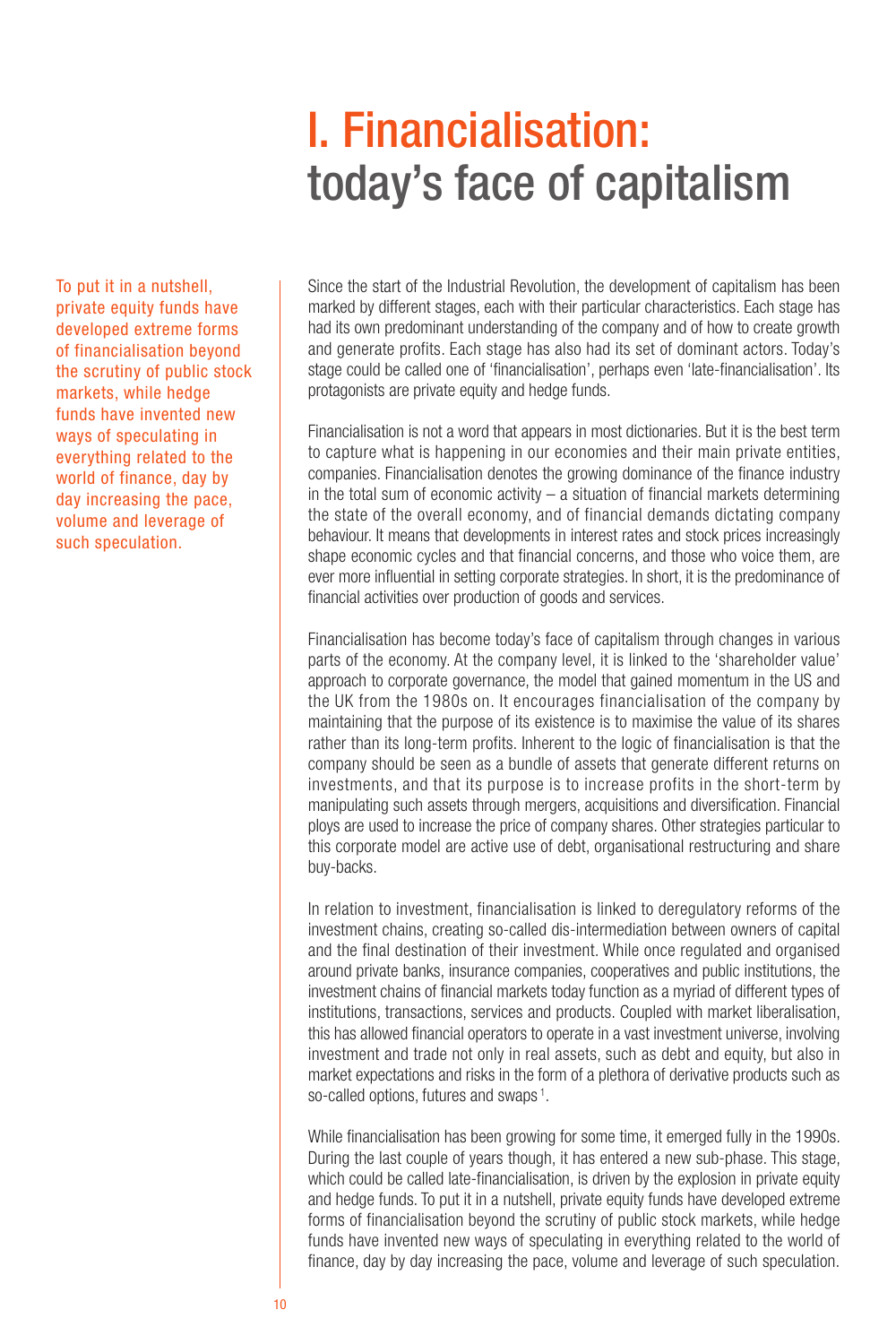If past phenomena of capitalism are any guide, financialisation will soon be making its mark in the majority of emerging and developing countries, if it is not already there.

Their increasing influence on markets and workplaces – shown by the fact that private equity is presently involved in between a quarter and a half of all major mergers and acquisitions in the US and the UK, while hedge funds account for 30-60 percent of daily global turnover in financial markets – has not gone unnoticed: they have changed the financial and corporate landscape as well as posing serious societal and economic challenges. And both types of investment funds have already made daily life harder for millions of ordinary workers while jeopardising their future pensions.

These protagonists of financialisation have so far had their most significant impact in North America and Europe, with most hedge funds operating from London and New York and the majority of private equity deals taking place in the US and UK. But the phenomenon is spreading quickly. New private equity and hedge funds are coming into existence all over the world and the long established players are extending their reach. Leveraged buy-outs in Denmark, Germany and the Netherlands are among the ten largest private equity deals ever in Europe. The Asia-Pacific region, with Australia as its hub, is seeing a wave of such takeovers. Leveraged buy-outs have taken place in Argentina, Brazil and Poland. Japan and South Korea have had their share of controversial deals, in South Africa major retailers have been bought up by funds, and in India a US\$900 million takeover deal was struck in 2006 2. If past phenomena of capitalism are any guide, financialisation will soon be making its mark in the majority of emerging and developing countries, if it is not already there.

Private equity and hedge funds, as will be illustrated in the following section, have both similarities and differences. In this report, they are, first of all, dealt with jointly because they epitomise the present phase of financialisation, and because they are part of an intimate relationship whereby hedge funds directly finance a great part of the debt that private equity funds use to acquire companies, most often in the form of corporate bonds, and indirectly fuel the buy-outs by putting money into the leveraged loan market in their search for yields. And perhaps most significantly, they are scrutinized jointly in this report because they both pursue the kind of active, shortterm strategies that are jeopardising good jobs and sound industrial relations, because they present the same kind of systemic risks to financial stability, because they both pose a possible threat to the future pensions of most workers, and because they represent the same regulatory concerns from corporate governance to taxation. However, as private equity funds have the largest impact on most of these concerns – particularly the ones related to workers and our societies at large – and as they are the most active player in the non-financial sphere, private equity is considered in greatest detail in this report.

# The ABC of private equity and hedge funds

Private equity and hedge funds are both lightly regulated, private pools of capital. They manage money for the same kinds of investors – individuals, banks, insurance companies, endowments and pension funds – and have similar cost structures. Both kinds of funds aim at beating traditional investors, typically mutual funds, by not relying on normal market returns, but on generating returns independent of or, indeed, even contrary to the main market developments. And both kinds of funds use debt leverage, or 'gearing' as it is also called, to invest much more money than they actually have, aiming at taking home profits at a higher rate than the cost of credit, which at the same time evidently raises the risks of their activities. At the same time however, these funds vary in a range of ways. Investments through private equity funds are very illiquid in nature and investors are 'locked in' for a defined time, most often the entire term of the fund. Hedge funds, on the other hand, primarily invest in very liquid assets, with a much shorter time perspective, and generally permit investors to enter or leave the fund quite easily.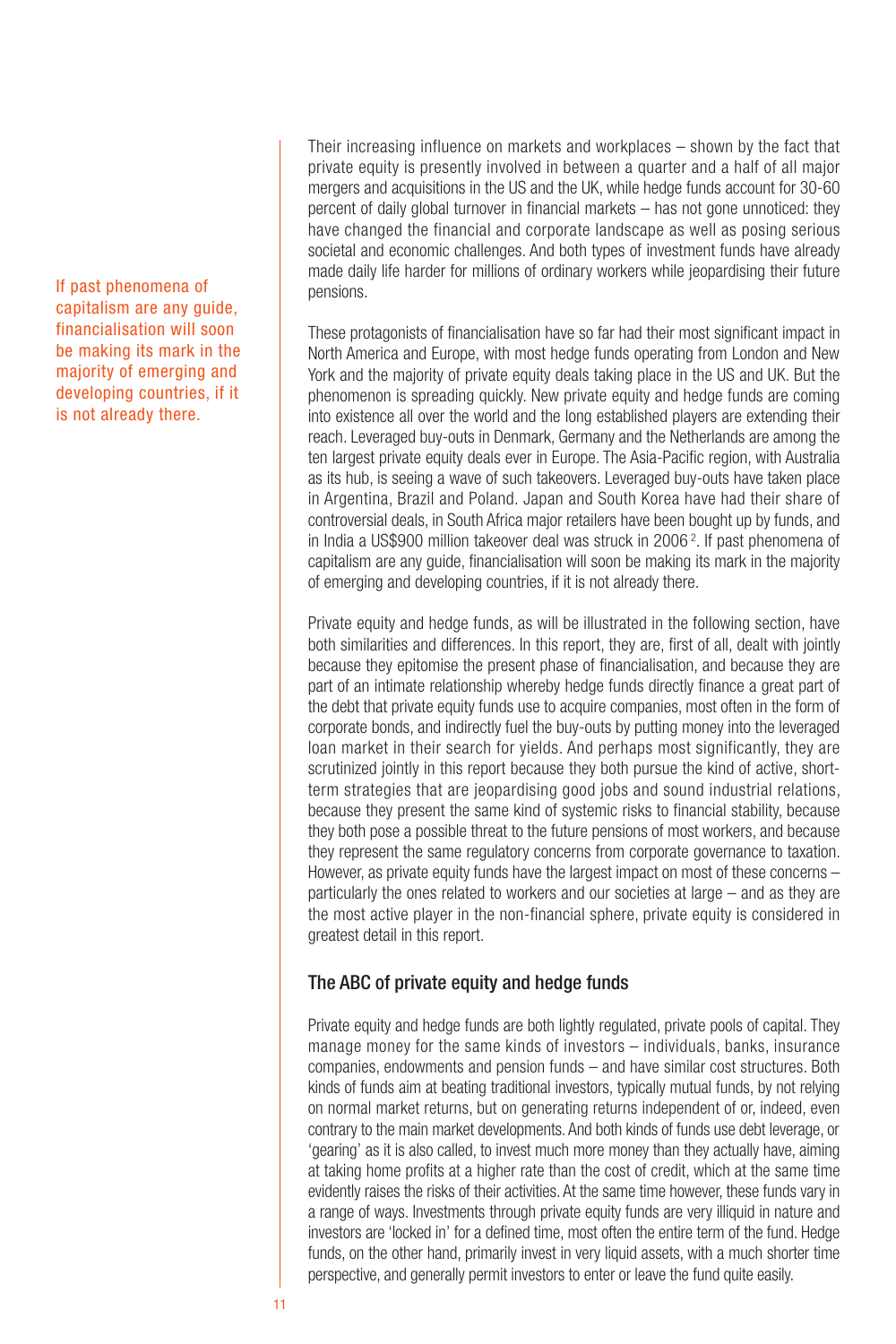Private equity funds that finalised their fundraising in 2006 collected more than US\$400 billion. In 2007 this figure is expected to rise to US\$500 billion. The biggest private equity firms own businesses that employ hundreds of thousands of people and have combined annual revenues that would rank them within the first dozen of the Fortune 500.

### Private Equity

Private equity, as such, is a broad term that refers to any type of equity investment in an asset in which the equity is not freely tradable on a public stock market. Passive investors put their money into private equity funds, which in turn are used by private equity firms for investment in target companies. Private equity investments range from leveraged buy-outs to venture capital for start-ups and other types of seed capital for more mature and established yet non-listed companies. However, the funds raised for buy-outs are nowadays by far the greater part, with around two thirds of all money going into private equity being designated for this kind of investment. By contrast, venture capital, which covers the kinds of investments that have entrepreneurship and job-creation at their core, only account for 5-10 percent of private equity investments at present 3.

Private equity funds are the pools of capital invested by private equity firms. They are generally organised as limited partnerships that are controlled by the private equity firm, acting as a general partner. The fund gets the money that it invests from qualified investors such as pension funds, financial institutions and wealthy individuals. These investors become passive, limited partners in the fund. All investment decisions are made by the general partner, as the manager of the fund's portfolio of investments. The life of a fund is typically up to ten years, in which the limited partners have committed their capital and are unable to retrieve it. The fund will typically make a number of separate investments – generally between 15 and 25 – over its lifetime, with none of these investments being much above ten percent of the total commitments.

The general partners of the fund  $-$  in effect the private equity firms such as Bain Capital, Blackstone, Carlyle, KKR, Permira, Providence Equity and TPG, to name some of the largest and best-known – are usually compensated with a management fee and a performance fee. The management fee is defined as a percentage of the total investments in the fund, typically 2 percent but in some cases up to 4 percent. This fee is paid out to the general partners on a yearly basis. The performance fee, called 'carried interest', is based on the profits generated by the fund. The present standard rate is 20 percent. The performance fee is often only triggered when profits hit an agreed target rate of return, referred to as a 'hurdle rate'. This fee structure means that an investor, the limited partner, would typically pay US\$20 to the general partners for investing US\$100 in a fund with a ten year lifespan. And it means that the general partners would be able to retain US\$40 after the ten years if the fund had generated US\$200 on its investment. This would leave US\$160 of return to the limited partner, in addition to recouping US\$ 80 of their initial investment (US\$ 100 – US\$ 20). But it also means that if the fund came out with a loss of 20 percent the limited partner would be left with US\$ 60, not US\$ 80, because of the management fee.

Private equity funds receive a return on their investment in companies through one of the following ways: an initial public offering (IPO) on the stock market; a sale of the company they control, often to another fund; a merger; or through dividends paid out by recapitalisations. The latter, as will be illustrated later in this report, is most often nothing but a sophisticated way of milking companies. It happens when compantes borrow money in their own name, but rather than keeping this money in the company or using it for investments, they pay it out to shareholders. In general, private equity funds control the management of the companies in which they invest, frequently by bringing in new management teams that are closely linked to and take direct orders from the general partners. Private equity companies generally aim at, indeed promise, returns of above 20 percent per year. They often fail to meet these aims. But when they do, the lion's share of the returns can be attributed to the way the original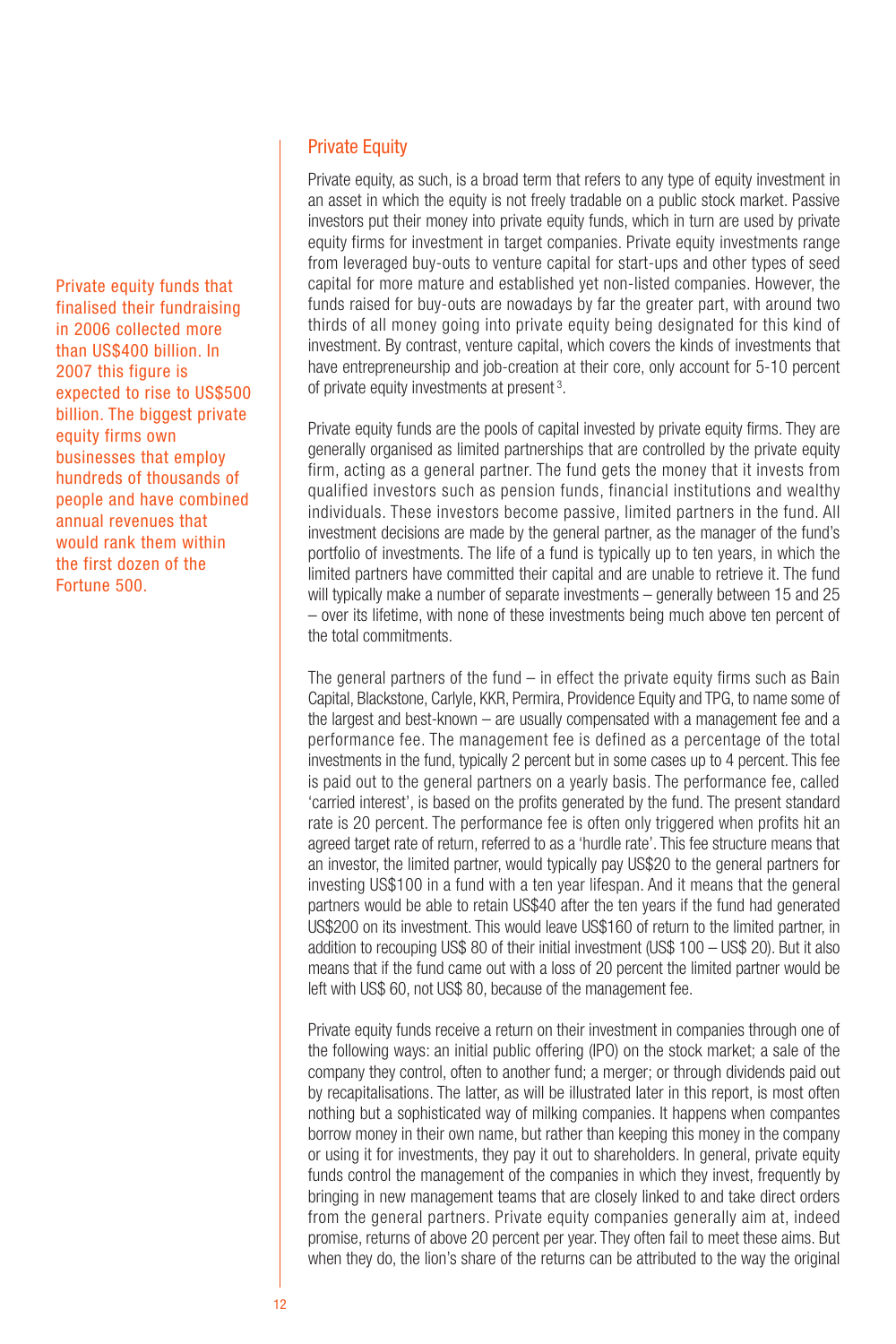capital has been leveraged through debt, as this enables the firms to make investments that are several times larger than the money their investors have committed to them.

Private equity funds that finalised their fund raising in 2006 collected more than US\$400 billion. In 2007 this figure is expected to rise to US\$500 billion, according to the consultancy Private Equity Intelligence 4. Not even half-way through 2007, private equity has already been involved in blockbuster deals like the US\$45 billion buy-out of TXU and the US\$38 billion takeover of Equity Office Properties, the possible and much discussed US\$22 billion bid for the British supermarket chain Sainsbury, the US\$17 billion put down for the pharmacy Boots, and the US\$11 billion bid for Qantas Airlines, which in the end did not go through. Household names like Burger King, Dunkin' Donuts, Hertz and Toys "R" Us are part of private equity portfolios and the biggest private equity firms keep on growing: Blackstone, for example, has now completed transactions worth US\$200 billion. It owns businesses that employ more than 300,000 employees and have combined annual revenues that would rank it within the first dozen of the Fortune 500<sup>5</sup>.

### Private equity deals in Australia, the EU, the US and the UK as share of GDP



Source: Thomson Financial

#### Hedge funds

Just like a private equity fund, a hedge fund is a lightly regulated private investment fund, which charges a performance fee for its services and which is open to only a limited number of investors. The term is not tightly defined but is used to distinguish such funds from retail investment funds, such as mutual funds that are available to the general public. Whereas retail funds tend to be highly regulated, limited to holding a specific range of financial assets such as bonds, equities or money market instruments and have a restricted ability to borrow, leverage or hedge their investments, hedge funds are limited only by the terms of the contracts governing the particular fund.

Hedge funds are a complex entity – indeed top regulators and financial watchdogs have often noted that they are perplexed by the reach of their activities – but should, besides their regulatory aspects, be differentiated from other funds by what they do. They most often use an active investment approach to play arbitrage opportunities that arise when mis-pricing of financial instruments emerges. They are also an extensive user of leverage as well as of sophisticated financial products such as derivatives 6. They engage in different strategies relating to their exposure,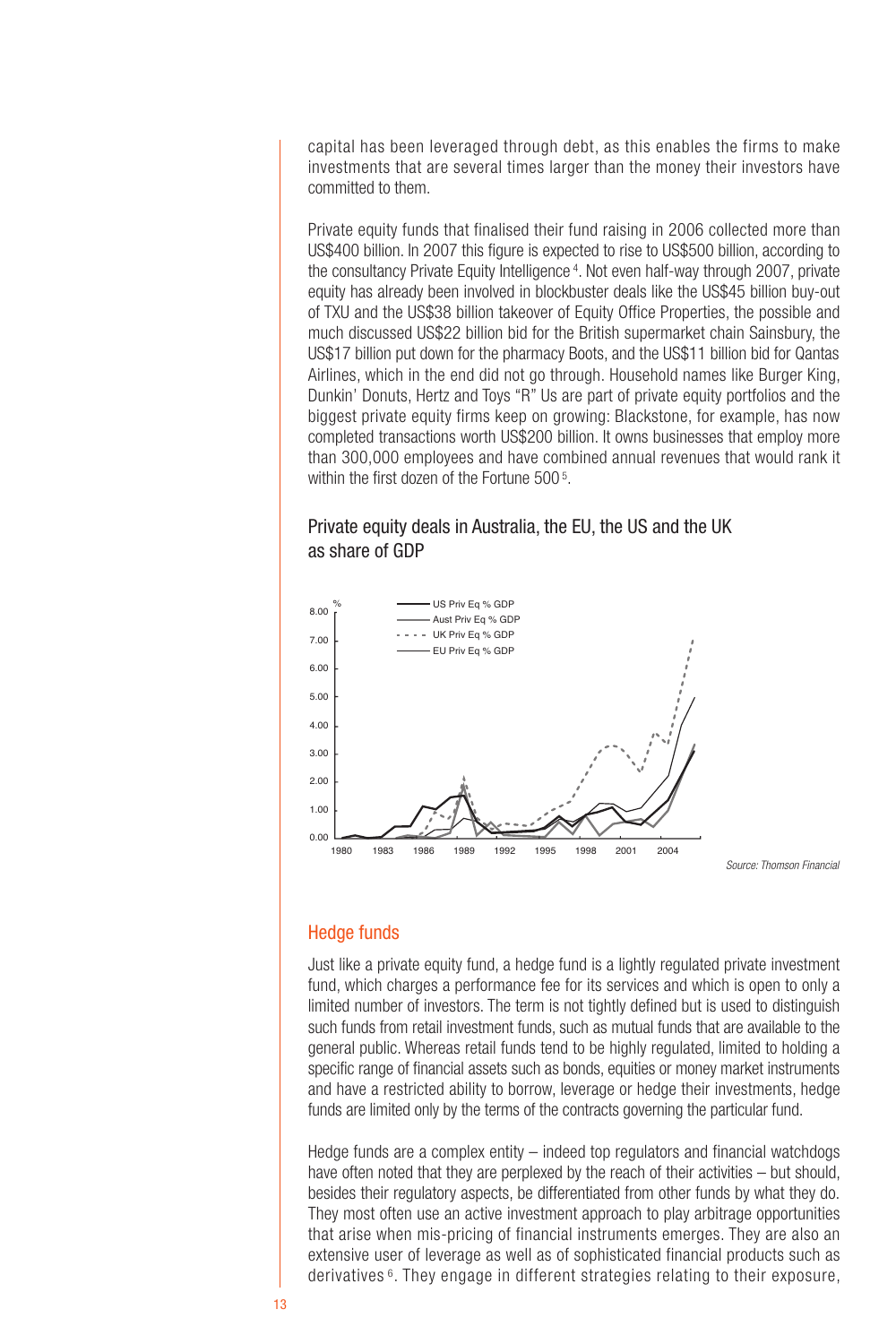Lawmakers have limited hedge funds to institutional investors and wealthy individuals. In the US you now have to have a net worth of more than US\$2.5 million, excluding equity in any homes or businesses, to invest in them. Clearly, it is considered that this type of investment is so risky that only the super-rich should be allowed to gamble with their money in this game

techniques, instruments and what market opportunities they pursue.

To put it as plainly as possible, hedge funds are basically investors that try to make a quick buck by speculating in everything possible. They do so without having to comply with the rules governing public funds, and with the ability to take on any kind of risk they so desire. Similar to private equity funds they are organised as limited partnerships and invest on behalf of wealthy individuals and institutions. Because of the substantial risks involved in their activities, they are normally only open to professional, institutional or otherwise accredited investors. Indeed, in the US hedge funds had been limited to individuals with a net worth of more than US\$1 million, including the value of primary residences, since the 1980s. In 2007, however, this threshold was raised to US\$2.5 million, excluding equity in any homes or businesses. Clearly, it is considered that this type of investment is so risky that only the super-rich should be allowed to gamble with their money in this game 7.

Hedge funds have grown quickly over the past 10 years. Globally, they have risen from a couple of thousand hedge funds then to almost ten thousand today. At the start of 2007, estimates suggest that hedge funds have assets of over US\$1.4 trillion under their management. Indeed, some estimates have it closer to US\$2 trillion. With general leverage levels of four to five – i.e. meaning that the funds can borrow money to a value of four to five times the value of the actual money they have raised, this means that hedge funds are active speculators with US\$6 – 10 trillion at their disposal. Add to that the rapid and aggressive trading style that they employ, and their impact is even higher than the level of assets under their management would suggest. Depending on the financial instrument concerned, data from Greenwich Associates would suggest that hedge funds account for between 30 and 60 percent of financial market turnover. The bulk of hedge fund activity is in the US, the UK, the rest of Europe and Asia-Pacific, although for tax purposes, the majority of hedge funds – 64 percent in 2004 – are domiciled in offshore tax havens<sup>8</sup>.



#### Total assets under management in hedge funds in billions

Source: Hedge Fund Research

### Leveraged buy-outs: what, how and why?

Every day, a potential new deal in the present wave of leveraged buy-outs, undertaken by private equity firms and often partly debt-financed by hedge funds, seems to appear in the media. In 2006, the value of buy-outs in the US hit US\$410 billion. And globally the private equity market completed deals worth a record US\$730 billon, according to a financial consultancy company, Dealogic 9. Nominally, a new record was set in early 2007, with the US\$45 billion deal for the Texas utility company TXU – yet if judged by real value, the infamous 1989 acquisition of the food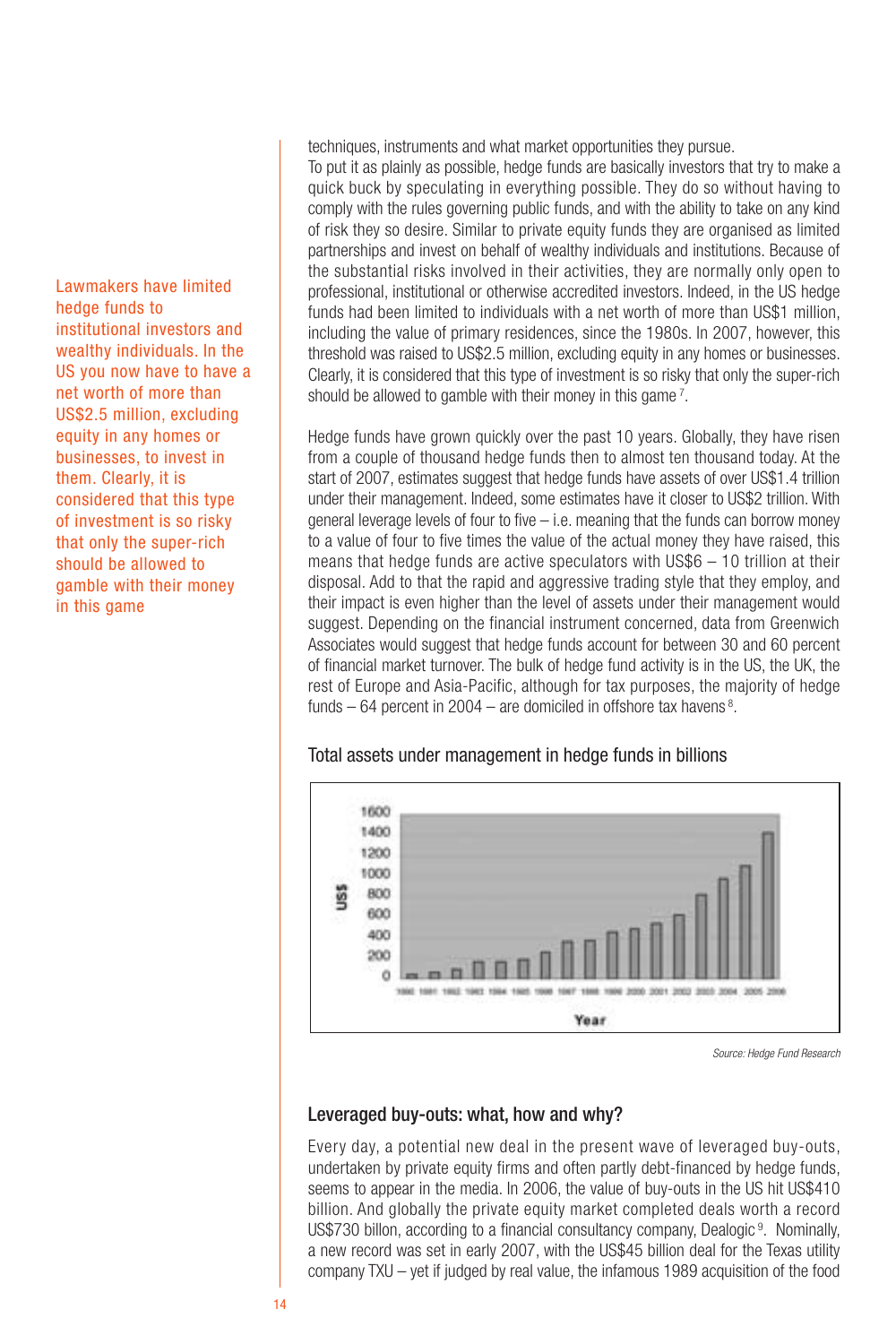company RJR Nabisco by Kohlberg, Kravis, Roberts and Co. is still the biggest ever private equity deal. Every time a deal is made, billions flow from one place to another and millions are made by those that orchestrate them. And through a couple of signatures on dotted lines, hundreds of thousands of workers in effect have a new employer as well as a more insecure job future. But how and why do these deals happen? What companies and industries are being taken over? And why is this wave of leveraged buy-outs taking place right now?

#### The deals

The idea behind a buy-out is essentially to acquire a company at a low price, keep it for some time, and then get rid of it a higher price than was paid for it. In the present wave of leveraged buy-outs, private equity firms are particularly looking at publicly listed companies that in their view are either under-priced or under-performing. They believe that they can transform them so that they become more profitable and valuable, and then subsequently re-float them on the public markets, pass them on in a merger or sell them to another fund. However, the long-term profitability and value are not the main aim of the buy-out and the firm behind it: that is the returns that can be generated for the fund during the years that it holds the company. A company might therefore very well, as will be shown, become less profitable than when it was acquired, and be sold at a lower price, and still be a good investment for the fund and the firm behind it.

When deciding whether to acquire a company or not, private equity firms generally look at four different aspects: the present and potential capital structure of the company, the potential for operational change within the company, the existence of management incentives, and the exit options. The first aspect, capital structure, is the key feature of leveraged buy-outs. Indeed, the main point of the operation is to transfer risk to lenders and enhance the return on equity for the investors. A company may therefore be acquired by a fund using 20 percent equity, taken from the original investment in the fund by pension funds and the like, and 80 percent debt, delivered by banks and other credit markets. Depending on the legal jurisdictions where the deal takes place, the debt used to acquire the company is then either transferred to the company itself or placed in a holding company. For the acquired company it means that its debt levels rise sharply, often by more than 100 percent, and that from day one it will have to pay off this new debt.

The private equity managers  $-$  the general partners of the funds  $-$  take full control of the company once the deal is completed. Usually they quickly sell off non-core assets, sometimes to other entities that they own, and start a process of stringent cost-cutting. As they have to repay the debt quickly, the urgency of this is high. The company is restructured, very often including reductions in support functions as well as introduction of cheaper labour arrangements through laying off workers, pay cuts and the removal of benefits.

To attract or maintain what are considered to be good and efficient managers, socalled equity incentives worth between a half and one percent of the deal size are often introduced. That is why executives of companies taken over by private equity firms often receive tens of millions of dollars, euros or pounds as part of a deal. As will be shown later, this is far from benign. From the point of view of the new owners, stability is critical and management therefore often agrees not to leave the company before the investors have made their exit.

Once the right opportunity emerges, generally after three to four years but sometimes within just one year of the acquisition, the company will be passed on to new owners.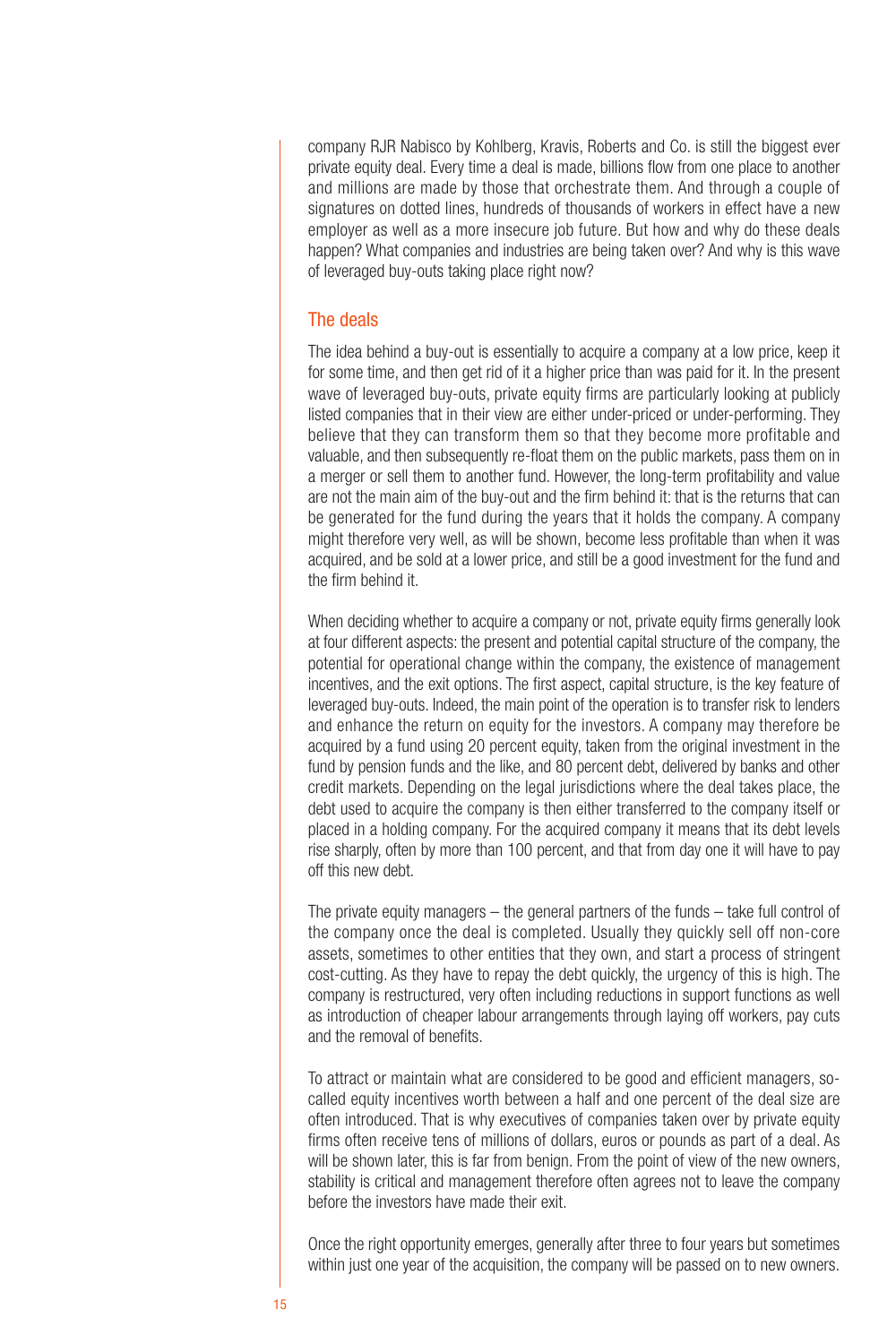Any company that seems to be under-performing and able to carry twice as much debt as it presently does can end up as the object of a private equity raid.

This is often through an initial public offering (IPO) on the stock market. But unlike already listed companies, privately held companies can easily be re-listed in another country, where taxes may be lower, regulations fewer and the capital markets larger.

Leveraged buy-outs can dwarf ordinary returns on investments. Carlyle made a return of 128 per cent on their Hertz deal in less than one year; KKR earned more than 250 per cent on their investment in MTU Aero Engines in two years; Blackstone made 368 per cent in just seven months on a quick-flip of Celanese, a German chemical company; and Bain Capital has earned more than four times their initial investment in Burger King while still retaining a share of the now re-listed company<sup>10</sup>.

Money is made in several ways on deals like this – though of course, the general partner has taken its first share, by means of the management fees paid by the private equity fund, even before the deal is made. As long as the profits of the company are higher than the money it has to use for servicing its debts, there will be a yearly profit which can be taken out as a return on the original equity invested. And if the company is resold at a higher price than it was bought for, then the whole premium can be pocketed by the private equity fund. Hence, by leveraging their equity these funds can, if all goes well, generate rates of return of several hundred percent in just a few years (though as shown in the next chapter, such high returns are the exception rather than the rule). Furthermore, the private equity companies have invented ways to pay themselves special management consultancy fees that often also run into the hundreds of millions. And as also shown later, they have become notorious for paying themselves huge, debt-financed dividends. This all adds up and means that successful private equity deals can dwarf ordinary returns on investments. The figures speak for themselves – companies have sometimes made profits of several hundred percent in a year or two.

#### The companies and industries

Private equity usually seeks out opportunities in mature industries with steady cash flows. In the most active markets this has primarily been consumer products such as beverages and foods as well as retail companies that also benefit from stable spending. The already mentioned buy-out of RJR Nabisco in 1989 and the presentday Boots and Sainsbury deals provide examples of this. Health care is also a popular sector for buy-outs as the US\$32 billion buy-out of HCA, the largest private hospital chain in the US, in July 2006 illustrates. Public utilities have some of the same characteristics that guarantee income yet leave potential for expansion. Indeed, as mentioned above, in current dollars the largest buy-out as of mid 2007 was a utility company. Moreover, industries with monopolistic or oligopolistic markets – think car rental and especially Hertz – are also on the radar of the buy-out managers. In South-East Asia financial companies and banks have been popular, as well as the semiconductor industry.

When it comes to the individual company, private equity firms generally go for targets that have under-geared balance sheets and space for taking on debt, so that the company can hold the leverage needed to finance both the takeover and recapitalisations for dividend pay-outs. Fund managers moreover look for poorlyperforming companies that are cheaper than their peers, that seem easy to improve, or where there are possible synergy effects to be gained by matching them with companies already in the fund's portfolio. At the end of the day, any company that seems to be under-performing and able to carry twice as much debt as it presently does can end up as the object of a private equity raid.

Private equity has recently set its sights on state-owned companies, as they have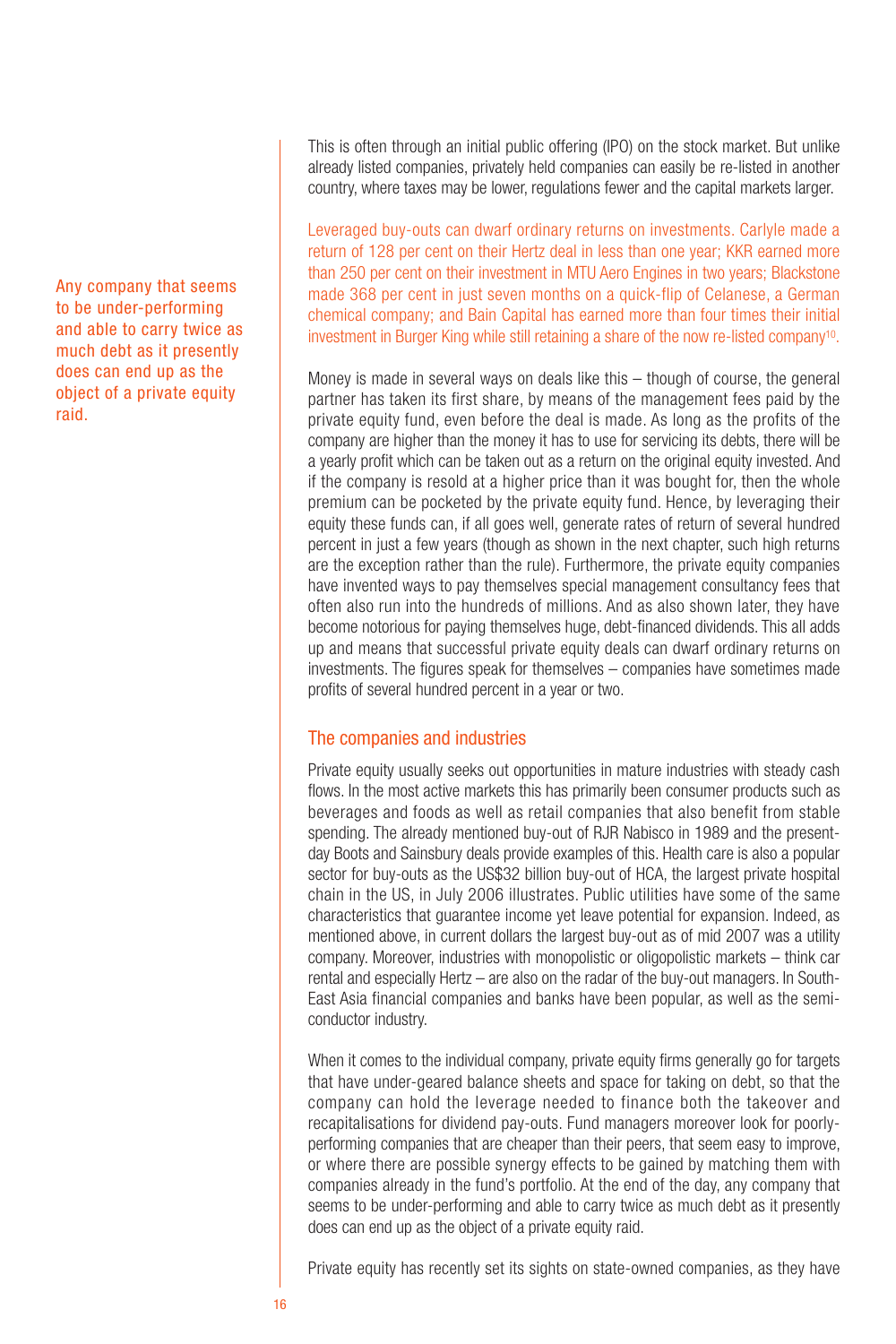many of the features of greatest interest to private equity managers. Generally, they are well-established enterprises with strong competitive positions, often in nearmonopoly situations. Their debt levels are often low. And in the eyes of private equity, they are under-motivated entities with managers that are too soft and non-strategic. They are seen as sleeping giants with the potential for great cost-cutting and massive lay-offs, just waiting for a reinvigorating dose of management principles and corporate strategies. If governments and municipalities are ready to sell their public service providers, private equity firms are certainly among those most ready to invest.

| Year         | <b>Number of deals</b> | <b>Value in US\$</b> |
|--------------|------------------------|----------------------|
| 2000         | 17                     | 1,515                |
| 2001<br>2002 | 20<br>14               | 2,219<br>1.976       |
| 2003<br>2004 | 27<br>30               | 3,078<br>10,269      |
| 2005<br>2006 | 40<br>46               | 3,928<br>14.324      |
| <b>Total</b> | 194                    | 37,309               |
|              |                        |                      |

#### Global private equity acquisitions of state-owned companies

Source: Thomson Financial

#### The drivers

The present wave of leveraged buy-outs is driven by a number of factors, primarily cheap debt. This has opened up a massive opportunity for companies and investors to buy higher-yielding assets. Hedge funds base their existence on this and do so across a variety of assets. Private equity is taking up the same opportunity to use leverage to buy corporate assets on the stock markets, just to take the companies private. The availability of cheap debt stems from excess liquidity and savings in the global economy. With the increased significance of hedge funds and derivatives, and because the financial system today is as globally integrated as it gets, liquidity and financing is not a matter of national monetary policies. This means that though interest rates may be rising in some parts of the world, as they have in Europe and the US within the last year, the global price of credit can still be low. Indeed, financial experts assert that as long as the interest rates in Japan are close to zero and the exchange rate of the Chinese RMB is fixed, money will be more or less freely available to the main players of global finance markets.

While the fact that debt is cheap might be the main driver in leveraged buy-outs, it is not the only one. Corporate balance sheets and profits are also very strong at present – with the latter close to all-time highs in most of the OECD countries in the last couple of years – and hence attractive in the search for cash yields. Furthermore, fund managers and corporate executives are increasingly eager to take companies from public to private because by doing so they escape the growing number of reporting requirements and corporate governance regulations that followed in the wake of the Enron and WorldCom scandals. Hence, going private really means increasing the privacy of your business.

The advocates of the private market moreover argue that not being publicly listed enables executives to focus on the core business of their companies, because they no longer have to put out public reports, deal with shareholders, brokers and analysts nor worry about meeting margins on a quarterly basis. Besides regulation, leveraged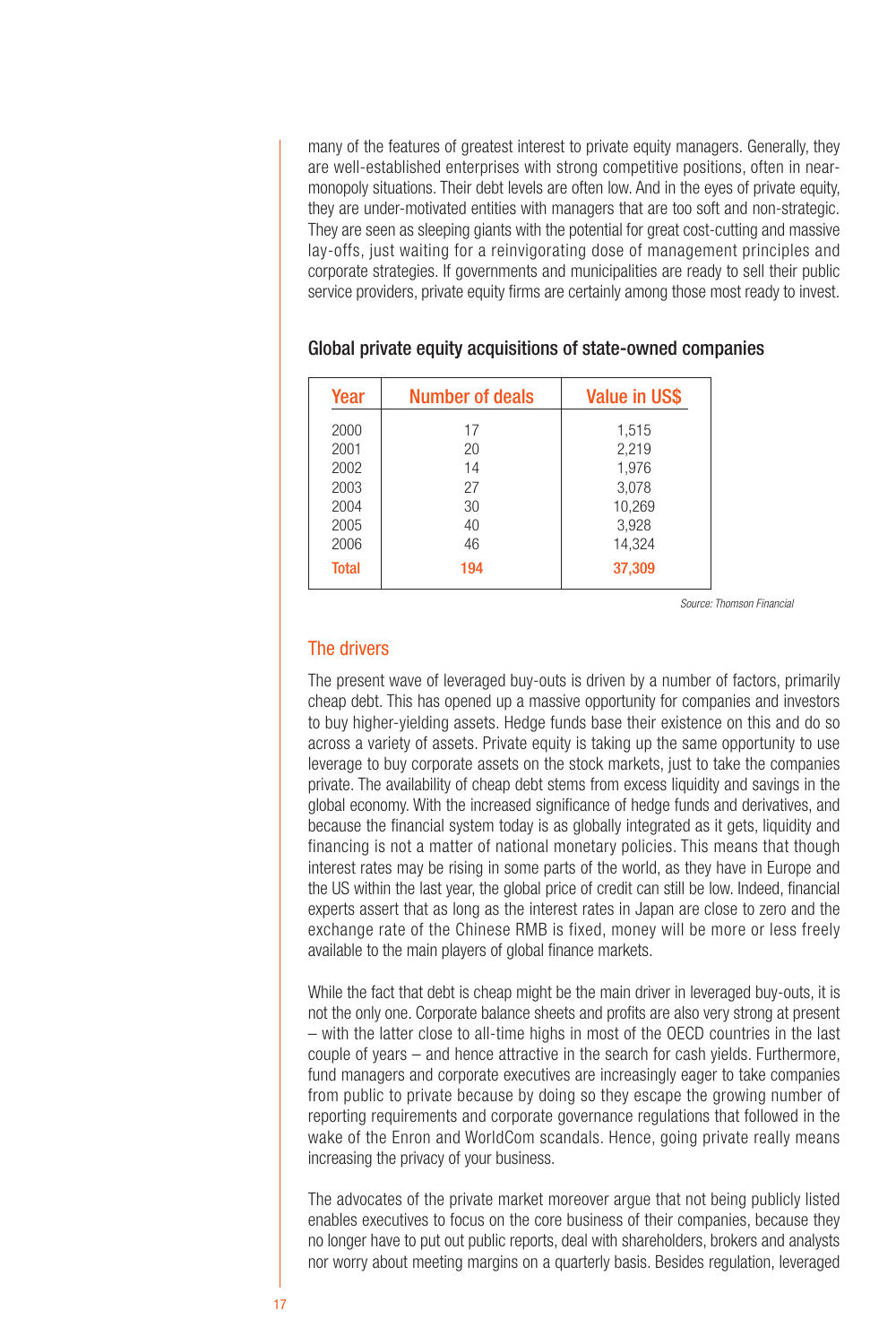buy-outs also enable big business to escape another of their most loathed duties: paying taxes. As will be shown in the next chapter of this report, private equity backed leveraged buy-outs significantly reduce the corporate income taxes paid by companies – indeed to the extent that some countries have already taken steps to discourage excess leverage. Finally, the fact that the so-called alternative investment class of private equity and hedge funds has become mainstream and surrounded by talk of above-average returns has increased investor interest in these funds and hence the capital available to them.

### Bursting bubble, revamping regulation

The private equity and hedge fund-led phase of financialisation has already created enormous riches among a few – primarily the people managing these funds and the executives heading the companies they have taken over – and has made its mark on everything from corporate strategies and employment relations to public services and government revenues. Yet, though this leverage boom presently appears unstoppable, it may come to an end much earlier than expected. Its apparent strength and attraction may, indeed, ultimately become its weakness.

The flip side of all the deals, as will be shown in the next chapter, is that the funds are pushing the boundaries of what they do. Leverage levels and the prices that private equity firms are ready to pay for companies are rising day by day. The industry as a whole has too much money that it needs to put to work. In consequence, it is already making deals that it would not otherwise have made, taking on more debt than advisable, and raising the stakes for the assets it sets its eyes on. If stock markets keep on rising, their acquisition targets will naturally become more expensive and the attractively priced goodies will be fewer. The result will be lower returns to investors, bringing closer the day that the big buy-outs implode. Indeed, if global credit markets should change that day will come even quicker. And if the global economy at the same time weakens more than expected, it might all get very messy very quickly. Buy-outs would lose momentum and 2007 prices would seem exorbitantly high.

But before the bubble bursts by itself, it might also be popped by regulators. In what now appears as the early days of the leveraged buy-out boom, private equity and hedge funds were compared to a swarm of locusts. More recently, it has been remarked by some that is an insult to the locusts: the protagonists of financialisation are more like termites. They leave nothing behind to yield new crops but destroy everything on their way. Whether termites or locusts, such comparisons are a clear call for revamping regulation. That call will be echoed in the last chapter of this report. Before that though, the following chapter shows how private equity and hedge funds already raise a long list of concerns, how they entail a range of serious problems and how they challenge our societies and our workplaces.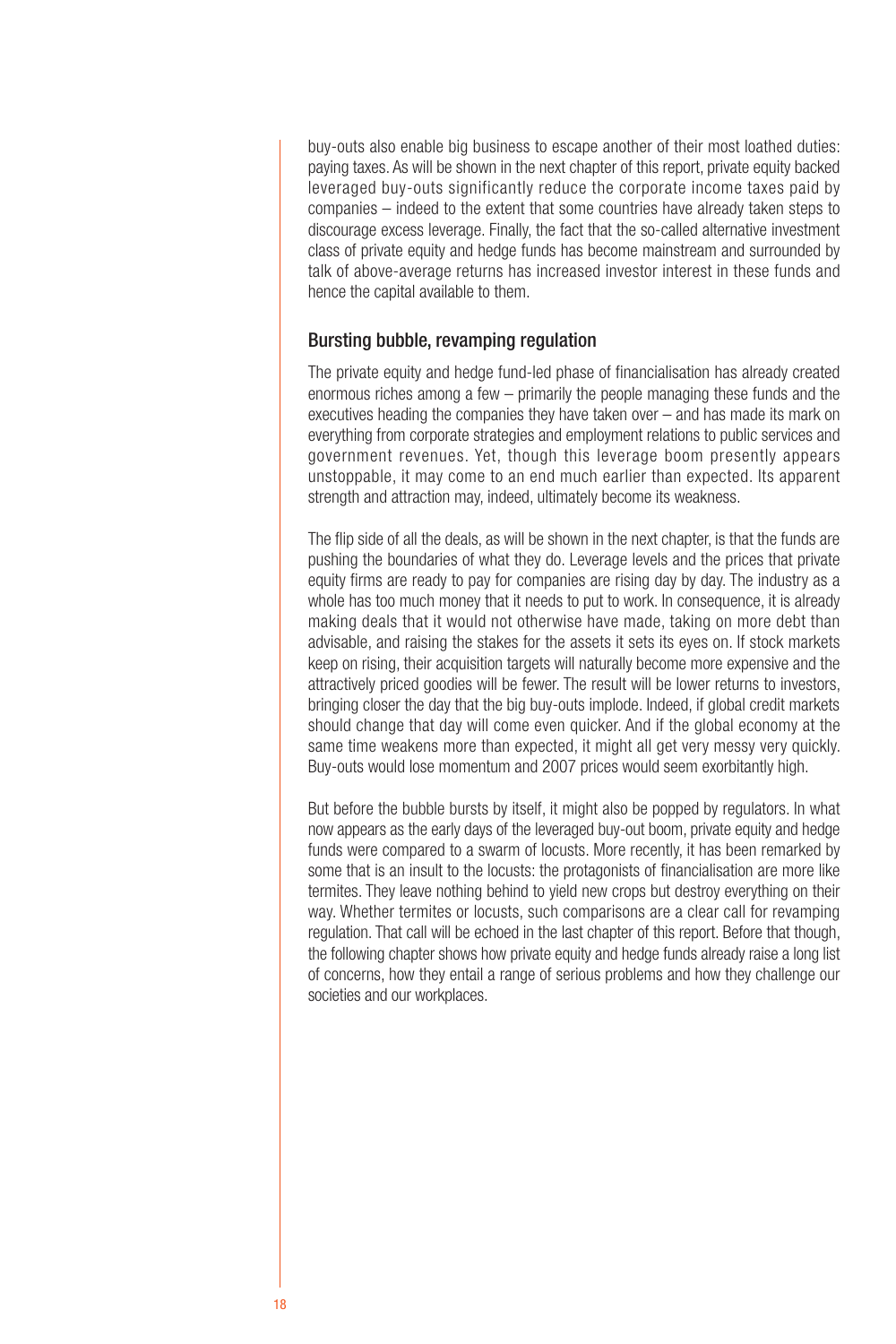# II. Risky business: problems and challenges of private equity and hedge funds

The growing influence of private equity and hedge funds has not gone unnoticed. With good reason, concerns have been raised by a range of different actors – from financial regulators and governments to investors, community groups, workers and their unions. The concerns can be divided into two groups: one regarding the somewhat unintended externalities caused by these protagonists of financialisation; the other concerning the extent to which the model of leveraged buy-outs, in particular, is based on outright exploitation.

This report will argue that a very large number of problems and challenges arise from financialisation. It will focus on the most pressing challenges and problems in this chapter, out of the many that could have been included. Before turning to the perspectives of troubled tax collectors and worried workers, the chapter begins by assessing private equity and hedge funds by their own standards: their rates of return. Indeed, often when a problem is raised in relation to these funds and their activities, it is suggested that maybe it should be tolerated because of the high returns that they are able to generate. But do they actually deliver superior returns to investors?

#### Emperors without clothes

In the previous chapter it was noted that leveraged buy-outs sometimes deliver exorbitant returns to the private equity firms undertaking these operations – as shown, rates of return of several hundred percent have sometimes been realised in just a few years. But taken as a whole, the buy-out industry is much less profitable. Indeed, it seems to be no more than average. And interestingly, independent academic research has shown that the industry benchmarks that are often quoted when private equity managers boast about their performance seriously overstate the returns delivered by the funds. The industry counts the successful funds but omits the ones that failed to deliver returns or went broke before their completion. Hence, the buy-out kings might just be emperors without clothes.

A much-quoted study by academics from the University of Chicago and the Massachusetts Institute of Technology, which looked at the performance of private equity funds between 1980 and 2001, found that average fund returns, over and above fees, approximately equal the development of the 'Standard & Poor's 500', an index of large listed companies of which most are American. It concluded that the performance of fund managers varies considerably, and that while returns from venture capital may have slightly exceeded public market benchmarks, those of buyout funds have slightly underperformed with regard to comparable public market indices. As the authors put it: "on average leveraged buy-out funds returns net of fees are lower than those of the S&P 500."11

In a similar study by the University of Amsterdam and the business school HEC in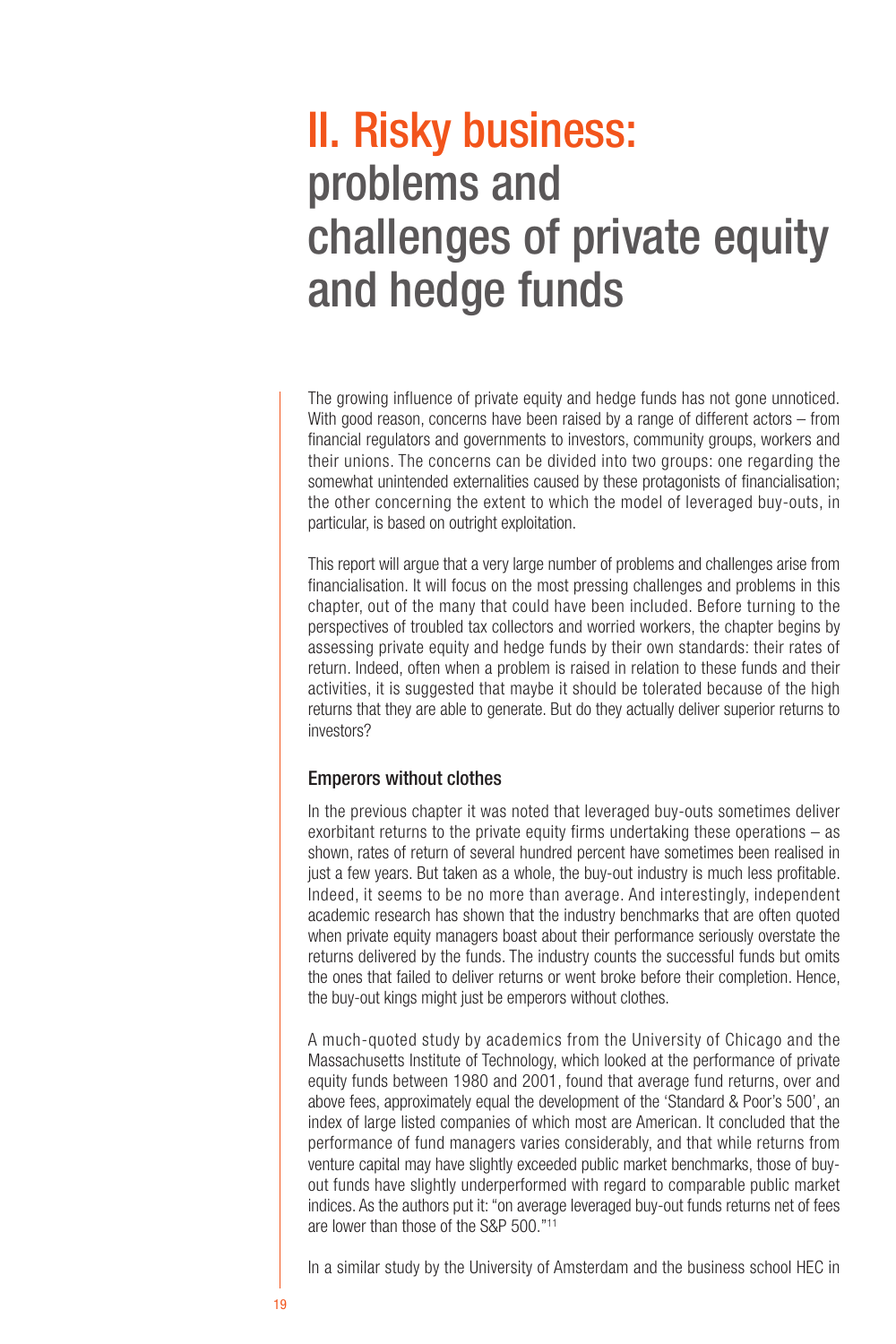"The large majority of buy-out funds fail to add sufficient value to overcome a grossly unreasonable fee structure." DAVID SWENSEN, FUND MANAGER, THE YALE ENDOWMENT FUND, REGARDED AS ONE OF THE MOST SUCCESSFUL PRIVATE EQUITY INVESTORS

Pension funds today deliver around a quarter of all capital for private equity funds and are also raising their stakes in hedge funds. But many of them will look in vain for the returns they have dreamed of.

Paris, 1328 mature private equity funds were analysed. This study concluded that "performance estimates found in previous research and used as industry benchmarks are overstated."12 Once again, spectacular private equity returns seemed to be more myth than reality. Indeed, the authors found that "accounting values reported by mature funds for non-exiting investments are substantial" and that there is a "bias towards better performing funds in these data. After correcting for sample bias and overstated accounting values, average fund performance changes from a slight over-performance to a substantial underperformance of 3% per year with respect to the S&P 500"13.

Other studies confirm that when the particular risks of private equity – not least the high degree of leverage in buy-outs – are considered together with its other characteristics, private equity investments actually substantially under-perform the market on average<sup>14</sup>. Or as one of the most successful investors in private equity, David Swensen of the Yale Endowment Fund, has put it: "The large majority of buyout funds fail to add sufficient value to overcome a grossly unreasonable fee structure."15

Compared to public equity and bond funds, it seems that there is a wide dispersion in returns across private equity funds, with a huge difference between the top and the bottom performers. This is also what the consulting firm Watson Wyatt concluded after studying the performance of private equity funds over the past 25 years: in short, the best private equity managers may well be able to generate well-aboveaverage returns but there is no evidence that the asset class as a whole outperforms publicly-quoted shares.16

For those who have been in the investment and corporate restructuring business for a long time, there is really no magic about the buy-outs and the funds that perform them. Thus, a study by Citigroup argues that private equity is less about value creation and more about classic financial engineering. This argument is echoed by Jeffrey R. Immelt, Chairman and CEO of General Electric, in a comment on buy-out deals: "The vast majority only add value through financial rather than operational improvements."<sup>17</sup> The Citigroup study further shows that if pension funds and insurance firms had borrowed money themselves and invested it in a basket of companies in which private equity groups invested, they would have made higher returns than even the best-performing private equity firms<sup>18</sup>.

Furthermore, and as warnings in relation to the current buy-out boom get increasingly prominent, it seems that the growth in fund size translates into a deterioration in investment returns. In other words the less money handled, the higher the profits; in private equity, a new book argues, size is the enemy of returns<sup>19</sup>. One has to wonder, therefore, what the returns on the mega buy-outs that we have seen of late will be.

For hedge funds the picture is much the same. When public equity markets are in a downturn, these funds tend to outperform them. This is because their strategy is based on making so-called 'alpha' returns that are not based on average market performance. But when the public markets are rising, hedge funds find it much more difficult to stand out. Hence, in the last four years investors would have been better off investing in the equity market in long-term positions than investing in hedge funds. Indeed, many hedge funds acknowledge themselves that they have underperformed.

It seems fair to suggest that a great many investors will look in vain for the returns they dreamed of when they first approached a so-called alternative investment fund. As long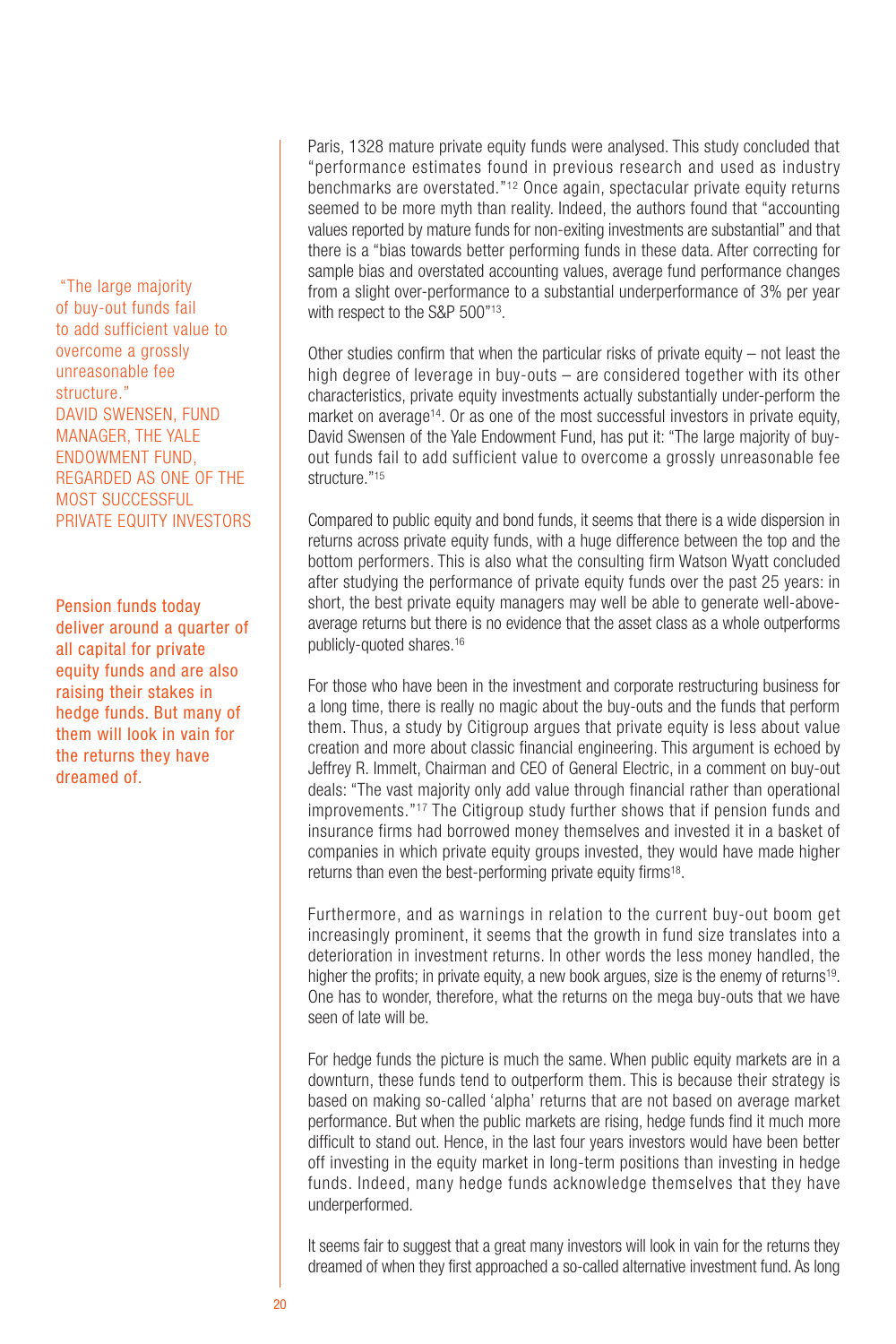Pension funds that believe in independence between managers and owners therefore should not invest in private equity and activist hedge funds.

#### Private equity and hedge funds pose a risk to the financial stability of our economies and to longterm growth and productivity. That is bad news for most of us but worst for those worried about ensuring that their pensions make ends meet in 20, 30 and 50 years' time.

"Institutions and their advisers are choosing to move into a form of investment that provides little real diversification from equities over time; comes with higher risks because of leverage; has far less transparency than a portfolio of listed stocks – for which the institution has to pay premium fees." MICHAEL GORDON, CHIEF INVESTMENT OFFICER, FIDELITY INVESTMENT

as these investors were the super-rich and corporations with booming profits that was less of a problem. But when they are the pension funds that are supposed to ensure that ordinary workers can live in their old age, it becomes critical. And that is increasingly the case. Pension funds on average deliver around a quarter of all capital for private equity funds and they are also raising their stakes in hedge funds. Yet, the lack of above-average returns is not the only thing that should worry pension funds.

#### Investor's gambles

The first consideration for evaluating the attractiveness of an investment service – which basically is what institutional investors buy when they put their money into private equity and hedge funds – is whether it is worth its price. The points above would suggest that private equity and hedge funds' performance is far from that. But there is more to it. These funds are not just delivering average performance, they also charge huge fees for doing so. This has already prompted one of the biggest pension funds in the world, the California Public Employees' Retirement System (CalPERS), to criticise hedge fund fees for becoming too steep. According to CalPERS, its US\$4.3 billion hedge fund investments generated a return of 13.4 percent in 2006. That was slightly ahead of the average US hedge fund return of 13 percent but just below the 13.6 percent return of the S&P 500 that year<sup>20</sup>. Paying more for lower returns while at the same time taking on more risk makes sense for no one. The inherent problem, which will be touched upon again later, seems to be that at the moment the fee structures of private equity and hedge funds tend to favour themselves rather than their clients.

Investing in hedge funds and private equity may furthermore be against the interests and principles of pension funds because it can get them involved in setting individual company policies, hence taking them out of the sphere of making neutral investments. This is obviously the case for leveraged buy-outs but is also the reality when hedge funds take activist shareholder positions, which increasingly is the case. Pension funds that believe in independence between managers and owners therefore should not invest in private equity and activist hedge funds. Even without such principles, the strategies of making short-term returns at the expense of workers should cause pension funds to stay away from the agents of financialisation. To no surprise, this is exactly what the largest Dutch trade union, the FNV, has told its many trustees in a manual on pension investments<sup>21</sup>.

Betting on private equity, in particular, may further be against the long-term interest of investors for a range of reasons. First of all, it shrinks the market that they usually deal in – that of publicly listed companies. In the first half of 2006 private equity firms in the UK raised £ 11.2 billion (US\$22.4 billion) while ordinary corporations on the London Stock Exchange raised  $£ 10.4$  billion (US\$20.5 billion). Indeed, the private equity pressure is so strong that the Stock Exchange shrank by £ 46.9 billion (US\$92 billion) over this period, despite a rise in average stock prices. This prompted the UK's Financial Services Authority (FSA) to warn that "the quality, size and depth of public markets may be damaged by the expansion of private equity. An increasing proportion of companies with growth potential are being taken private and fewer private companies are going public"22. The view is the same on the other side of the Atlantic. Here the losers of this development are furthermore identified: "Any shrinkage of the public equity market will leave the average investor in increasingly less liquid and more expensive markets than those enjoyed by institutions and the wealthy", said a report by a high-profile committee of experts backed by Treasury Secretary, Henry Paulson<sup>23</sup>.

As indicated already, private equity and hedge funds are generally associated with higher levels of risks than most investments. These risks do not arise only from the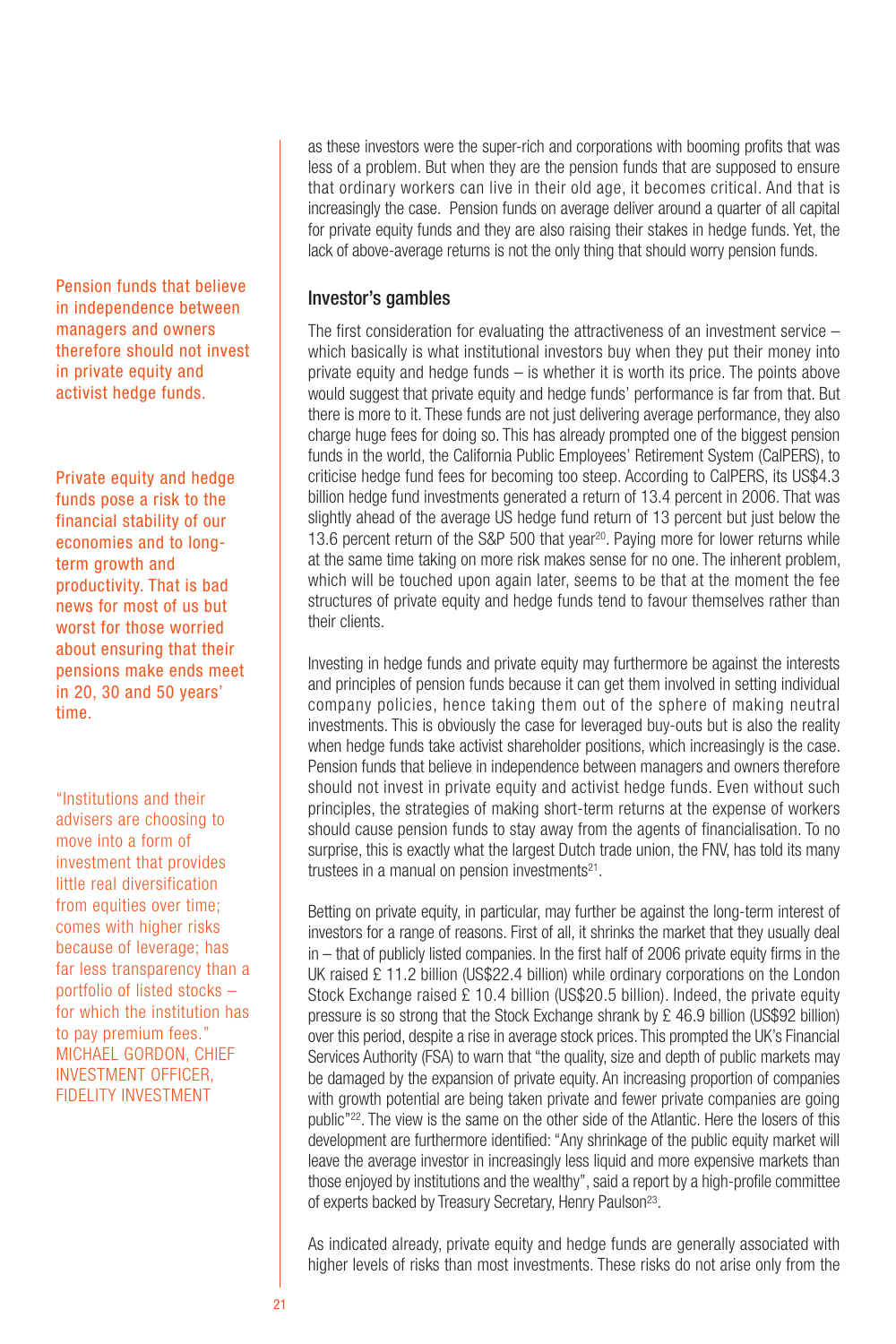"The default of a large private equity backed company or a cluster of smaller private equity backed companies seems inevitable." FINANCIAL SERVICES AUTHORITY, UK

"The increasingly similar positioning of individual hedge funds within broad hedge fund investment strategies is another major risk for financial stability which warrants close monitoring despite the essential lack of any possible remedies." EUROPEAN CENTRAL BANK activities of the fund managers; they are also linked to the general secrecy and nontransparency surrounding the industry. It suffers from a chronic lack of accountability, and that has serious implications for all stakeholders – not least investors. How, for example, can you make performance comparisons when you have no realistic indications of the performance of the industry? Moreover, the present private equity boom seems to be based on a leverage mania that has already created a bubble. That is a fact that investors ignore at their peril. Finally, and as will be further illustrated in this report, private equity and hedge funds also pose a risk to the financial stability of our economies and hence to long-term growth and productivity. That is bad news for most of us, and worst for those worried about ensuring that their pensions make ends meet in 20, 30 and 50 years' time.

This prolonged 'silly season' of insurance companies, pension funds and others rushing to put money in leveraged buy-outs has been summed up very precisely by the Chief Investment Officer of the US-based financial services company Fidelity Investment, Michael Gordon: 'institutions and their advisers are choosing to move into a form of investment that provides little real diversification from equities over time; comes with higher risks because of leverage; has far less transparency than a portfolio of listed stocks – for which the institution has to pay premium fees'. Silly, indeed, it seems.

### 'Crash, boom, bang' on the horizon

The continuously rising wave of leveraged buy-outs and speculative activities by hedge funds may come to a dramatic end sooner rather than later. As stated already, both phenomena are now so inflated that they appear to be bubbles. Lately, private equity firms have been able to increase their leverage from levels of five to six times their actual equity to as much as eight or nine times, greatly increasing the stakes and the returns needed to pay off the debt. Indeed, it seems that the smartest guys in the business have seen the writing on the wall – and, with Blackstone's possible entry on the public market in mind, have started to get out before the party ends. While the private equity managers might be tight-fisted when cutting deals, they have been generous in sharing their warnings: William Conway, the founder of Carlyle, recently emphasised the "very risky credit decisions" being made at the moment in order to finance buy-out deals, warning that "the longer it lasts, the worse it will be when it ends."<sup>25</sup> And already a year ago, Stephen Schwarzman of Blackstone pointed out that "when it ends, it always ends badly. One of the signs is when the dummies can get money and that's where we are now"26.

As money is cheap and private equity investment is in demand, general partners are bold and buy-outs are undertaken less and less cautiously. This raises the price of the companies that are taken over. Indeed, the FSA has calculated that the priceearnings ratio of UK deals to which banks committed capital rose from 11 times in 2005 to 14 times in 2006 27. With higher prices for access to companies, private equity must either believe that they have the prospects of doing more managerial alchemy or that they can turn up their financial engineering a notch. In particular, the latter seems to be the choice in these days of vast amounts of low-priced capital. The consequence is not just that equity compared to debt takes up a smaller part of the deals, from 30-40 percent a couple of years ago to 10-20 percent today, but also that the difference between debt and the earnings needed to repay this debt is becoming bigger. Hence from 2001 to 2007, the average debt to earnings ratio of companies taken over rose from six to more than eight, according to Standard & Poor's. And the indebtedness is often even more extreme. The broadcasting company Univision, for example, was taken private with a debt burden of more than 12 times its earnings 28.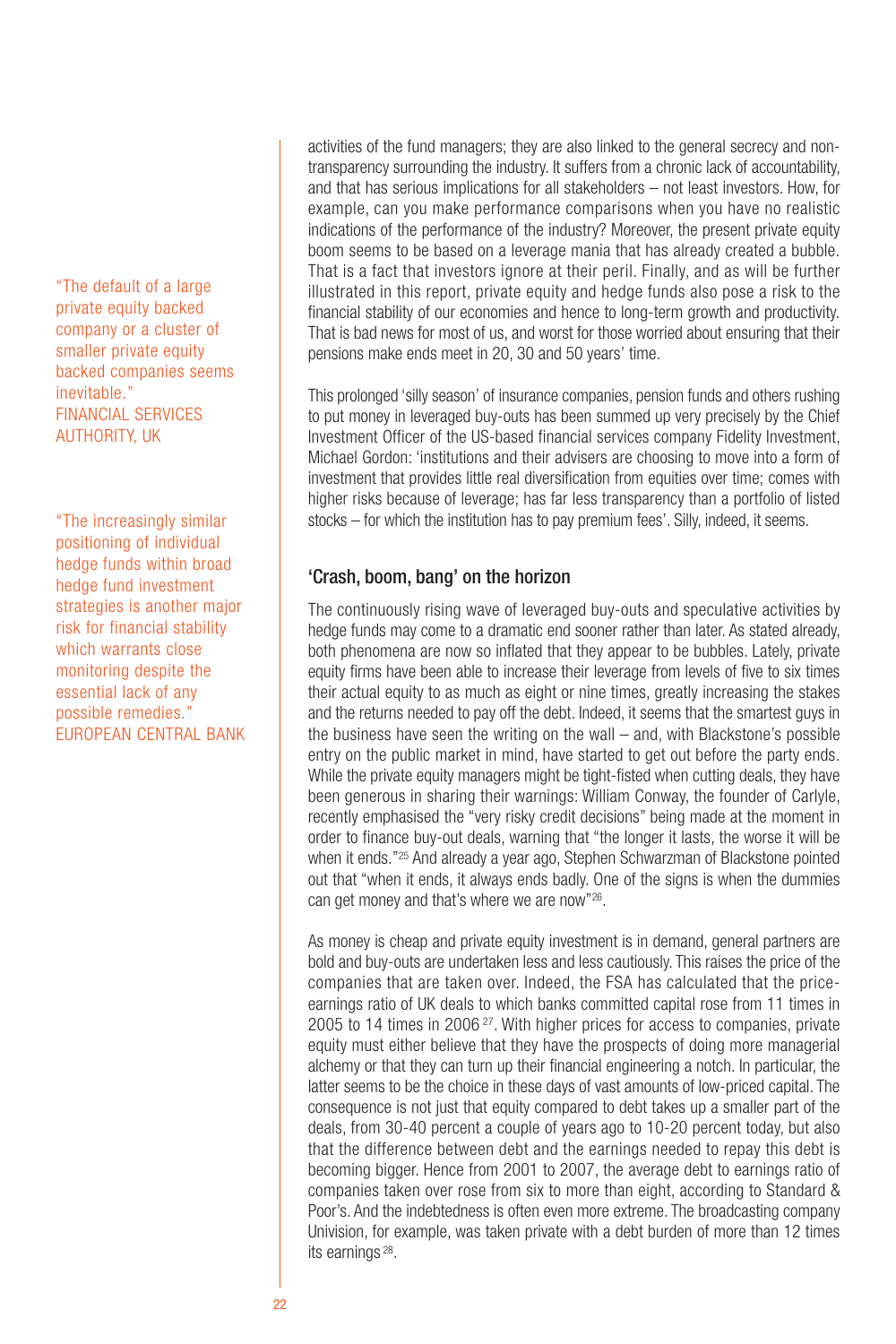History has shown that when leverage plays a role in strong market developments it often ends badly. And history may very well once again prove that it repeats itself.

It seems that the current private equity wave is driving up company valuations and so the amount of leverage required to finance the deals. In itself this increases the risk of individual defaults and bankruptcies. But it also creates more volatility in markets and poses widespread systemic risks and concerns. Excess liquidity might just be moving from market to market, first affecting real estate – where major corrections have already taken place, in the US for example – and then companies (or 'equities', as they are generally called in investment jargon). The cost of borrowing capital will eventually adjust upwards. When this happens asset prices will have to move down and most leveraged private equity players will be in trouble. Addressing both leverage and prices, the consulting firm Watson Wyatt has noted with some distress that "some prices have become totally disconnected from fundamental valuations (…) Private equity companies are taking on record levels of debt and easy credit has led to leverage structures that are incomprehensible. Any significant hiccup in the economy is likely to cause major problems for a few privately financed and overleveraged companies. In the short term, returns will probably suffer a correction."<sup>29</sup> The International Monetary Fund (IMF) has similarly noted that "the increased use of leverage, which is readily available from debt markets today, may increase defaults among private equity/LBO transactions, with economic and macroprudential implications."30 The FSA has further warned that the present use of leverage means that "the default of a large private equity backed company or a cluster of smaller private equity backed companies seems inevitable."31 That again may lead to systemic trouble and complicated bail-outs by central banks.

Hedge funds pose their own set of risks both to their investors and to financial stability more generally. That became very evident when the American fund Long-Term Capital Management (LTCM) crashed in 1998. Its investors and creditors were only rescued by a bail-out from the US Federal Reserve. In 2006, the hedge fund Amaranth similarly went into liquidation. A pension fund of employees in San Diego reportedly lost US\$105 million on this 32. Since the LTCM crash, hedge funds have been under increased scrutiny. In 2006, the European Central Bank (ECB) issued a stark warning on their threats: "... the increasingly similar positioning of individual hedge funds within broad hedge fund investment strategies is another major risk for financial stability which warrants close monitoring despite the essential lack of any possible remedies. This risk is further magnified by evidence that broad hedge fund investment strategies have also become increasingly correlated, thereby further increasing the potential adverse effects of disorderly exits from crowded trades."33

In its Global Financial Stability Report released in April 2007, the IMF noted that "hedge funds may also contribute to increased or even extreme volatility in some instances" and highlighted "the potential impact that the failure of a hedge fund (or a group of funds) may have on major banks and brokers". The IMF further pointed out that "systemic risks regarding hedge fund activities primarily concern their potentially negative effects on systemically important regulated counterparties. Hedge funds may also act as transmitters or amplifiers of shocks initiated elsewhere." Finally, the Fund noted that "suggestions to require hedge funds to periodically disclose position information (e.g., to the public, investors, counterparties, and/or supervisors) have been met with strong resistance from the funds" but that "from a financial stability perspective, efforts to develop standardized leverage and liquidity measures for hedge fund disclosure (to investors and counterparties) could be useful."34

But hedge funds merit attention not only because of their investing strategies and their facilitation of other types of market behaviour. Like the private equity industry, they have also become significant users of debt leverage. And they are set to leverage their operations even more in the near future. Broking estimates suggest that for every 1 percent hedge funds pay out to their final investors, they need to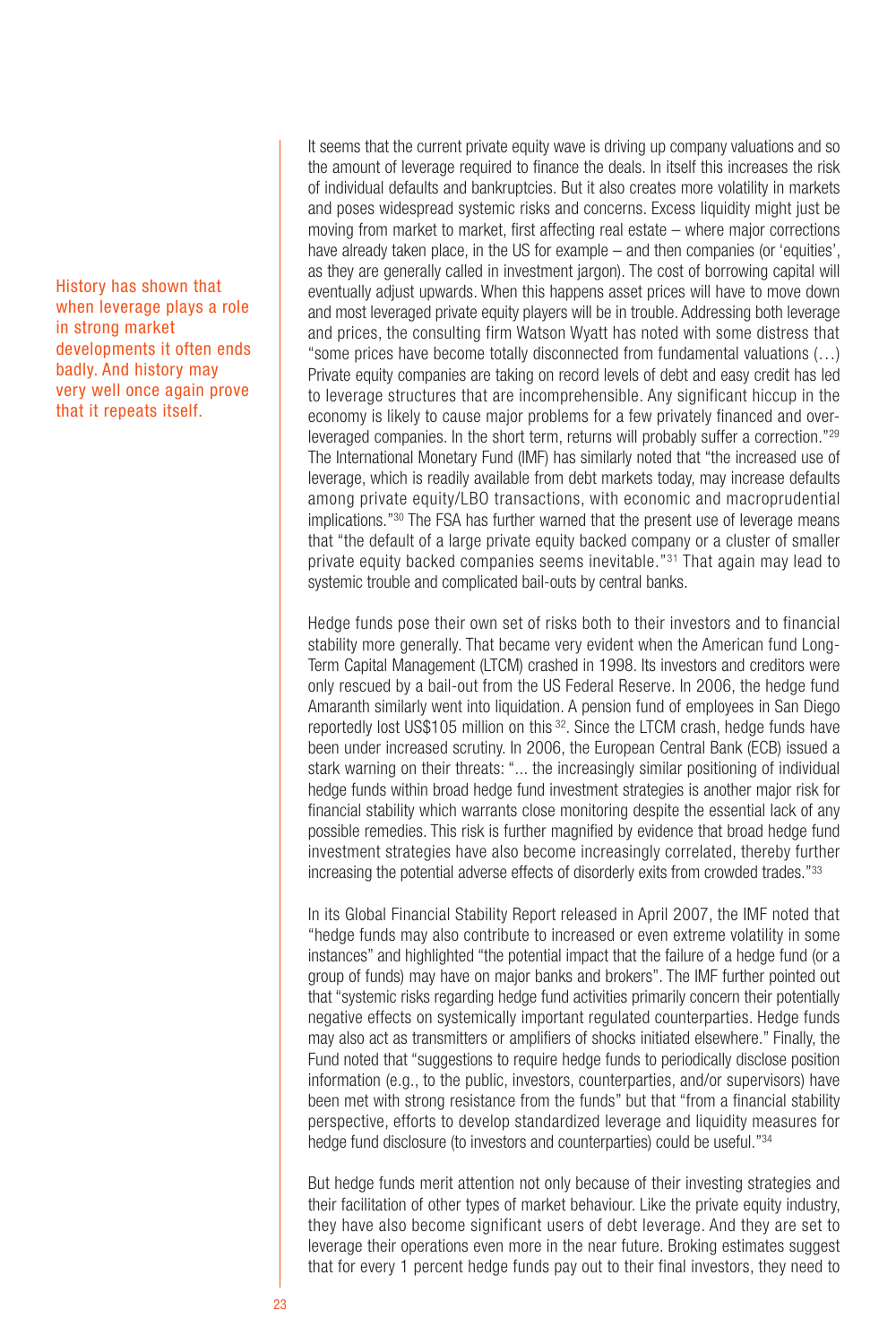If the current leveraged buy-out boom continues, the world will see fewer innovative companies, able to start technological revolutions and enhance productivity as well as drive forward economies and create thousands of iobs.

generate almost 2 percent internal returns, because their investment strategies are based on making a very high level of transactions that all cost them varying fees and execution charges. So in order to make double digit returns to investors – who generally expect this as a minimum due to the high costs and risks involved in the undertakings – hedge funds will have to achieve internal rates of return at more than 20 percent. As many hedge funds invest in so-called spreads with relatively low returns, substantial leverage is needed to reach their targets. Furthermore, investors also expect hedge funds to out-perform the markets - if they did not do so, there would be no reason to invest in these funds. But for the last four years, as already noted, it is hedge funds that have been out-performed by the equity markets. So the pressure is on hedge funds to deliver. Owing to the nature of hedge fund activity, this means that they will probably leverage their investments even more than they are already doing. This will create systemic risks such as higher levels of defaults with losses to pension funds and other investors as a consequence. And, as with the leveraged buy-outs, it can create domino effects that spill over into other markets and influence employment prospects.

That private equity and hedge funds are taking advantage of the cheapness of credit in today's debt markets is evident. And that they are doing so at great risk is becoming clearer day by day. Indeed, the risk ratings that are attached to debt  $-$  to some extent expressing the expected likelihood of this debt being repaid – tell their own story. In 2006, more than 50 percent of the loans tied to highly leveraged transactions involved companies whose bonds or loan financing received a CCC rating, the lowest and most risky given to new financings, according to Edward Altman, professor at New York University. He warns that a third of CCC-rated bonds default within three years of issuance and that about 50 percent do so within five years. In his own words, "investors have been accepting spreads far too low for the risk involved."35

The real bottom line of the present leverage mania of private equity and hedge funds is the risk this poses to financial stability on one hand and to the sustainability of the real economy on the other. Financial crashes and company bankruptcies are not far away. They could be triggered by individual company or fund problems, mass defaults of company bonds, inflation or rising interest rates. Indeed, history has already shown that when leverage plays a role in strong market developments it often ends badly. If financial regulators fail to act on the risks, if strong credit assessments are not performed all around, and if companies fall short in stress-testing their leverage, history will once again prove that it repeats itself.

# In it for the long run?

Just as the boom in private equity and hedge funds poses systemic risks to financial stability, the fundamental nature of private equity and activist hedge funds may also be a threat to long-term economic development at both the company and the national level. At the company level, this is linked to company-specific actions by management, new owners and activist minority shareholders. At the aggregate level of a nation or an economy, it is caused by both the effects of internal company priorities and by the financial impact the company and its owners have on the rest of society through taxation. Somewhat ironically, private equity firms argue that they should be considered longterm investors and moreover that by delisting the companies they take over, they actually free them from the short-term reporting requirements that public listings entail. Indeed, proponents of the private equity model tend to contend that it is more efficient than the publicly listed model precisely because it can change the focus from quarterly returns to three, four or five year returns. Any case of private equity being short-term is therefore met with the response that it is significantly more longterm than the mainstream of big business.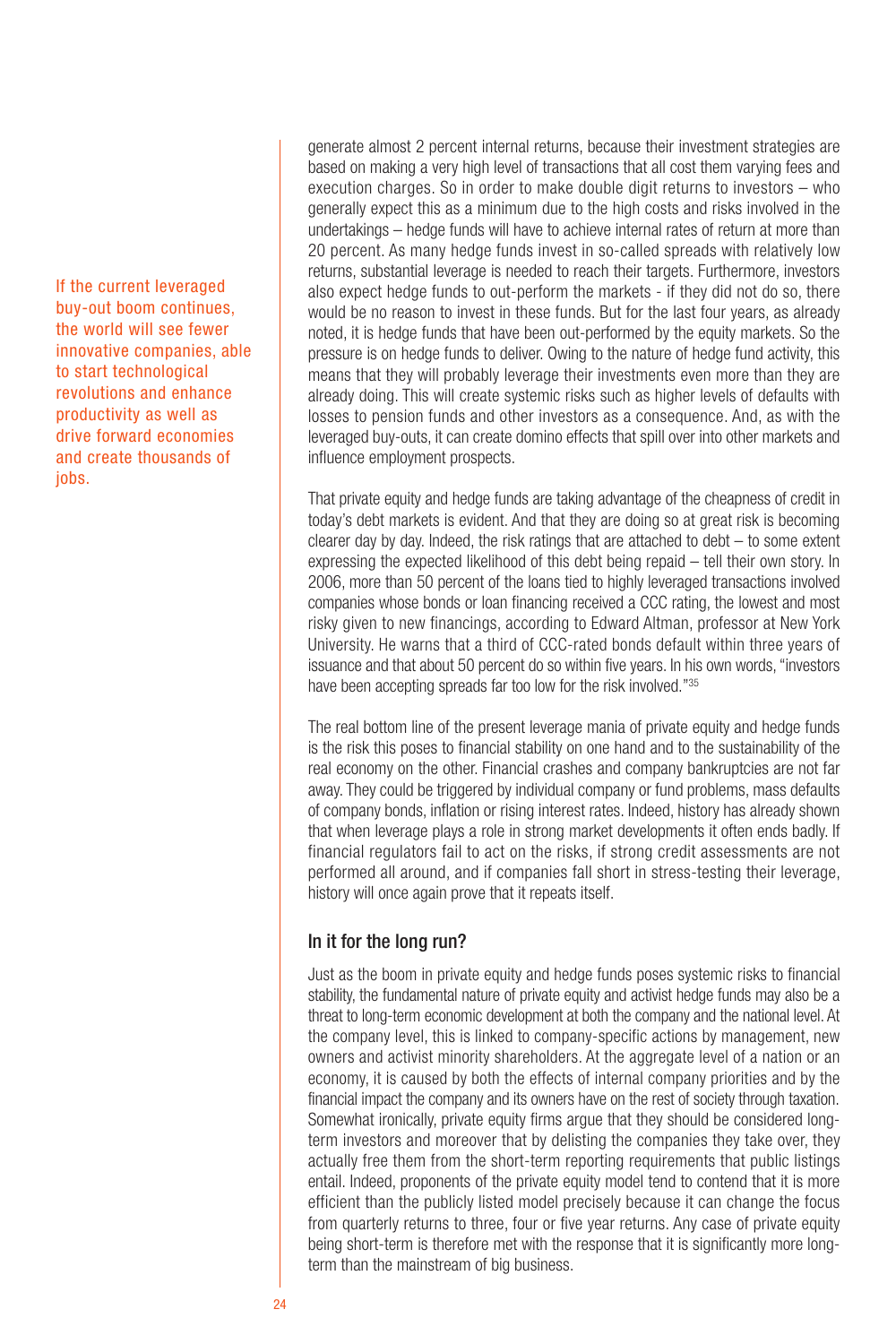To eradicate poverty and to create the jobs needed for an increasing global labour force, the world is dependent on investments in education, research, technology and production. Yet, the overall rate of real investment in the world is falling – from 23.8 percent of GDP in the 1980s to 21 percent in the first four years of the new millennium. With the increasing dominance of private equity firms looking for quick returns and leveraged buy-outs with huge debt commitments, real investment might just fall behind even further.

However, while the present obligation of publicly listed companies to report quarterly earnings may be a burden and certainly often distracts them from ensuring the overall sustainability of their enterprise, there is good reason to think that private equity-owned companies and hedge funds that pursue an activist shareholder role indeed become biased towards short-term priorities. There are two broad reasons. First, the fact that the companies have to be turned around within a couple of years, and that the sole reason for their existence has been reduced to delivering returns to their owners, means that these factors will determine their strategies and actions. As the owners will be looking for a quick exit, managers will be under short-term operational pressure. And the practice of private equity-owned companies paying out dividends at much higher levels than other companies, often even exceeding earnings, means that these companies will have fewer resources to invest in the future. Secondly, the often doubled, tripled or further multiplied debt burden that companies end up with after leveraged buy-outs, means that all resources have to be mobilised to pay off this debt. It frequently means that they have to sell off otherwise productive assets or that they are simply left with trouble generating the revenues that are needed to repay this debt. Again, that can force them to ditch long-term strategic imperatives in order to serve their creditors.

As the current leveraged buy-out wave is still rising, and most companies have not yet been resold, the final verdict on whether they have continued to invest in their longterm future in the form of research, development and so on is still awaited. But the most plausible likelihood is that they have fallen far short. Since the fruits of R&D are often not reaped until up to ten years after their seeds have been sown, and given that outsiders will always be poorly positioned to judge the long-term innovation potential of an enterprise, there is not much reason for private equity-owned companies to keep high levels of expenditures on R&D, let alone expand them. This means that they undeniably will be less likely to invest in such activities. By not doing so, however, these companies may very well be less productive and competitive in the long-term – to the detriment of their employees, the local communities they are part of and the economies they contribute to. Nokia, for example, was originally a company that produced rubber boots and tyres. It also had a technology division, which later made the company the leading producer of mobile phones and the centrepiece of the turnaround of the Finnish economy that has for years put Finland on top of several rankings of countries' competitiveness. But for almost two decades, this technology division only made losses. That division would probably have ceased to exist if the company had been owned by a private equity firm. It is just as obvious that if the current leveraged buy-out boom continues, the world will see fewer innovative companies such as Nokia, able to start technological revolutions and enhance productivity as well as drive forward economies and create thousands of jobs.

Furthermore, the short-term behaviour of private equity-backed firms also creates spill-over effects among other companies. Companies that should be valued by their long-term performance are distracted from attending to the fundamentals of their businesses by the rationales that predominate among business and investors these days. "It is not easy to show vision and leadership with the overhanging threat of competition from, or takeovers by, private equity groups", an American CEO was quoted in the Financial Times as saying 36.

The lack of innovative R&D in the future will not only stem from shortcomings in company investment and risk-taking. It will happen just as much because governments will get lower corporate tax receipts and so have fewer resources to invest in the factors that enable such companies to emerge: education, research, technological development and state-of-the-art infrastructure. Indeed, judged by the effect private equity has already had on governments' tax revenues – sharply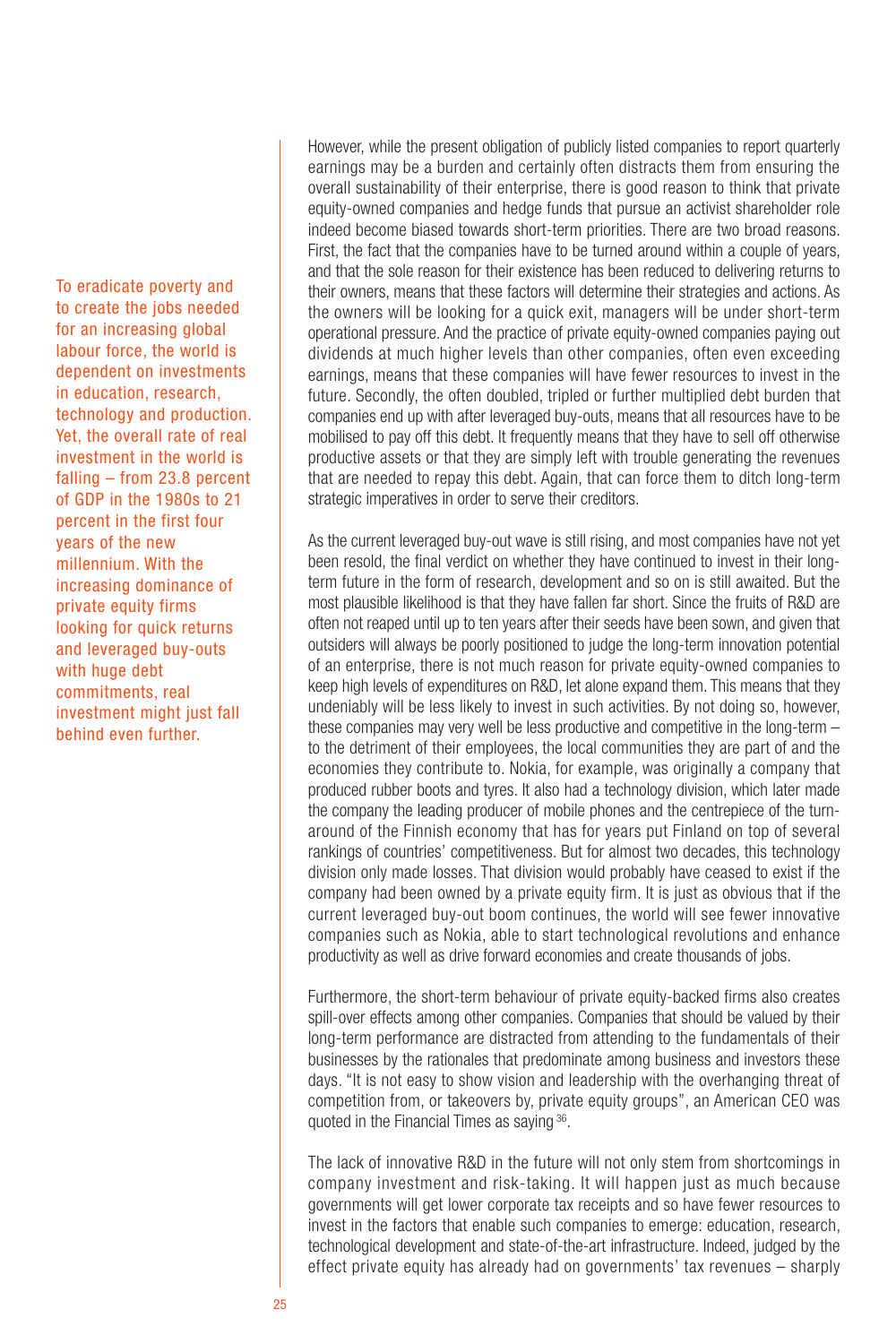When Warner Music was losing money on a daily basis, its new private equity owners made it take out a US\$700 million loan out of which US\$681 million was used to pay dividends to the shareholders and buy back a part of their stocks.

The value of dividend recapitalisations – the most direct form of value extraction – has increased more than tenfold in the time that the leveraged buy-out wave has risen. In a recent survey of large private equity firms, 97 percent of the respondents said that they expected to make dividend recaps in their portfolio companies in 2007, and 75 percent of them planned to augment their application of this form of value extraction.

reducing the corporate income tax paid by the companies bought up and minimising the tax bills paid by the general partners of the funds – public investment will have to be much lower in an era of financialisation and leveraged buy-outs. Unless, of course, someone else picks up the tab.

The fundamental issue about whether financialisation gives priority to short-term or long-term considerations is that both companies and nations increasingly depend on investments to stay competitive. The world as a whole is equally dependent on investments in education, research, technology and production to ensure development wherever it is lacking, to create the jobs that an increasing labour force will seek and to eradicate poverty. Yet, the overall rate of real investment in the world is falling – from 23.8 percent of GDP in the 1980s to 21 percent in the first four years of the new millennium <sup>37</sup>. With the increasing dominance of private equity firms looking for quick returns and leveraged buy-outs with huge debt commitments, real investment might just fall behind even further.

# Milking, milking and milking

Investments by private equity firms are about achieving as high returns as possible as fast as possible. The exit of a company  $-$  its resale, merger or public re-listing  $-$  is viewed as the main way of doing so. But private equity managers are becoming more and more sophisticated and cynical in their ways of extracting values from the companies they take over. They increasingly find means to pay out dividends the size of their original investment while still owning the company. And they are ever more often seen engaging in other dubious acts to cash in on their new ownership, like charging the companies they own large consultancy fees and lending their companies money at well above market rates.

So-called dividend recapitalisations or 'recaps' are still the favoured way of milking companies. They are performed by having the acquired company take on new debt, which is then used to pay out special dividends to the owners. This means that the dividend, in contrast to typical practice, comes from debt instead of earnings. And it means that the debt is used for rewards to the owners rather than investment – again, in stark contrast to sound corporate behaviour and grossly exploiting the favoured tax treatment that corporate debt receives, precisely because it is meant to be used to enhance investments.

The list of cases where private equity firms have cashed in on their investments very early through dividend recaps is long. And the numbers are staggering. In late 2004, when Warner Music was losing money on a daily basis, its new private equity owners made it take out a US\$700 million loan out of which US\$681 million was used to pay dividends to the shareholders and buy back a part of their stocks 38. And Intelsat, once a government-owned company facilitating TV images through satellites, took on new debt in 2005 to pay out US\$548.8 million in special dividends to the consortium of private equity firms that had acquired it with the use of US\$515 million of their own money a couple of years earlier 39.

Very often such dividend recaps cripple the companies with debt to an extent that forces them to fire many of their workers or simply makes them go broke. In 2000, for example, Bain Capital purchased the American company KB Toys in a US\$300 million deal through an equity investment of only US\$18.1 million. Less than a year and a half later, a dividend recap was used to pay the owners and several KB Toys executives US\$120 million. Not long after that, the company filed for bankruptcy protection and nearly a third of its employees lost their jobs 40. One would think that such value extraction and asset stripping of companies that then go bankrupt would be illegal. But in most countries it is apparently fully legal.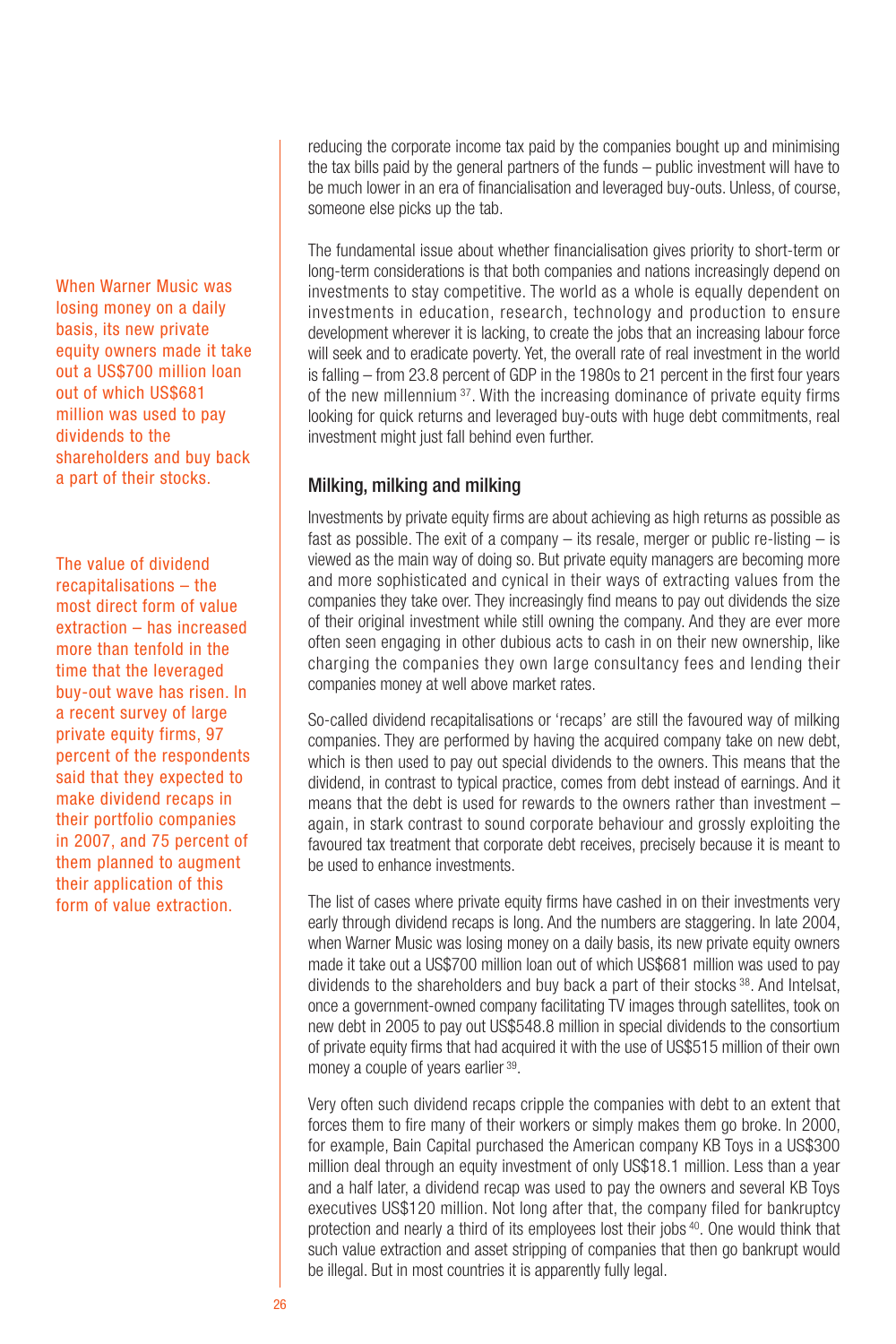"How will private-equity firms continue to make money by just flipping and flipping and flipping? They'll make it on fees, fees, fees." WARREN BUFFET, FOUNDER, BERKSHIRE HATHAWAY

The value of such dividend recapitalisations has increased more than tenfold in the time that the leveraged buy-out wave has risen. In 2002, their volume was US\$3.9 billion, according to Standard and Poor's. In 2005, it was US\$40.5 billion. For the first half of 2006, the use of such recaps was reportedly up another 23 percent compared to the same period in 2005. And in a recent survey of large private equity firms, 97 percent of the respondents said that they expected to make dividend recaps in their portfolio companies in 2007 while 75 percent planned to augment their application of this form of value extraction 41.

Other milking techniques, as mentioned above, include management and consultancy fees as well as shareholder loans. As the private equity firms that take over the companies not only often appoint new management but also often have their own employees work on the restructuring and financial engineering of these companies, they have found it natural to charge the companies large sums for such work. Hence, after Blackstone had acquired Celanese, a German chemical company, they charged it US\$64 million in 2004 for their advisory services, followed by US \$ 45 million in 2005 42. With regard to shareholder loans, an investigation by the Danish tax authorities found that Danish companies that had been taken over by foreign private equity firms took up loans from their new owners at rates that were twice as high as normal bank loans 43. They furthermore discovered that the large sums that were paid out in dividends to the private equity firms were often returned to the companies as loans. The latter trick is attractive because of the tax deductibility of the interests paid on such debt. In the end, it too adds to filling the pockets of the fat cats of private equity – this time at the expense of ordinary taxpayers.

# Club-deals, insider trading, management disloyalty and other moral hazards

While the milking of companies outlined above might not fall under criminal law in most countries, it is certainly close to that. And there is good reason to be concerned about the way that the buy-out groups are able to exploit debt markets, and the companies they win ownership over, to reward themselves. So while these practices are often legal, they, and a range of other aspects of private equity that will be covered in the following sections, do indeed relate to corporate governance and prudential rules as well as other hard and soft regulations for running businesses and operating in financial markets.

A range of the largest American private equity firms – including Carlyle and KKR – are under investigation by the US Justice Department for their participation in 'club deals'. Such deals arise when firms come together to make joint bids and buy-outs. As deals have been getting bigger, the practice of making club deals has become more frequent. Most private equity firms, in spite of the growing size of the funds they manage, are still unable to perform the largest deals alone. Out of the ten largest deals in the US in recent years, eight have been club deals involving several players. The value of these deals reportedly totalled more than US\$270 billion and covered 630,000 employees 44. Club deals, however, have not come under scrutiny because of their size or the number of jobs that they put at risk. Rather, it is because they are seen as reducing the competition for a company and hence the price paid for it. Indeed, the Justice Department investigation into these companies concerns whether they have formed their bidding groups in order not to compete against each other and so hold auction prices down 45.

Another serious issue related to private equity firms is whether their deal-making creates abuse of information. Such abuse, otherwise known as insider trading, can be performed by both the firms pondering whether or not to bid as well as by other market actors investing in shares and other products. The UK's Financial Services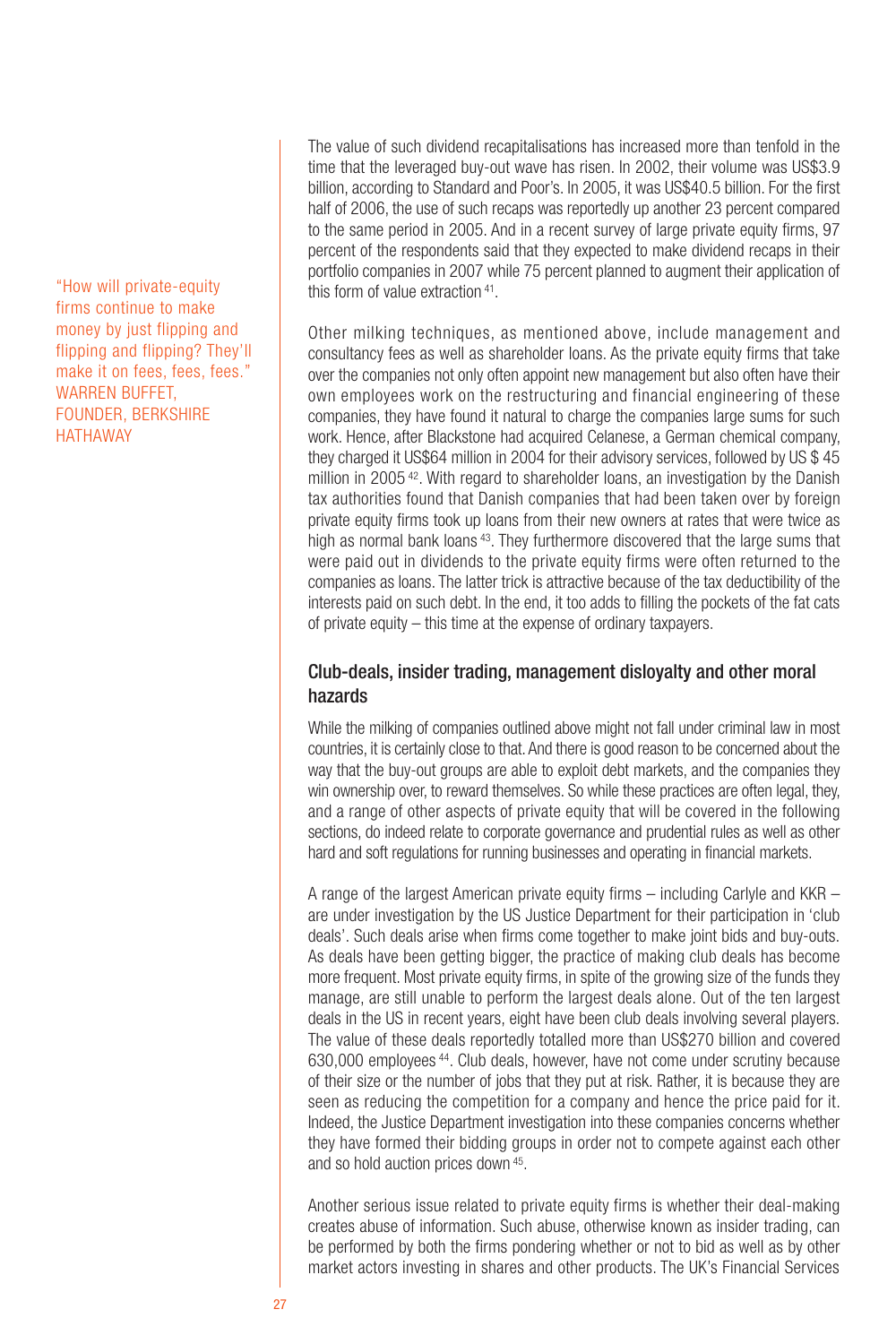Authority ranked market abuse as the highest, most significant and widespread risk associated with private equity in its 2006 assessment of this subject. It noted that "the significant flow of price sensitive information in relation to private equity transactions creates considerable potential for market abuse. This flow is increasing as the complexity of the transactions grows and more parties become involved. The involvement of participants in both public and private markets and the development of related products traded in different markets, e.g. CDS (Credit Default Swaps) on leveraged loans, increases the potential for abuse. (…) we have identified the biggest risk as the potential for the leakage of information. This risk exists because of the large number of individuals involved in private equity deals and because not all participants will be successful in their proposed participation."46

Similarly, and intimately linked to the question of who holds what information, the issue of management loyalty has been raised in several private equity deals. The issue arises because the executives, who are supposed to serve the present owners of the companies they work for, often have personal interests in a takeover or a leveraged buy-out. Such problems of loyalty occur when the management is offered a huge personal bonus to be paid once the deal is closed or, as is also seen, when they are included in the group of investors buying the company. It does not seem farfetched to speculate that this is done to neutralise any possible opposition to a takeover from the target company's top executives. Indeed, some governments have already highlighted this possible conflict of interest between executives and the shareholders whose interests they are obliged to look after, and proposed ways of overcoming it – for example by banning agreements on stay-on bonuses between executives and bidders before any deal is closed 47.

More generally, it seems that the boards of directors of companies become increasingly irrelevant when they are taken over by private equity firms. This goes against all traditional assumptions of good corporate governance, which are based on the premise of an active and independent board. The division of roles between shareholders and management  $-$  the owners of capital and its employers  $-$  is furthermore fictional when owners are private equity firms. Such firms are in a position to gain considerable influence over company management, but without having to face the requirements of accountability that are in place for public listed companies.

Within private equity funds themselves – and hence between general partners and limited partners, i.e. the managers of the money invested and the investors – another set of conflicts and moral hazards also exist. These regard the fee structure and the allocation of risk, which both fundamentally favour the general partners. As shown in the first chapter of this report, a fund manager loses nothing from a failing fund and will often have an interest in taking a loss in a position as quickly as possible if it appears to be non-profitable. Or as Warren Buffet, the founder of Berkshire Hathaway and probably the most successful investor ever, has said: "How will private-equity firms continue to make money by just flipping and flipping and flipping? They'll make it on fees, fees, fees."48

#### Bearing the brunt of risks and cuts – workers under private equity

One of the most contested aspects of private equity is its impact on jobs. Whenever workers and their unions tell of how companies taken over by private equity firms cut jobs, put pressure on wages, remove benefits and impair working conditions, the private equity lobby is quick in responding that overall its members create employment and do so at a faster rate than other firms. But even if that were true, aggregate employment creation says nothing about the quality of jobs and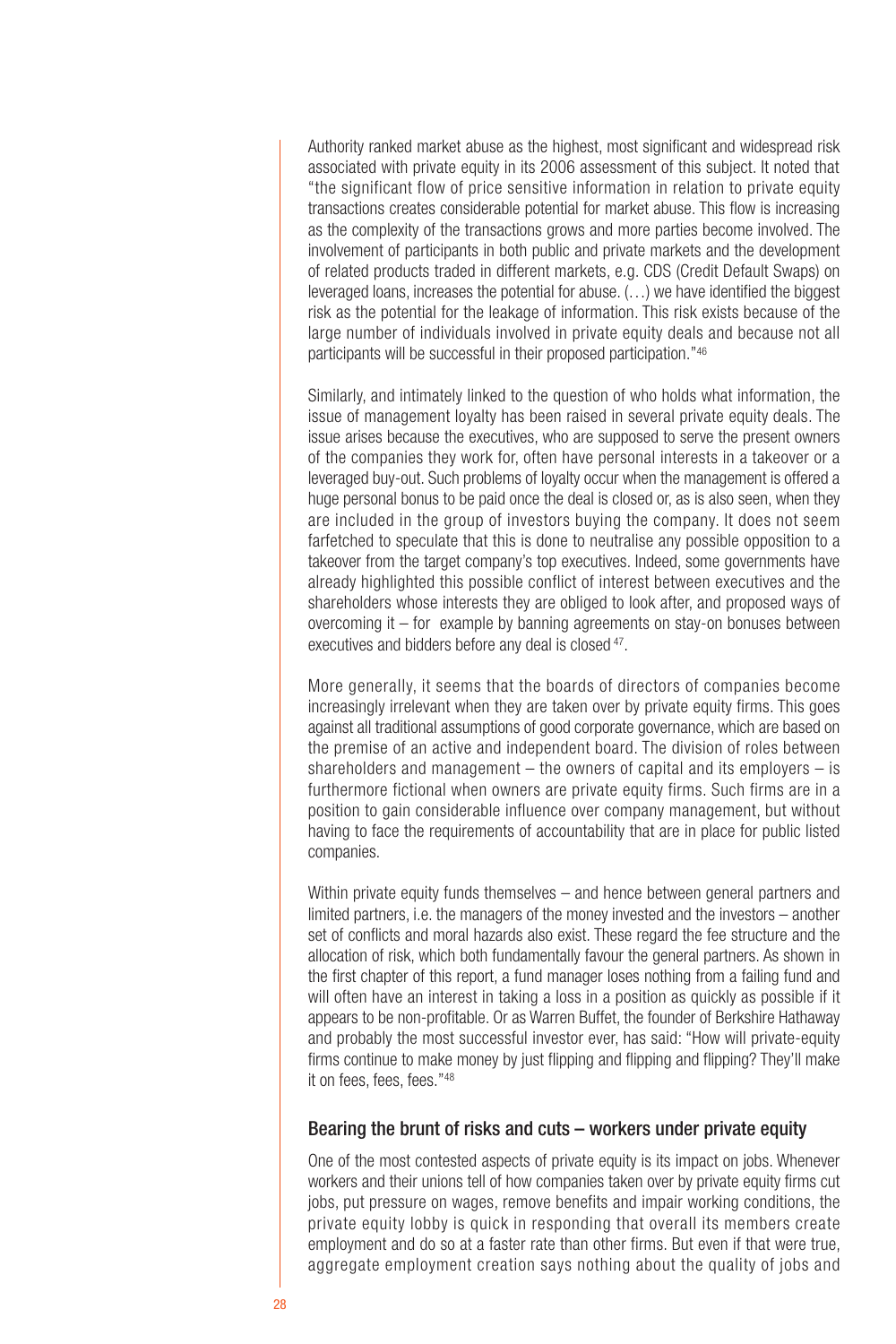Private equity backed companies generally embark on tight costcutting strategies once they have been taken over. The impact is felt by the workers who have to do more for less.

employment relations or about developments in remuneration and working conditions.

At the national and international level, the facts regarding private equity's quantitative effect on jobs are so far limited. Most studies on the issue, furthermore, have methodological problems and are far from independent. When the studies are commissioned by the private equity lobby itself, the results seem predisposed to find results that reflect well on private equity. As they often fail to distinguish between venture capital for start-ups and money that goes into buy-outs, or they mix 'organic', real employment growth with that of mergers and acquisitions, their numbers do not respond to what the issue is all about: whether private equity-backed buy-outs create new jobs or reduce them. One detailed analysis of 1,350 buy-outs in the UK between 1999 and 2004 found that the answer could be both 'yes' and 'no'. On average, all the companies cut jobs in the first year after the takeover. In the longer run, however, around two thirds of them added jobs throughout the time that they were privately held, while around one third of them cut jobs in that period. The job cuts were the most severe – reducing the workforce by 18 percent over the six year period – in companies where the new owners brought new management with them. In companies where the management stayed the same, the workforce grew by 36 percent between 1999 and 2004 49.

In their effort to extract value from companies and ensure that they can get a higher price for them than they paid, private equity managers can basically do one of two things: sell off non-core assets and reduce activities, which would mean cutting staff, or increase cash-flow by expanding activities, and consequently taking on new employees. So the fact that some private equity owned companies can show employment growth should come as no surprise. Neither should the statistics presented by the industry groups. First, such statistics include all capital held by private equity firms, including venture capital. Secondly, private equity firms – diligent in analysing the perspectives for profit-making as one would expect – naturally only invest in companies they believe they can make more valuable.

However, private equity-backed companies generally embark on tight cost-cutting strategies once they have been taken over. The impact is felt by the workers who have to do more for less. As the buy-out groups target companies they believe they can make leaner and fitter – where they see a potential for cost-cutting, optimising and organisational restructuring – reducing employment costs in such companies is a predictable outcome. The fact that the companies have to pay off debt quickly only adds to the urgency of squeezing the workers who remain on the payroll. Indeed, the study of 1,350 buy-outs referenced above found that the wages of the workers in these companies grew at a slower rate than wages in other companies. On average, a worker in one of these companies had a relative loss of £ 83.70 (US\$167) a year compared to similar firms with traditional ownership. Where the new owners installed new management, the relative loss per worker was £ 231.35 (US\$460) a year. The study also found that the bigger the firm taken over by private equity, the greater the downward pressure on wages <sup>50</sup>. Individual workers and their unions can tell of yet more stringent job and wage cuts.

Downward pressure on wages, conditions, pensions and other benefits

- > Soon after the UK's Automobile Association was taken over by CVC and Permira in 2004, the company reduced its workforce from more than 10,000 to 7,000. Today, the AA is severely under-staffed and workers are forced to take on extra shifts as well as forfeit or postpone their annual leave <sup>51</sup>.
- > Eircom, the largest Irish telecommunications provider which was taken private in a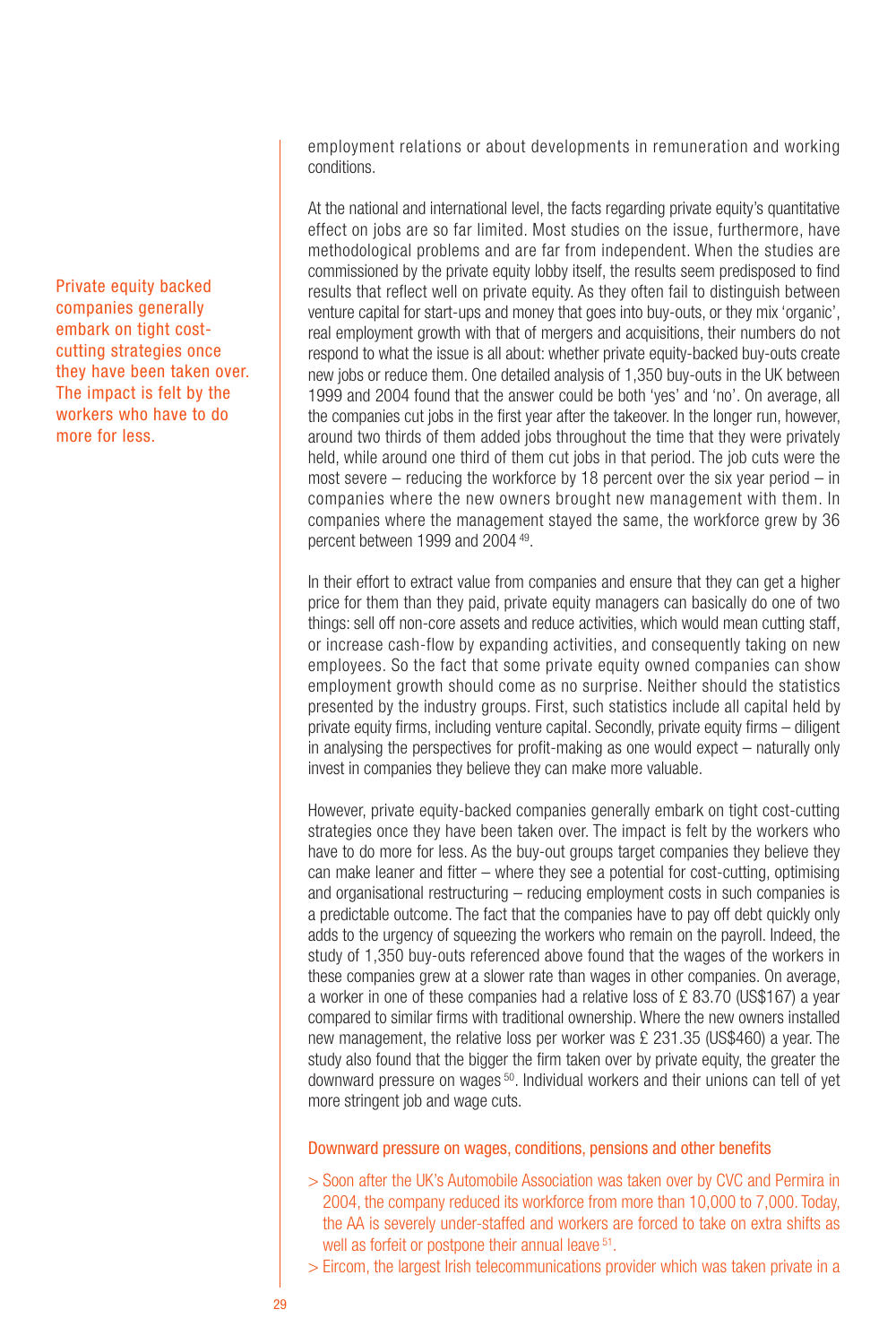club deal in 2005, is reported to have slashed all investment in training after the takeover.

- > In Germany, the bathroom and kitchen producer, Grohe, was re-sold to new private equity owners in 2004. Soon afterwards, it announced that half of its jobs in Germany would be cut. At the end of the restructuring, and after the local union had put forward serious alternatives, the cuts were less severe yet still totalled 770<sup>52</sup>.
- > After Intelsat had been acquired by a consortium of private equity firms in 2001, labour costs were quickly slashed. Between June 2004 and September 2005 alone, the workforce was reduced by 18 percent. The company moreover refused to honour retiree medical benefits, claiming that they were not obligated to fulfil promises made by the previous owners. The company was subsequently taken to court and is presently giving major concessions in a settlement with the retirees <sup>53</sup>.
- > Gate Gourmet, which was taken over by TPG, has seen its workforce decline from 26,000 to 22,000. Its permanent staff works under the threat of being made redundant and temporary workers are frequently engaged. Workers on sick leave and holiday have often been sacked by letter only 54.
- > Less than an hour after acquiring Airwave, the company that provides the digital radio network for UK emergency services, in a £ 2 billion (US\$4 billion) deal, the new private equity owners announced that they were scrapping the existing, guaranteed benefits pension scheme 55.

The cost-cutting of private equity firms is not limited to the companies it takes place in. It spills over into publicly listed companies and hence creates waves of layoffs and wage-pressure outside the private realm. Hence, these days it is not uncommon to see companies eliminating jobs as well as taking on additional debt, just to hold off private equity bids. Often though, the buy-out groups still catch them and then more cost-cutting, including layoffs, is on the agenda.

Whether an individual company that has been taken over in a buy-out creates or cuts employment, whether it allows normal wage developments or squeezes them, whether it invests in its workforce or exploits it as much as it can, private equity is fundamentally a worker-hostile business model. With asset stripping, quick-flips and other ways of rapidly ensuring high returns as its main strategies, it has no interest in investing in its employees, no need for employer-employee partnerships, and no reason to provide anything but the minimum with regards to wages, benefits and conditions. In its highly hazardous games of financial engineering, which greatly increase the probability of bankruptcies, it is workers that bear the main risk. When private equity-backed companies crash, their owners will almost always have recouped at least their initial investments by having taken what they could of the companies' revenues before the collapse. Workers, on the other hand, stand to lose their job, their income and any pension and healthcare plan that may have come with it. Paul Myners, a former chairman of Marks and Spencer, captured the risk-andreward relations of the private equity model very well when he said: "The one party that is not rewarded is the employees, who, generally speaking, suffer an erosion of job security and a loss of benefits."56

#### Invisible employers, lack of information, no consultation – industrial relations under private equity

Today, almost 20 percent of those working in the UK's private sector are estimated to be indirectly employed by private equity firms. In France, it is around 9 percent and in Denmark 4 percent. In effect, the largest private equity funds have emerged as the de facto employers of hundreds of thousands of workers, placing them among the world's largest employers but without them acknowledging any employer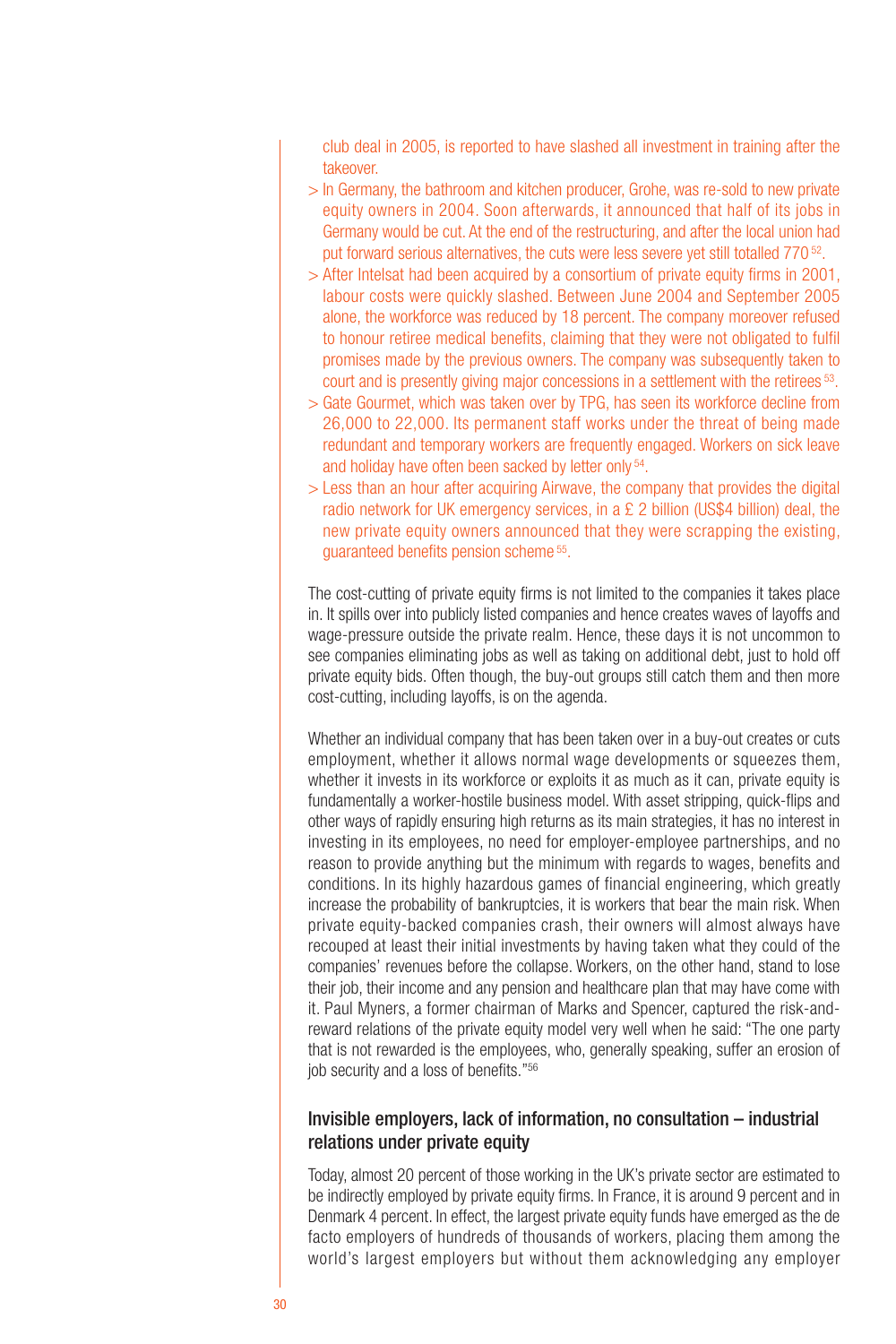"The one party that is not rewarded is the employees, who, generally speaking. suffer an erosion of job security and a loss of benefits." PAUL MYNERS, FORMER CHAIRMAN OF MARKS AND SPENCER

When companies are taken over by private equity firms, their workers are generally sidelined without any information or influence on the deal. Their new employers are invisible to them and though the deal may change their working life, they are left in uncertainty about their future.

responsibilities. Bain Capital owns companies that employ 662,000 people, KKR's portfolio companies have 540,000 people on the payroll, for Blackstone the figure is 350,000, for TPG it is 300,000 and for Carlyle it is 200,000 57. Private equity is indeed changing the face of industrial relations for many workers – unfortunately in ways that cause a deterioration in traditions of social dialogue that it has taken decades to establish. On the one hand, workers face invisible employers that show no interest in dealing with them or informing them of what is happening to their workplaces. On the other, they encounter increasingly cynical and harsh management practices that exploit them to the fullest as well as managers that openly admit to being hostile to trade unions.

When companies are taken over by private equity firms, their workers are generally sidelined without any information or influence on the deal. Their new employers are invisible to them and though the deal may change their working life, they are left in uncertainty about their future. This is basically against the principles behind the rules that govern transfers of ownership in most countries. In the EU, for example, the Acquired Rights Directive <sup>58</sup> is intended to ensure continuity of employment terms and conditions in the event of a takeover. The Directive and national regulation, such as the UK's 2006 Transfer of Undertakings (Protection of Employment) Regulations (also know as TUPE), require prior disclosure of relevant information to employee representatives, prior consultation with employee representatives, and protection of the individual employees affected. But such rules do not apply in the event of a wholesale transfer of share ownership. This means that private equity buy-outs are not treated as a change in ownership affecting industrial relations. And it means that private equity firms can evade any employer responsibility in a collective bargaining process. As pointed out by the International Union of Food Workers (IUF), a global union federation, some of the world's largest de facto employers "now inhabit a parallel universe where many of the key aspects of industrial legislation do not apply." <sup>59</sup>

Furthermore, workers and their representatives are often met with corporate bullying and grand-scale union-busting after being taken over by private equity firms. The working environment and the relations between employees and managers have deteriorated in many companies following buy-outs. Sometimes, particularly when the new owners have demanded substantial layoffs, managers are reported to have engaged in harassing the most vulnerable workers in their workplaces. The Automobile Association is, according to the UK's GMB trade union, a case in point. While the experiences from individual cases are grim, academic research shows that such experiences are not isolated but rooted in general management approaches to unions. Hence, a study of buy-outs in the Netherlands and the UK found that the number of companies recognising unions fell after such takeovers. It moreover showed that only 6 percent of Dutch managers and 10 percent of UK managers in the sample of private equity-backed companies had a positive attitude towards unions, and that 40 percent of the managers in the private equity-backed companies in the UK had a negative stance on unions  $60$ . The Work Foundation, an independent London-based think tank, takes these findings to "imply that derecognition [of unions] was at the very least one motive for going down the private equity route."<sup>61</sup>

### Aggressive tax planning at the heart of the model

As has been shown in previous parts of this report, the transition of private equity from an alternative to the more mainstream investment class has been triggered by low interest rates and excessive use of debt leverage. Intimately linked to this is the tax treatment of debt and the fact that many companies that have undergone leveraged buy-outs have reduced their tax payments substantially. This means that a great part of the extra costs of taking on additional debt is covered by such tax deductions.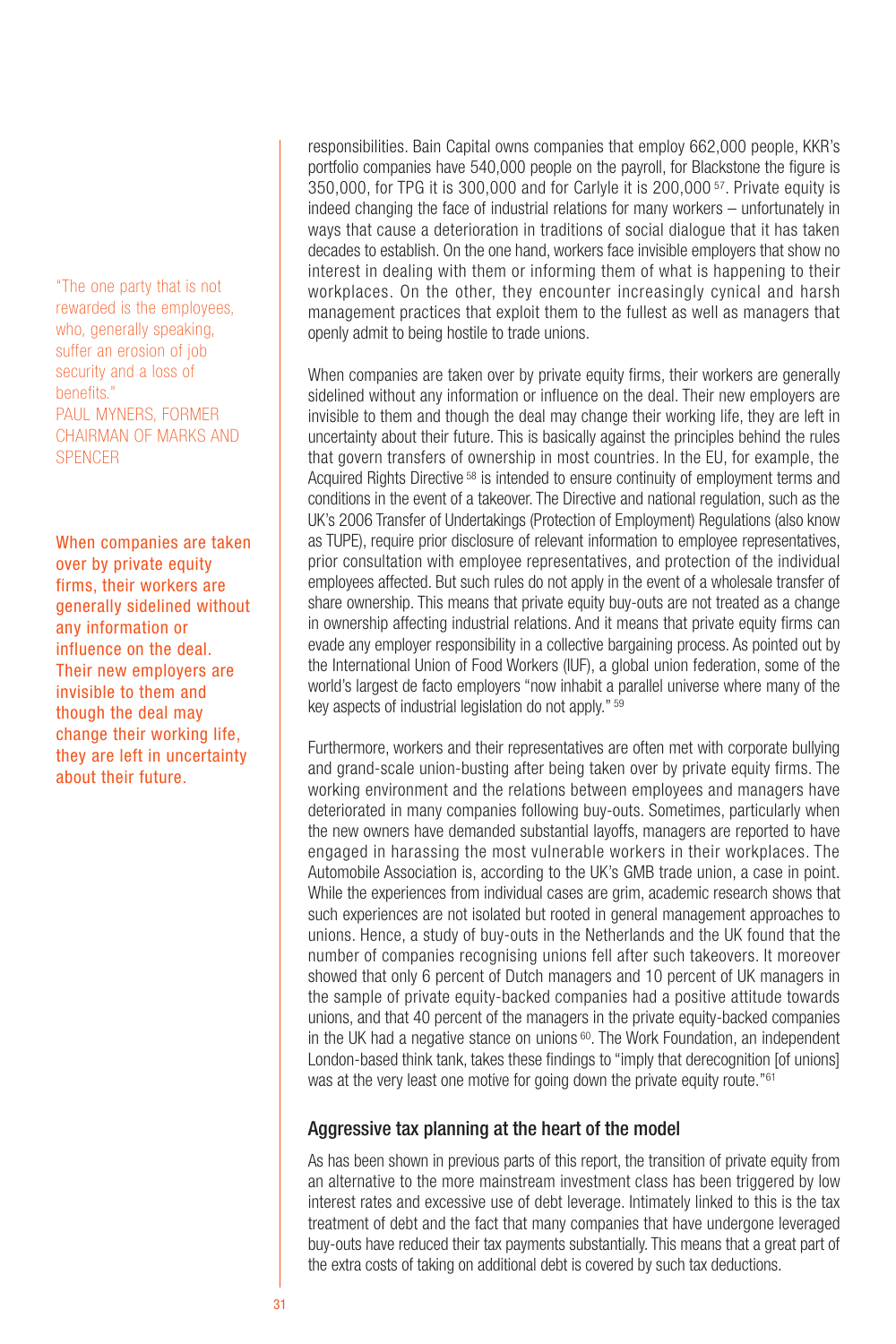Scrutinizing the records of seven large companies that had been taken over by private equity firms, the Danish Ministry of Taxation found that they reduced their tax payments by more than 85 percent after the takeovers. It estimated that it is presently losing around DKK 2 billion a year in public revenue because of the aggressive tax planning of private equity firms, and that if it refrains from acting, these losses will rise to DKK 15 billion a year  $-$  equal to 25 percent of the total income from corporate taxation – in a couple of years.

"It is not hard to create jobs and create growth, if the company taken over by an equity fund doesn't pay tax, while its competitors do. That doesn't impress me." KRISTIAN JENSEN, MINISTER OF TAXATION, DENMARK

Interests paid on debt are tax deductible in most jurisdictions because they are seen as a business expense that allows the enterprise in question to operate, hire people and invest in the future. In leveraged buy-outs, however, debt is used for the sole purpose of acquiring a company – that is, the transfer of ownership and not the creation of any economic value, production or employment. This is possible because in most countries it is possible to establish joint taxation or tax consolidation between a holding company and the company it acquires in a buy-out. The consequence is that a company can in effect be bought with its own money, that company taxation is severely reduced (particularly in cases where the debt financing comes from abroad and the new owners are based outside the acquired company's country of residence) and that countries' tax bases are eroded.

While there is much anecdotal evidence of the aggressive tax planning of companies that have been taken over by private equity firms, there is so far a lack of studies documenting the macroeconomic effects. However, an ongoing investigation by the Danish Ministry of Taxation shows the alarming effect that leveraged buy-outs can have on public finances. Scrutinizing the records of seven large companies that had been taken over by private equity firms, the ministry found that they reduced their tax payments by more than 85 percent after the takeovers. In the year of the buy-out they collectively paid DKK 2.4 billion (US\$420 million) in corporate income tax. In the first year after the buy-out, this was reduced to DKK 400 million (US\$70 million). It further found that at least one of the companies would have a tax refund because of the increased debt interests that it was now servicing <sup>62</sup>.

Before releasing these results, the Danish Government had already estimated that it was losing crucial tax revenue due to the tax avoidance of foreign private equity firms. Hence, in the early part of 2007 it said that its analyses showed that "a range of private equity funds are carrying out tax planning with an aggression beyond what has so far been experienced, and in reality do not pay Danish company income tax." 63 And it stated that it would have none of it. The Government estimated that it was presently losing around DKK 2 billion (US\$350 million) a year in public revenue and that if it refrained from acting, these losses would rise to DKK 15 billion (US\$2.6 billion) a year – equal to 25 percent of the total income from corporate taxation – in a couple of years. In January 2007, the Government – one that is made up of conservative and liberal parties, and in general is considered to be very business friendly – therefore proposed legislation to curb private equity's abuse of Danish tax rules. And in April 2007, it announced that it had reached agreement with its coalition partner about amendments to the existing legislation in this area 64. The new legislation may be adopted already in the summer of 2007. It will mean that the debt deductibility of interests is limited to companies of a given size  $-$  in practice only the 1,000 largest companies in the country – in a way that hurts only the most aggressive tax planning companies. The Government believes that with this legislation it will hit the buy-out groups in the heart of their operations and that they will therefore look to other countries in the future. Addressing a group of national and international private equity funds who argued that they were creating jobs in the country, the Minster for Taxation, Kristian Jensen, replied sharply: "It is not hard to create jobs and create growth, if the company taken over by an equity fund doesn't pay tax, while its competitors do. That doesn't impress me". He went on to say that "the more aggressive tax planning pushes our legal boundaries, the greater the pressure will be on politicians to act and to stop it through ever more detailed legislation."65

The German Government has also noted the problem of diminishing corporate tax revenues and has started the preparation of similar legislation to tighten the law regarding deductibility of debt. The proposal underway in this country is said to be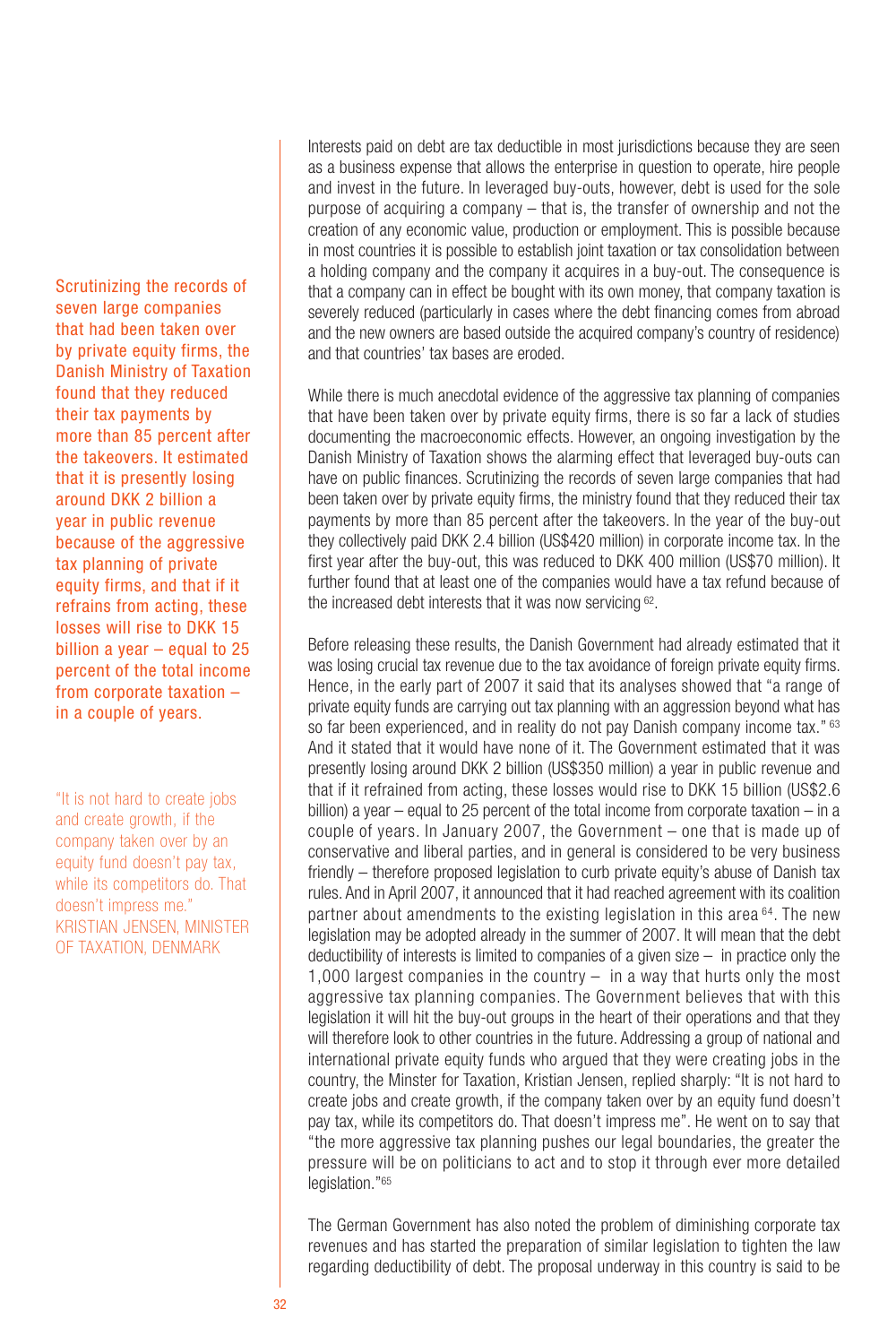even stricter than the Danish one, capping the interests that can be subtracted from earnings at a much lower level. In the UK, the authorities are looking into this area. Hence, in March 2007, the Economic Secretary to the Treasury, Ed Balls, said that the present taxation of private equity firms was "giving these arrangements a tax advantage that is inconsistent with the principle that interest is a business expense", and announced "that the Government will review the current rules that apply to the use of shareholder debt where it replaces the equity element in highly leveraged deals in the light of market developments, to ensure that existing rules are working as intended."66 Similar investigations and reviews have been announced in other countries where private equity has been on a shopping spree, including Australia.<sup>67</sup>

Similar to the issue of corporate taxation of private equity owned companies is the tax treatment of managers of private equity and hedge funds. As mentioned in the first chapter of this report, these managers have a major part of their earnings – the standard 20 percent 'carried interest' they charge on returns above certain thresholds – taxed at the low capital gains rate, not the higher income rate. In the US, this means that they get away with paying 15 percent tax instead of 35 percent. In the UK it has been reported that managers get away with paying just four to five percent tax on income that runs into millions.68

Legal experts are increasingly concerned by the inequities and anomalies of this situation. Victor Fleischer, associate professor at the University of Colorado Law School, notes that "private equity fund managers are managing the fund and putting up only small amounts of capital themselves and yet the returns from their labour income are treated as capital gains. So that's an anomaly in the tax system. When you perform services you normally get taxed at ordinary income rates, and so we have some of the very richest laborers in our country being taxed at a low tax rate."<sup>69</sup> Regulators have also started looking into this subject. Hence, the US Assistant Treasury Secretary for Tax Policy, Eric Solomon, has confirmed that both the Treasury and the IRS are looking into the tax treatment of hedge funds, and US Congressional tax committees are doing the same with regards to private equity managers.<sup>70</sup>

#### Public services and utilities at peril

In the first chapter of this report it was pointed out that private equity firms have increasingly set their sights on state-owned companies and other providers of public services and utilities. During the last ten to twenty years, large numbers of such companies have been fully or partly privatised. They often still operate in somewhat monopolised markets that require regulation to keep monopoly power in check and to ensure that service commitments are maintained. However, the transfer of ownership of such companies to private equity firms, whether this happens as a first privatisation or is a second or third sale after privatisation, creates a series of conflicts and possible problems for the societies these companies are meant to serve.

First of all, there is a clash between the stated long-term priorities of the service providers and the short-term interests of the new owners. The private equity firm, as in the case of other types of companies it takes over, will be motivated to take out significant parts of the company's revenues in order to reward its investors and to pay off the debt that it has used to acquire it. Under other circumstances such revenues could have been used to finance re-investments, to lower prices or to improve the quality of the services delivered. As the company is also likely to take on further debt, in the future it will generate fewer funds for further investment and so receive a lower credit rating, making any loans it needs for expanding operations more expensive. In consequence, and as the logic of the new owners would also dictate, increases in prices paid by consumers are likely to occur.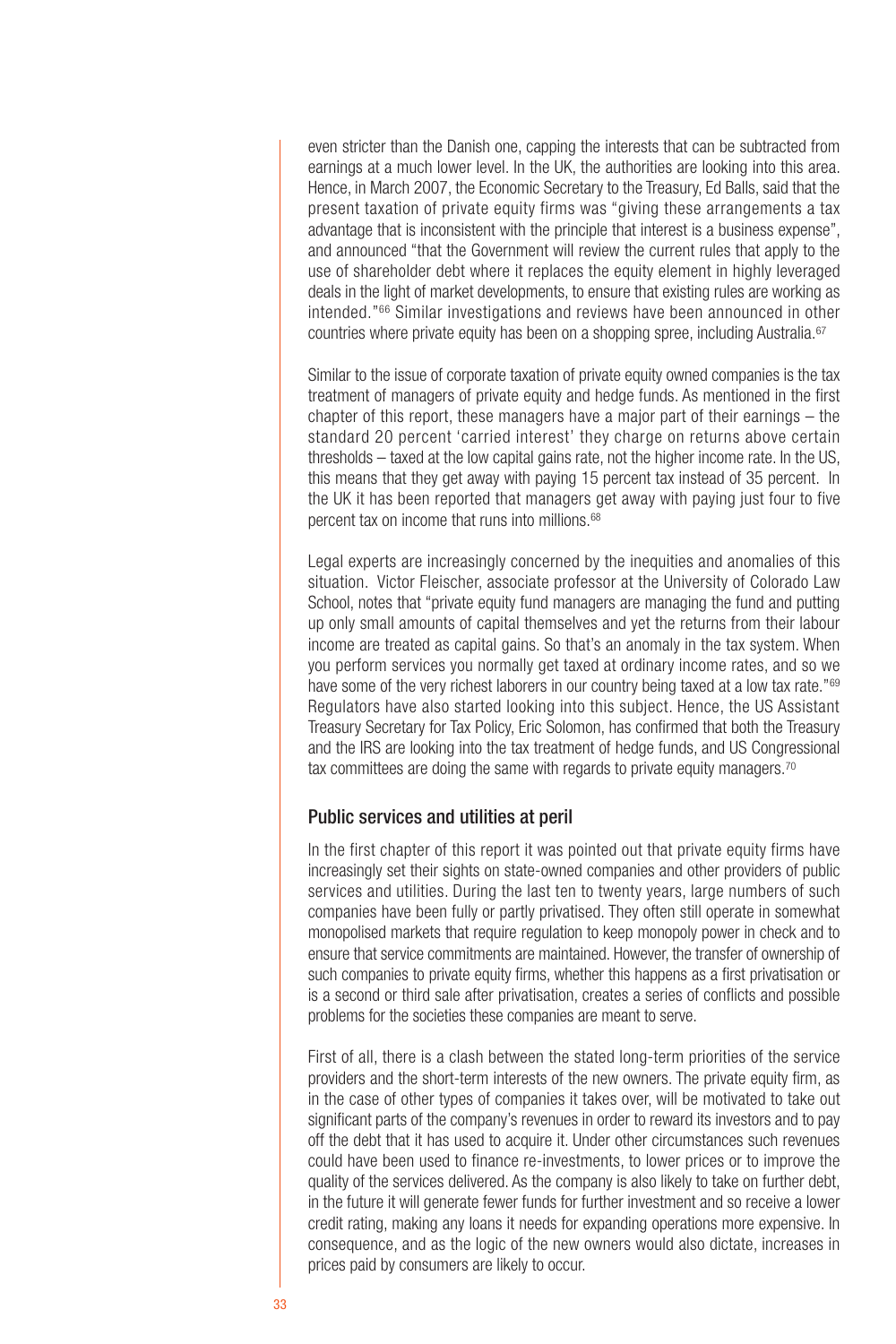Regulation must roll back the systemic risks they pose to financial stability, the way they undermine long-term economic development, and the social injustices they are responsible for in our economies and societies.

In their report 'Hedge Funds and Private Equity – A Critical Analysis', the Party of European Socialists (PES) has further shown that the short-term concerns of buy-out groups and the long-term development focus of infrastructure operators collide in other areas too. These include research and development, training and investment in staff and pricing strategies  $71$ . Several of these conflicts are the same as in other types of companies taken over by private equity firms. However, when it comes to other types of companies, it is primarily the workers within the company that lose out from the prevalence of short-term profit-making. With regard to providers of public services, utilities and infrastructure, in addition to the workers it is all the people who depend on these in their daily lives. The inherent contradiction between the purpose of public service providers and the interests of private equity firms means that they are a fundamentally incompatible couple. But as they can be extremely lucrative to investors, fund managers increasingly put their weight behind such forced marriages.

### The risky walk on eggshells

The private equity and hedge fund wave is still rising. 2007 will see more leveraged buy-outs than 2006, which itself was a record year. Hedge funds are similarly leaving the alternative investment domain to become mainstream asset classes of appeal to all kinds of institutional investors. That the wave will come down at some point seems inevitable. After all, it is not the first time history has witnessed leveraged buy-outs. And history shows that this phenomenon indeed is highly cyclical. The question is not 'if' it will come down but 'when' and 'how'. Will it be when the investment community realises that most funds, whether in private equity or in hedge funds, are as delusional as the emperor with no clothes? When the damage to workers and societies has become so detrimental that politicians and regulators have to act? Or simply when the bubble bursts? As has been shown in this chapter, that might well happen sooner rather than later. And it might be with a crash rather than a soft landing.

Ironically, it might very well be the perceived success of private equity and hedge funds that brings them down. Currently, their investments are extremely demanddriven. Money is pouring into the funds and their main difficulty seems to be finding opportunities to invest this new capital. Because of their fee structures, fund managers themselves will not cut back their deal-making. For every deal that is made, whether profitable or not, their income goes up. This is pushing up prices for companies and means that deals in the future will be less valuable. Indeed, there seems already to be an increasing phenomenon of private equity firms targeting companies in industries such as airlines and automobiles that appear highly unlikely to deliver the kind of returns these investors are looking for. Combine this acquisition mania, the higher prices that are being paid and the lower profitability of the deals with the levels of leverage presently being undertaken and the crashes cannot be far away. And the longer the crashes are kept at bay, the greater will be the pressure on labour, supply chains and the environment. All parts of the businesses will have to go further in their cost-cutting. All workers will have to deliver more for less.

No one is waiting or hoping for a crash. But if private equity and hedge funds are not regulated adequately it will become a reality. Policies must address the externalities as well as the deliberate exploitation by these protagonists of today's financialisation before such a crash takes place. Regulation must roll back the systemic risks they pose to financial stability, the way they undermine long-term economic development, and the social injustices they are responsible for in our economies and societies. The next chapter of this report sets out how this can be done.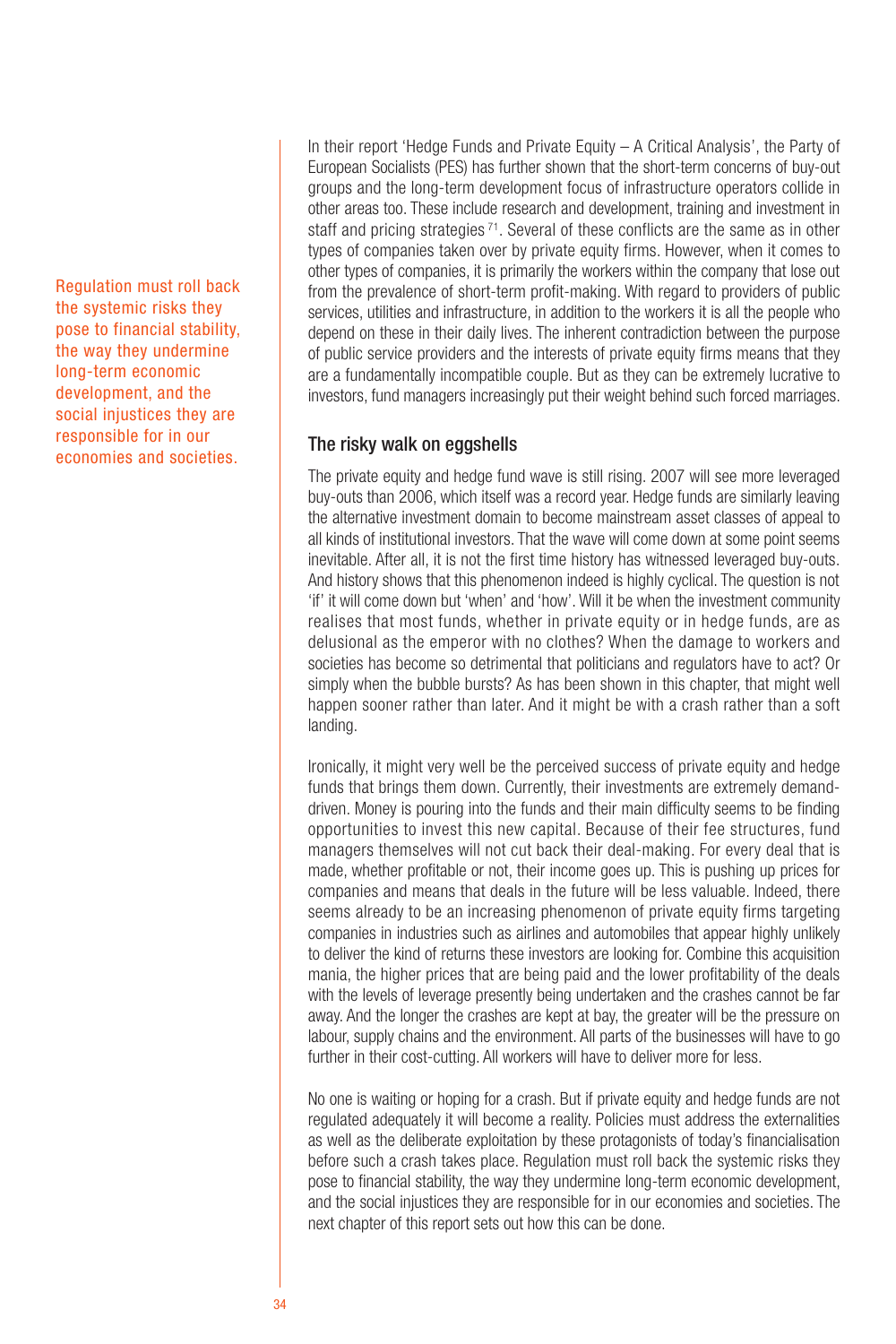# III. Changing course: recommendations for a sounder, more equitable economy

#### Policies and Regulation

In spite of the recent explosion in private equity and hedge funds, the assets and amount of money they control and the people they ultimately employ as well as the growing influence they have on our economies and societies, these funds still operate in a policy and regulatory vacuum. Indeed, their increasing popularity over the last decades has owed a lot to this situation, as it has meant that the funds and the companies they acquire have been more or less 'hands off' for regulators and policy makers. Yet more directly focused, tougher policies and regulation are needed to handle the many risks, problems and challenges related to private equity and hedge funds that have been outlined in the previous chapters of this report. A paradigm shift in policy and in legislation, which ensures that the so-called alternative investment industry is no longer unregulated, is needed. Private equity and hedge funds must play by the same rules as everybody else.

Hard regulation is necessary – for hedge funds, for private equity arrangements and for other actors that replicate their activities. The funds, their investors and their owners will never succeed in regulating themselves adequately through voluntary codes of conducts and the like, although these are now emerging in both Europe and the US, for example on disclosure and transparency. While both the US Treasury and the Council of finance ministers of the European Union have welcomed such initiatives, they are wrong to argue that a soft, self-regulatory approach is sufficient, for hedge funds at least<sup>72</sup>. Only government regulation will be able to curb the externalities of these investment activities. The industries themselves will never address the prevailing pressure for destructive and unsustainable rates of return. And they will not find ways to channel financial resources into productive, long-term investment which can benefit society as a whole. They will never do what is needed: propose new, innovative regulation that includes measures to discourage quick-flips, ensures greater transparency and public reporting requirements, puts limits on the current debt and leverage extravaganza, ensures that tax rules are fair, and makes the funds meet their obligations as employers of thousands of people. Only governments and their regulatory bodies can do what is necessary and needed. And that is long overdue. <sup>73</sup>

#### **Transparency**

The transparency of private equity and hedge funds is an overarching priority which is fundamental to all the following issues requiring new policies and regulation. Without markedly more transparent workings of the so-called alternative investment industry, regulatory concerns regarding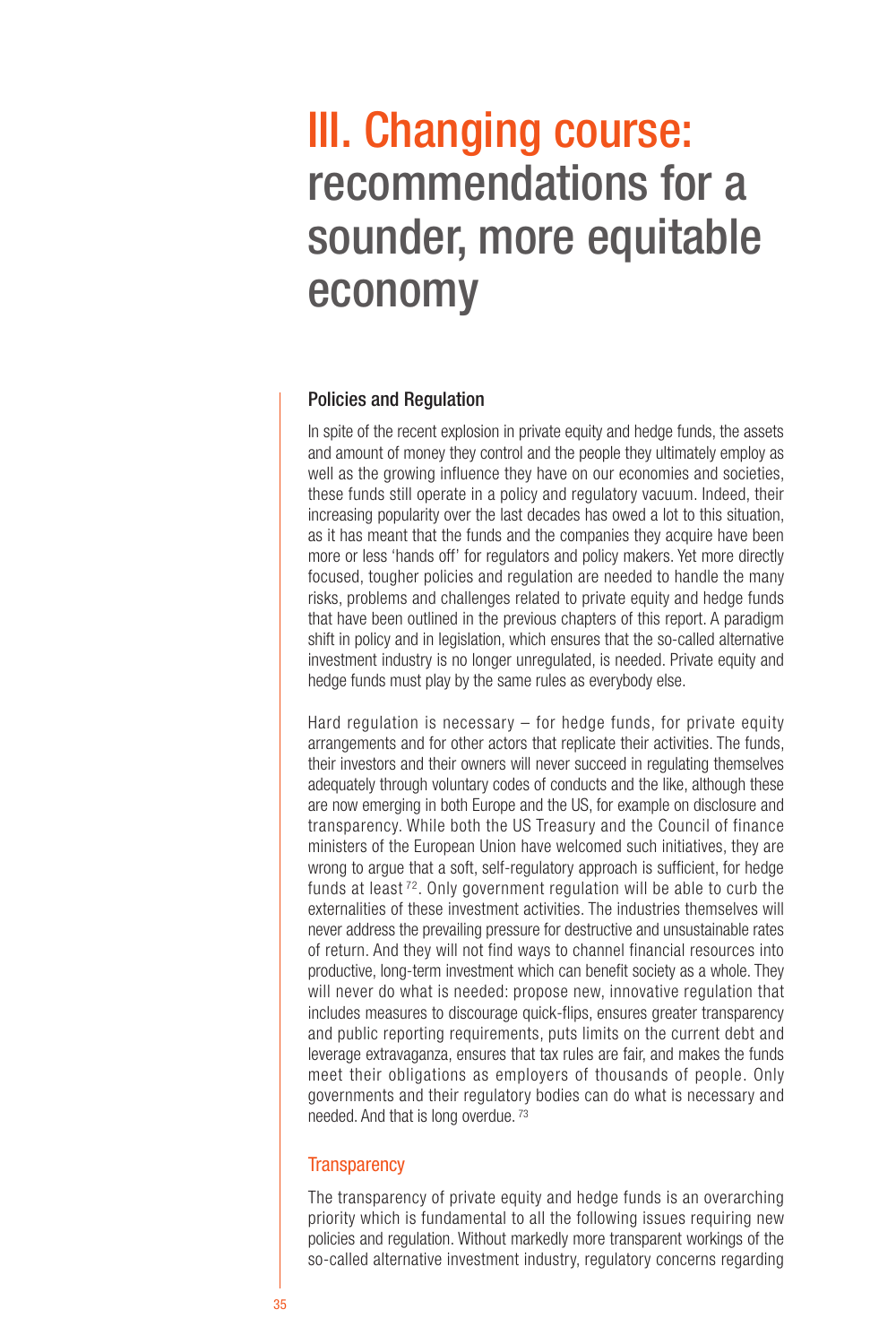There must be a level playing field between private equity and hedge funds and other, more traditional collective investment schemes with regard to reporting on performance, investment strategies, risk management models, debt layering, fee structures and the incentive mechanisms of their management.

financial stability, taxation, corporate governance and workers' rights will not be met. Such transparency and disclosure must include both the funds themselves and the companies they remove from public stock listings. Private equity and hedge funds have benefited from operating in the shadows but in view of their growing influence on our economies and societies, there needs to be a limit to their secrecy.

There must, first of all, be a level playing field between private equity and hedge funds and other, more traditional collective investment schemes with regard to reporting on performance, investment strategies, risk management models, debt layering, fee structures and the incentive mechanisms of their management. Minimum reporting standards are required to ensure both accountability and a higher degree of consumer protection. Investors – not least pension funds – should be able to assess and compare financial returns and risks of the different types of funds. Hence, disclosure does not just concern supervisors and regulators but also the general public.

- > Private equity funds in particular should report on the assets that they are holding, making it clear what these are and disclosing key economic, financial and employment data about them. This would mean that both the funds and their assets are removed from the opacity they currently operate in.
- > In economies where hedge funds are still operating under different jurisdictions such as in the  $EU - a$  unitary category for onshore funds should be established, including a common minimum investment threshold, thus ensuring a harmonised framework for these funds. In the US, Congress should restore full ERISA<sup>74</sup> coverage of hedge funds and give the Securities and Exchange Commission (SEC) clear power to regulate hedge funds as it regulates other forms of money management. Similar rules and regulations are needed elsewhere as well.
- > Companies that have undergone private equity buy-outs and hence have been taken off public stock listings should not, past a certain size, be exempt from reasonable reporting requirements. Hence, governments and other regulators should extend the disclosure obligations of listed companies to all large private companies, which in practice should be determined by turnover and employment levels. As certain reporting requirements for listed companies – such as the obligation to produce quarterly reports – may themselves encourage detrimental short-term perspectives, regulators should consider reviewing such requirements to make them more consistent with their intended objectives.

### Financial stability and systemic risks

The growth of private equity and hedge funds, and particularly their level of leverage through debt, means that they no longer only pose risks to individual investors but that their activities contain systemic risks that stand to have severe effects on financial markets. As pointed out in previous parts of this report, there is a risk that the current buy-out boom will drive equity valuations and debt leverage up to levels that will create volatility in markets. Many leveraged players whose exposure has grown substantially are already at risk. Their losses could be vast and would have serious consequences for investors, employees and many more.

Today, these asset classes represent a potent threat to the stability of the wider financial system. This is another reason why it is unacceptable that these funds are allowed immunity from proper public oversight. Financial regulators have already warned that both private equity and hedge funds pose systemic risks to financial stability, yet so far they have not proposed effective solutions to counter this risk. The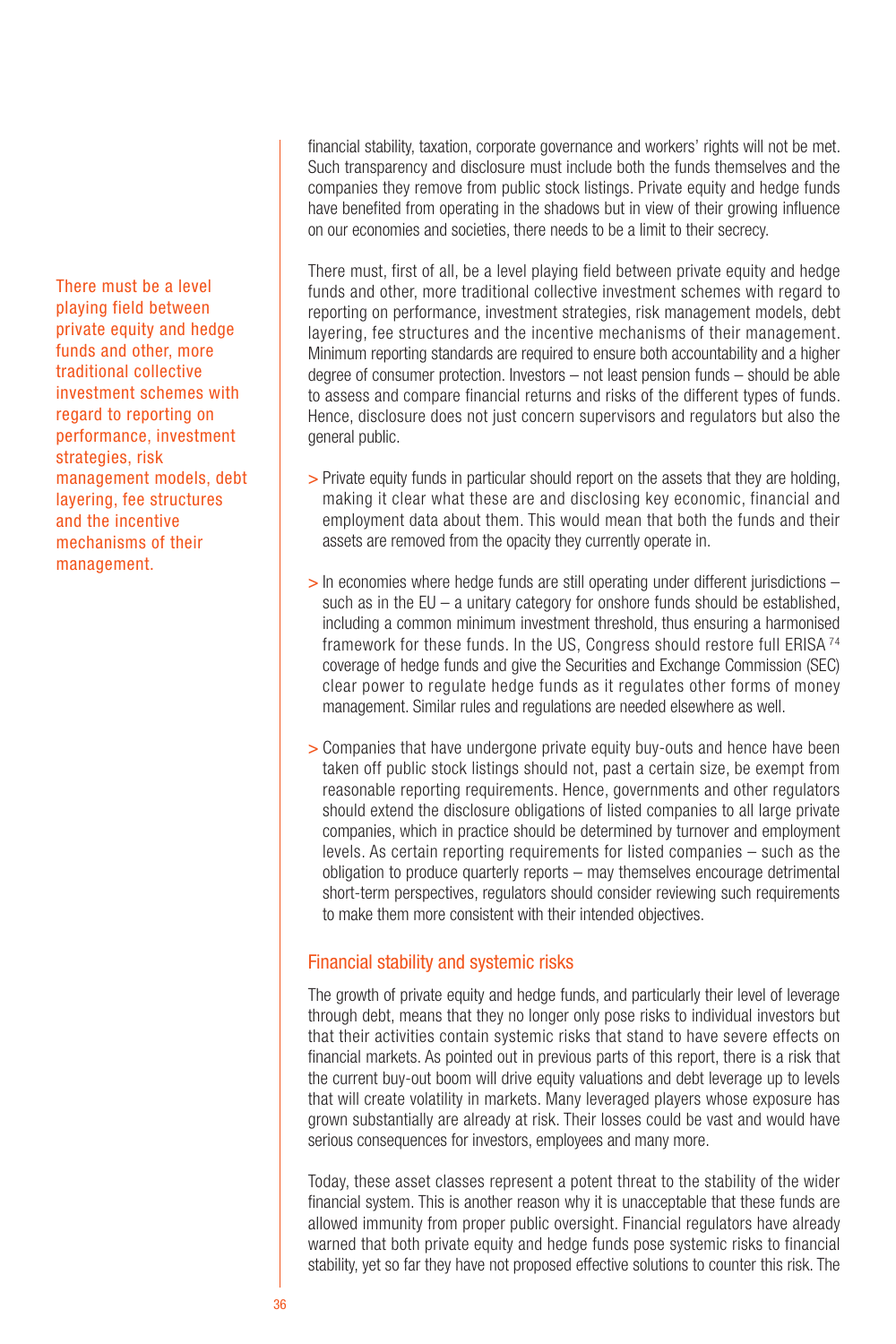Regulators and policy makers should not only consider reporting requirements on the use of debt, but should also develop ways to put limits on the permitted level of leverage in deals and operations.

investment policies of private equity and hedge funds should generally be regulated according to prudential rules aimed at both financial market stability and long-term asset value creation. This means that disclosure requirements should be designed accordingly and that there should be limits to the leverage that funds can take on.

- > First, due to the vast and reckless use of debt to fund their activities, it is necessary to increase the regulatory oversight applying to the private equity firms. Central banks – such as the Federal Reserve in the US and the European Central Bank – should regularly report on the overall exposure of the banks within their jurisdictions to leveraged investment activities of private equity and hedge funds. Private equity funds should report on the consequences that different economic and financial developments could have on the operational sustainability and employment obligations of the companies they own.
- > As a general way of countering the systemic risks to financial market stability that are exacerbated by the opacity in which private equity and hedge funds operate, governments and Central Banks should establish a 'Basel III'75 agreement covering the non-banking sector. By limiting the levels of leverage such funds can take on, this would lower the likelihood of them defaulting and hence going bankrupt.
- > With respect to hedge funds, it is crucial to monitor their extensive use of derivatives. As a rather restricted number of prime brokers – about ten major investment banks – provide leverage for hedge funds, this can be done by requiring such brokers to periodically provide full disclosure of their exposure to different categories of financial risks.
- > In relation to leverage, regulators and policy makers should not only consider reporting requirements but should also develop ways to put limits on the permitted level of leverage in deals and operations. Directly, this could be done by simple rules requiring that a specific part of a takeover bid or investment consist of equity. Indirectly, as will be shown in the next part of this chapter, it could be done by tax rules.

#### **Taxation**

Tax rules and regulations have been central for the emergence, growth and activities of private equity and hedge funds. Such rules and regulation presently favour the use of debt compared to equity in financing company takeovers and activities, and provide very generous terms for the managers and general partners of such funds. In consequence, the explosion of private equity but also hedge funds risks undermining many national tax systems and the government revenues that these generate. Indeed, as shown above, some governments have calculated that they will lose up to one quarter of the proceeds from company income taxes if private equity funds are allowed to continue to grow and operate as they presently do. Tax rules can be used to constrain the loss of public revenue due to private equity and hedge funds as well as to limit some of the negative aspects of leveraged buyouts discussed in the previous section.

When designing tax regulation in relation to financialisation it is important to distinguish between the taxation of the funds themselves, the fund managers and the companies owned by these funds. Generally, tax regulation should be reconfigured to cover hedge funds and private equity regimes in a way that ensures that tax systems are not biased toward short-term investor behaviour and so that the emergence of these funds does not jeopardise government revenues from corporate taxes.

> With regards to the companies that are taken over, tighter regimes should be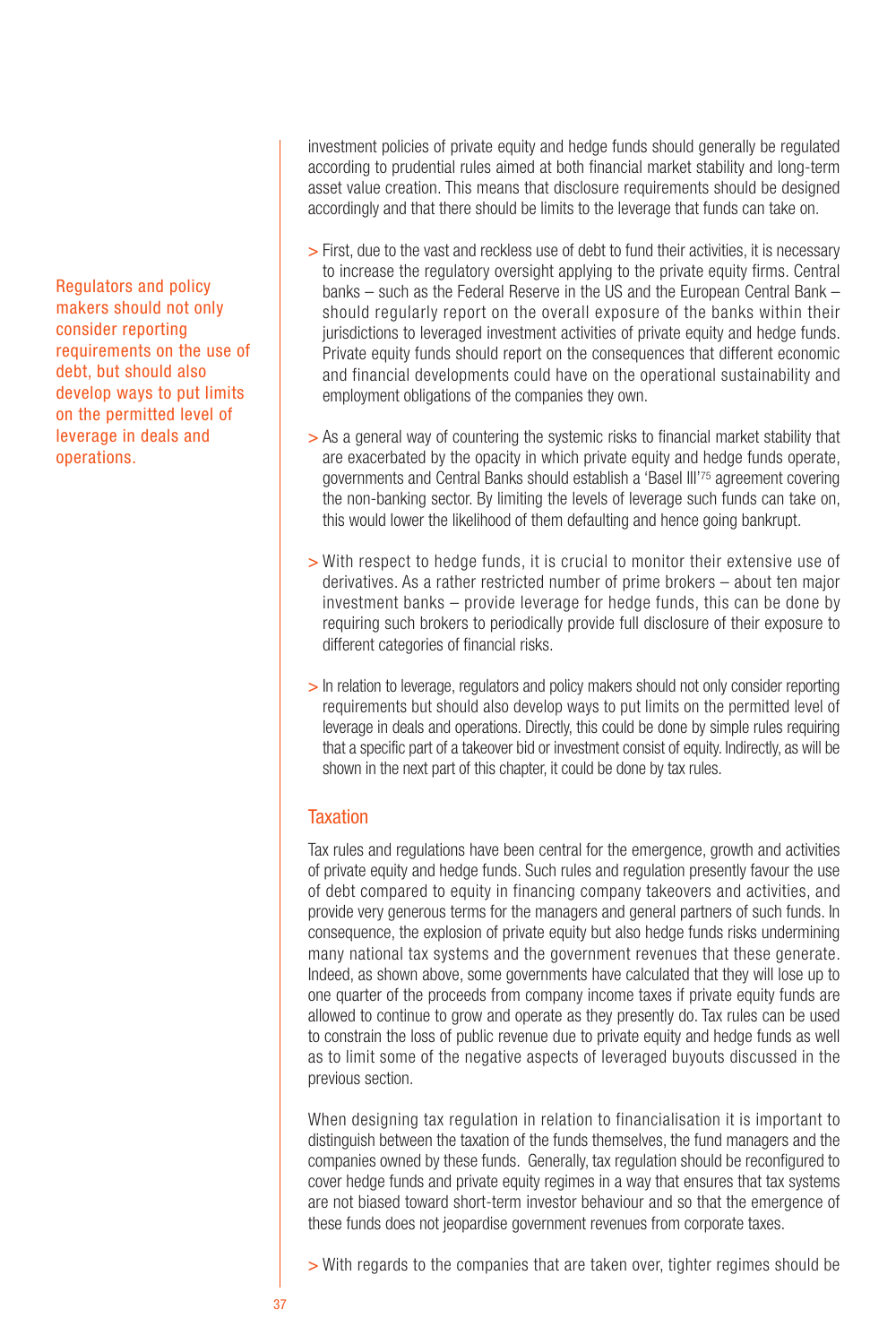With regards to workers, mechanisms are required for representation, information and consultation of trade unions.

established to ensure that private equity ventures are unable to continue to reduce corporate taxation in the way they have been doing so far. This should be done by introducing rules that limit the deductions for expenditure on interest in the target company, its holding companies and its subsidiary companies once the target company has been taken over. The limitation could take the form of a prohibition of deductions for interest expenditure by the holding company that has been established to carry out the takeover. The limitation could also take the form of a removal of the deduction for interest expenditure by the target company in respect of interests on the debt incurred in order to pay an extraordinary dividend after the transfer of ownership. Regulation should, thereby, only be changed in such a way that borrowing for productive investment in real capital is not penalised.

- > Concerning the fund managers, the problem is the tax treatment of carried interest, which is generally taxed at the much lower capital gains rate rather than at the normal income tax rate – for example at 15 percent rather than 35 percent in the US. This too urgently needs to change, and can rather easily. As it is obvious that such revenues are paid as a fee for a specific task or function, they should be taxed as income. All it would take to do this is for tax authorities to amend the rules and to enforce them quickly.
- > With regards to the funds it becomes more complicated, since most hedge funds and private equity funds are incorporated in offshore tax havens and hence have their tax liabilities there. Two avenues should be pursued in order to minimise the negative tax effects. First, more should be done to restrain the use of such offshore centres, among other things through the work done by the OECD on harmful tax practices. Secondly, what might be even more efficient would be to change tax rules so that the location of the manager determines the tax position of the fund.
- > In relation to the short-term behaviour of private equity and hedge funds another tax aspect worth considering is whether progressive capital gains tax rates can be applied in a way so that they are relatively higher for short-term arbitrage deals, and hence discourage the short-term buying and selling of firms on the market.

#### Corporate governance

Current national frameworks for corporate governance focus on publicly traded companies and have far weaker requirements for unlisted companies. As shown in previous parts of this report, this lack of corporate governance regulations with regard to unlisted companies entails a range of problems. These regard the independence of the board of directors, the division of roles between management and owners, and the inclusion of workers' representatives in governance structures. Another serious problem is the fact that there are no clear regulations on directors' involvement with possible buyout funds before and after a deal might be struck. This raises issues of loyalty, misuse of information and possible manipulation of shareholders. Furthermore, the asset stripping and recapitalisations undertaken in order to pay out dividends that often jeopardise the existence of otherwise healthy companies are clearly contrary to any notion of good corporate governance.

> Overall, the responsibility and powers of the boards of directors to preserve longterm interests of companies under private equity regimes, or whose ownership structure includes hedge funds, needs to be reconsidered so as to improve responsible business conduct and prevent conflicts of interests. New codes of conduct for boards and senior executives in case of a private equity takeover, to ensure that the interests of shareholders and employees are properly safeguarded, should be introduced.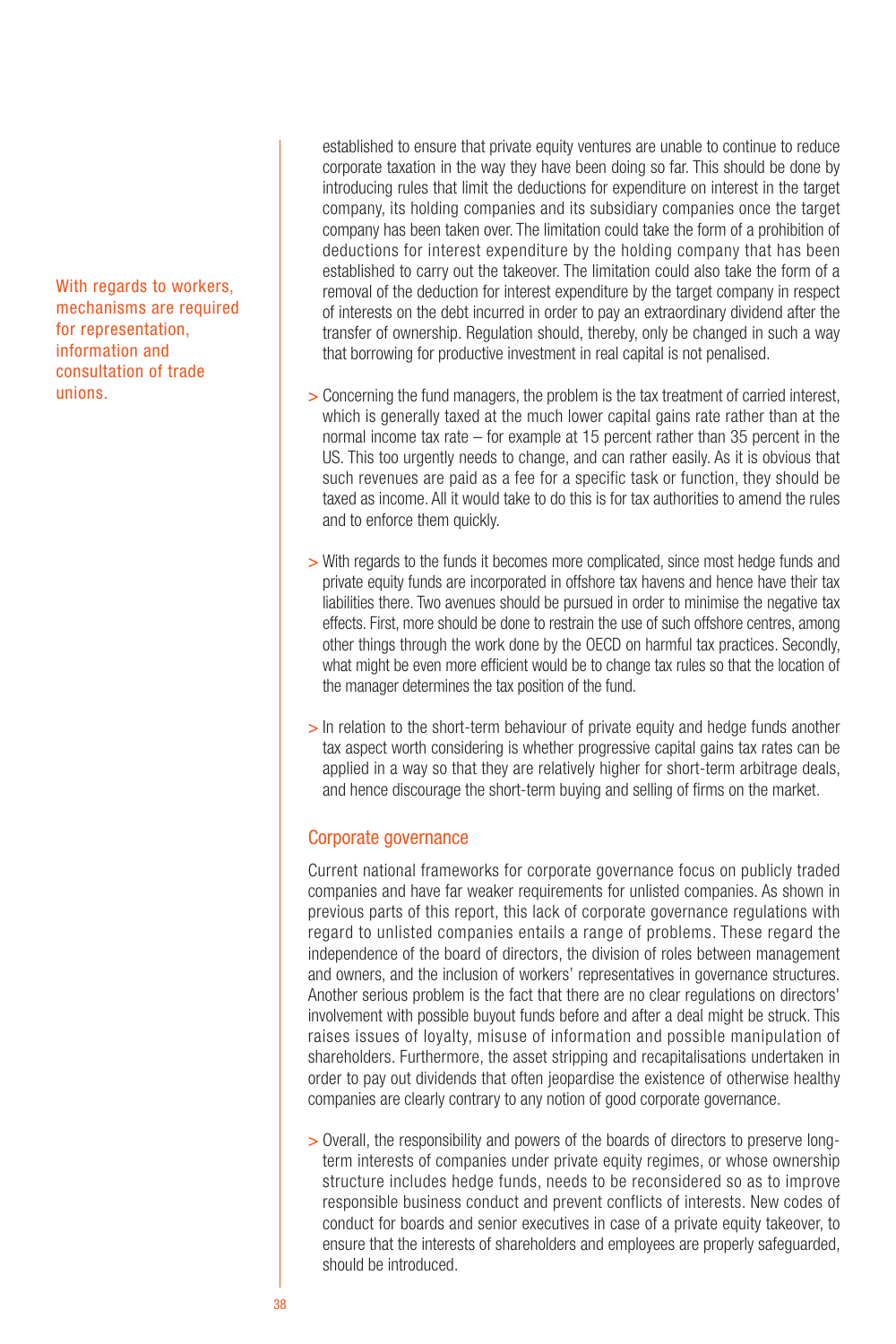Regulatory action must ensure that leveraged companies do not take on debt in order to pay out dividends.

Workers' trade union representatives must have sufficient information on the strategy and the business plan that the private equity firm intends to impose on the management of the company.

- > To ensure that long-term investors have the strongest influence on companies, the latter type of investors could be rewarded by permitting weighting of voting rights according to the duration of shareholding and by means of differentiated taxation of income from shareholders. In order to prevent value extraction, limitations on the withdrawal of liquid assets from the target company should be introduced.
- > Another avenue worth exploring is whether capital maintenance provisions that prescribe limits to the transfer of debts to companies that are the object of buyouts could be introduced. This could be done through the restriction of credit financing and would help ensure that companies are not overloaded with the very debt that has been used to acquire them.
- > The emergence of private equity and activist hedge funds shows that there may be a need to give a new push to the so-called 'Rhineland model' of public companies. This model guarantees the engagement of all parties with a stake in the company including unions, communities, investors and others. If regulators were determined to promote this model, fund managers would have less leverage to continue disregarding stakeholders as they presently do. With regards to workers, this would mean that due consideration would be given to trade union representation, information and consultation mechanisms, as happens in many countries.
- > With regard to hedge funds, reporting requirements should not only include assessment of risks and returns but should also look at the social impact of investments, particularly with regard to employment.

Finally, there is a need to look into the question of dividend payouts through recapitalisations. They are a way of extracting value from corporations that only benefits the private equity funds that own them and acts to the detriment of both the companies themselves and anyone involved in them. Surprisingly, they are at present fully legal – even if the company they take place in goes broke because of such dividend recapitalisations. Regulatory action must ensure that leveraged companies do not take on debt in order to pay out dividends.

# Workers' rights

Private equity and hedge funds have a track record showing scant respect for workers' rights. Again and again, workers have been neglected or directly undermined by these actors. Indeed, as shown in previous parts of this report, the private equity business model and the management practices generally applied by the companies they own are in stark contrast with sound industrial relations, social partnership and investing in the workforce. In the short term, regulation may not be able to change either the business model of private equity or the management practices that private equity companies employ. But what regulation can and should do, starting right away, is to ensure that trade unions have enough information and that they are consulted on the future of their workplaces.

> In general, workers' rights to collective bargaining, information, consultation and representation within their workplaces should be regarded as key mechanisms by which the long-term interests of private equity-backed companies can be secured and promoted. In particular, workers' trade union representatives must have sufficient information on the strategy and the business plan that the private equity firm intends to impose on the management of the company. Trade union representatives of firms involved in buy-out deals should be informed about where the money comes from and who the ultimate investors are.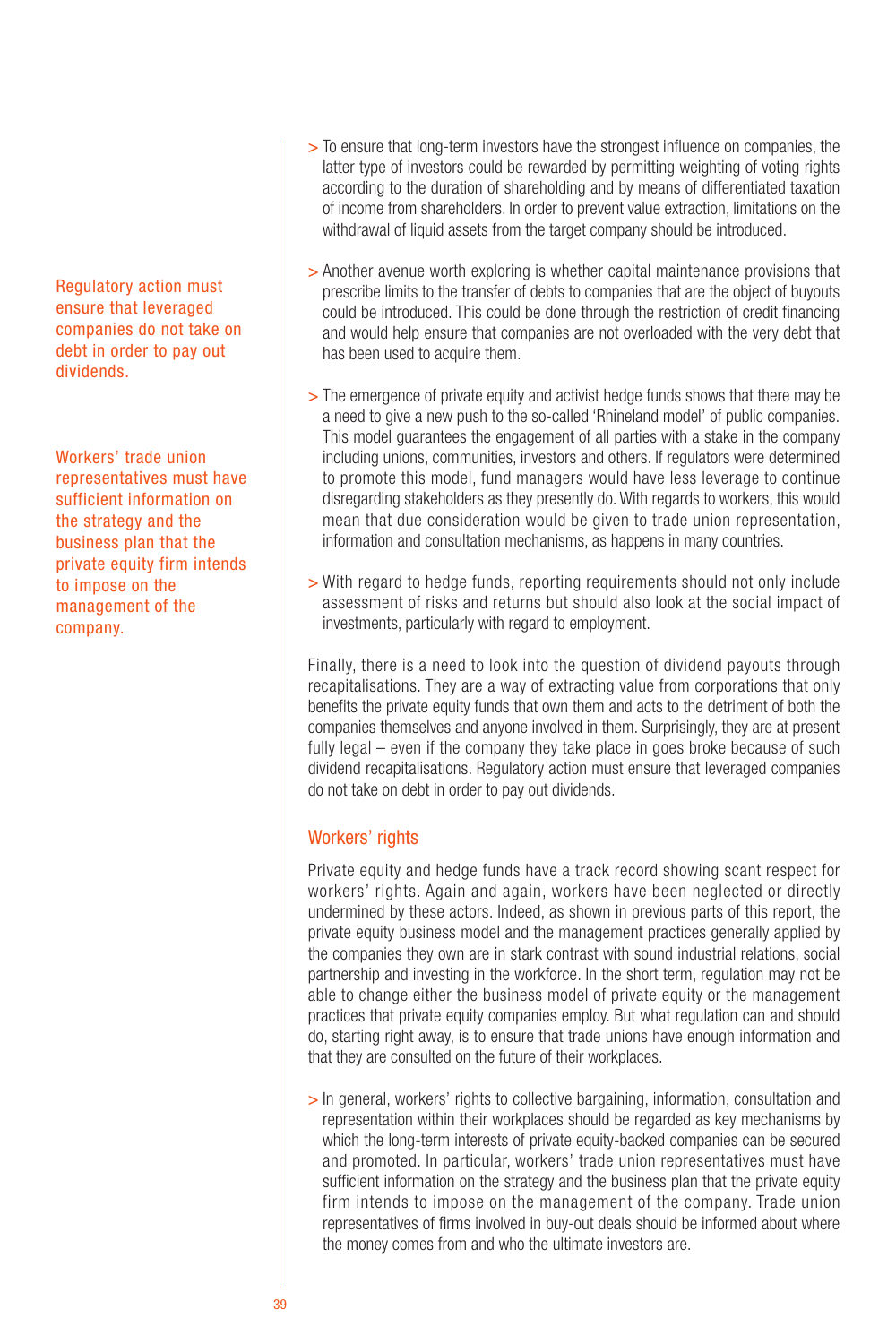Pension fund managers, trustees and fiduciaries should consider investments in private equity and hedge funds very carefully.

- > Governments should therefore look into how to introduce additional protections for workers affected by private equity takeovers. The most important step is to uphold the employer responsibility of private equity firms. This can be done in different ways in different countries and jurisdictions. In the EU in general, it would be by amending the Acquired Rights Directive. In the UK in particular, it would be by changing the Transfer of Undertakings (Protection of Employment) Regulations of 2006 (TUPE). Such regulations ensure continuity of employment terms and conditions during regular takeovers but they do not apply when ownership is transferred in deals that include all the shares of a company. That must change.
- > The private equity industry should reach agreements with unions on rights to information and consultation during takeovers. Such agreements should not just cover employment relations in companies already owned by private equity firms but also ensure the respect of terms and conditions of workers in companies prior to takeovers and in future sell-offs. Hence, they should guarantee that workers will face no changes in their terms and conditions without prior collective agreements. Furthermore, they must guarantee that the workers' right to organise in trade unions will be preserved or respected where such rights do not already exist. Finally, they should ensure that the terms and conditions of employment as well as trade union rights continue to exist when a company is sold from one private equity firm to another, re-listed on the public stock markets or in any other way sold off.

#### Protection of public services and utilities

As private equity increasingly invests in public services and utilities, policy makers and regulators should consider seriously how to ring fence these from the risks, abuses and conflicts of interests that are inherent to such takeovers.

They must, first of all, ensure sufficient transparency with respect to all transactions affecting the implementation of existing public service responsibilities, including investment and expenditure, as well as the periodic reporting of indicators of public service performance, and powers to act if the public service objectives of government policy are not met.

Governments may wish to consider whether they should retain a 'golden share' of equity in all public utilities, including a seat on the board. This would ensure that the government is informed of the utility's plans and major decisions, and reserves the power to veto decisions they believe are contrary to the public interest.

Furthermore, governments should consider whether they need to strengthen industry-specific regulation with regard to infrastructure to make it sufficiently effective, establishing specific powers to regulate the financial as well as the operational activities of infrastructure providers. Indeed, for all their major financing activities, infrastructure operators could be required to obtain advance approval from the regulator regarding whether these are in the public interest.

# An international regulatory task force and other work in the international realm

As private equity and hedge funds operate globally, it is necessary to look into what forms of international regulation should be enacted to ensure that these types of investment funds act in the general interest of our societies.

> To explore this issue, an international regulatory task force on private equity and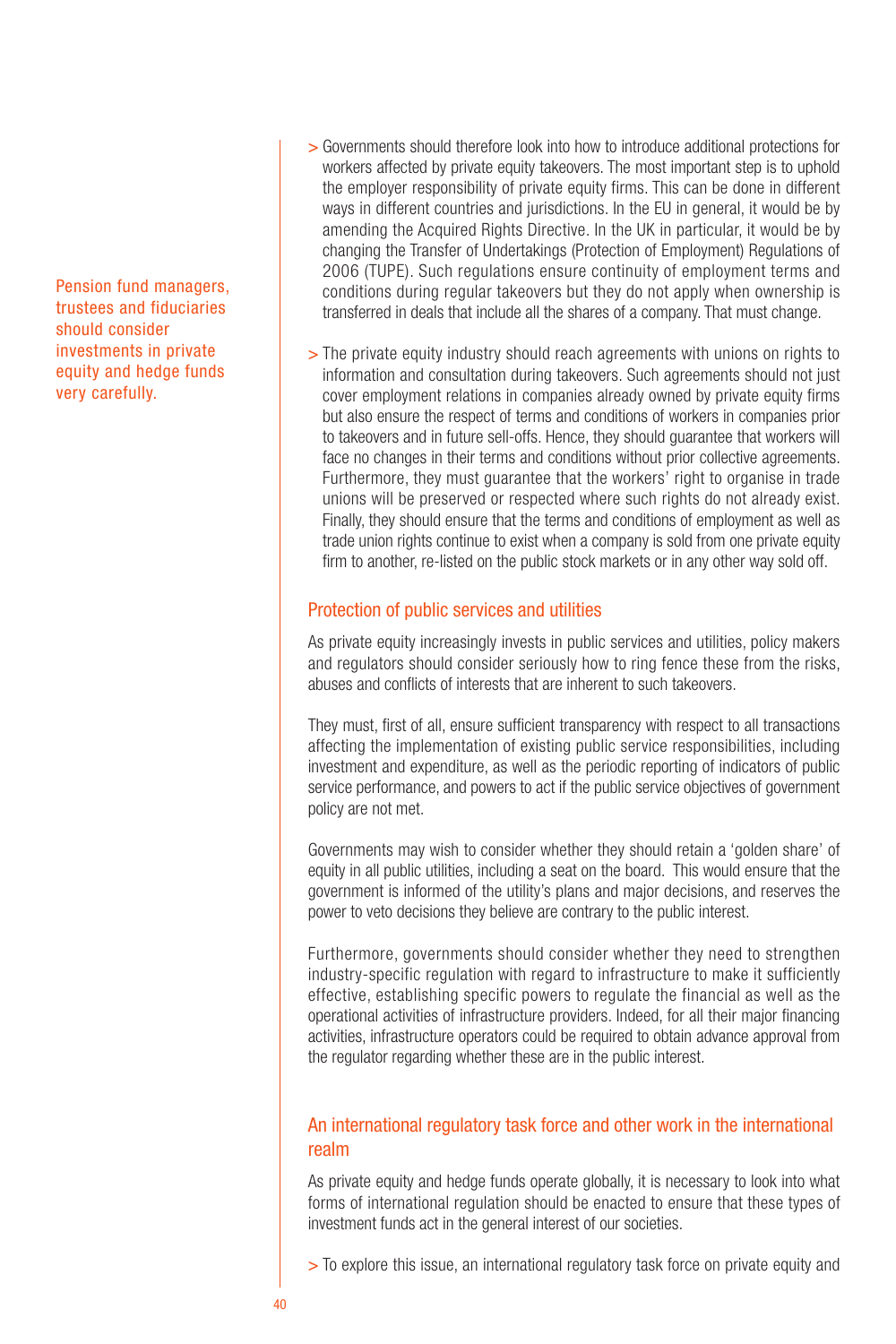The loss of a job today, a pay cut tomorrow or a more insecure work-life in general will not be offset by a marginally higher pension in the distant future – should it transpire.

Pension funds and their trustees should be particularly aware of hedge funds that choose an activist shareholder status, with the intention of influencing management to deliver high short term returns.

hedge funds including the OECD, the IMF, the Financial Stability Forum, relevant UN agencies and the ILO should be established.

- > In the meantime, organisations like the OECD and IMF that already assess the stability of financial markets should look more closely at the risks of highly leveraged market actors such as private equity and hedge funds, as well as propose ways to limit such risks.
- > The OECD should address the issues that have been highlighted in this report with regard to corporate governance in its work on this subject, and take up the concerns regarding workers' rights where appropriate.
- > The ILO should look further into how workers' rights are undermined during leveraged buy-outs and how the business model of private equity and activist hedge funds risks impairing long-established traditions of industrial relations.

# Pension funds

Pension fund managers, trustees and fiduciaries should consider investments in private equity and hedge funds very carefully. As pointed out in previous parts of this report, due consideration should be given to both the profitability of such investments and the direct or indirect impact they may have on the workplaces of the owners of the pension plans. Trustees have a special responsibility in ensuring that investments are socially responsible and undertaken with a long-term perspective. They must make sure that those who manage the pension funds on a daily basis understand and respect the priorities of the funds.

### Private equity

If pension funds consider investing in private equity funds, they and their trustees should first of all not be fooled by the hype currently surrounding private equity. The alleged high returns that are often associated in the mainstream media with this type of investment have so far proven to be fund-specific and not general for the industry. On average, investments in private equity have not been more profitable than their counterparts in public equity on listed markets.

Furthermore, they and their trustees should be aware of and consider carefully the consequences of the non-liquid nature of these investments, of the difficulties regarding benchmarking and valuation, of the inefficient nature of private equity markets, of the high fees associated with these funds, of the irregular cash flow characteristics that such investments have, of the fact that it is a type of 'blind pool investing' whereby the investor does not know what particular investment opportunities the investment manager will pursue, and that they risk not just getting low returns but also losing the principal of their investment.

Finally, they and their trustees should take into account whether the strategies of the funds they are considering investing in are in line with the long-term obligations they have as pension funds. Related to this, they should in particular pay due attention to the fact that even a profitable private equity investment might not be in the interest of the members of the pension fund, due both to the economic model that private equity represents and to the employment relationships that private equity is notorious for promoting. The loss of a job today, a pay cut tomorrow or a more insecure work-life in general will not be offset by a marginally higher pension in the distant future – should it transpire, which as noted above is far from guaranteed.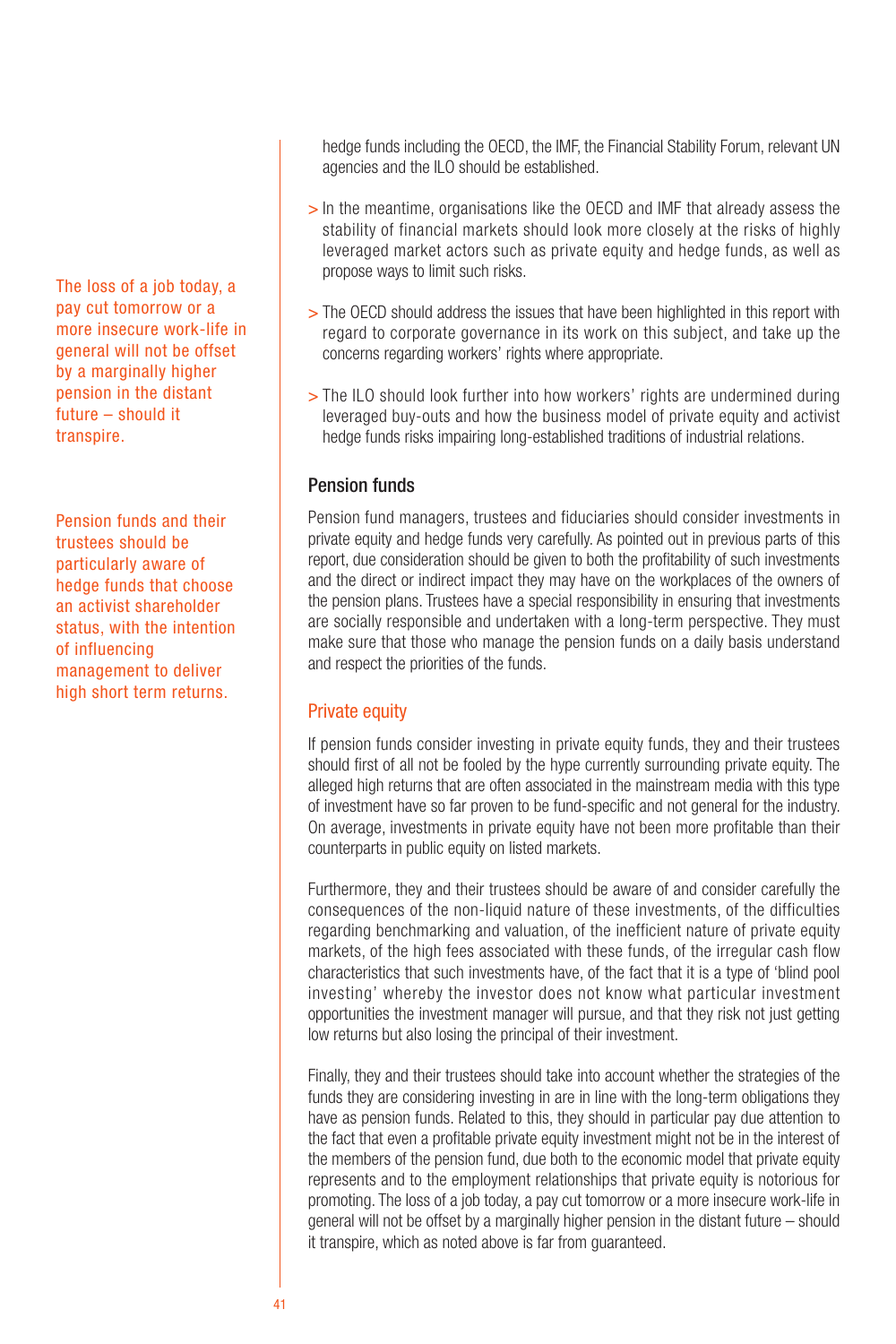#### Hedge funds

If pension funds consider investing in hedge funds, they and their trustees should be aware of the fact that for the last four years, hedge funds have not delivered better results than other types of investment schemes such as mutual funds. The main characteristic of hedge funds as an asset class is that they rely more on 'alpha' than 'beta' returns, and hence have a chance of making money when markets in general are declining or contracting. With this in mind, they should compare the average returns that hedge funds in general generate with the much higher risks and often exorbitant fee structures that are a part of investing in hedge funds.

Pension funds and their trustees should be particularly aware of hedge funds that choose an activist shareholder status, which means that they buy a considerable minority stake in a given company with the intention of influencing management to deliver high short term returns – often by splitting up companies, promising special bonuses to management, and ultimately replacing existing management with their own appointees. In relation to this, pension funds and their trustees should pay due attention to the social policy of the hedge fund(s) under consideration. And they should, not least in their own interest, be aware of the publicity exposure of investing in hedge funds that aim at short-term returns through an activist shareholder's role, as these often come at the expense of less activist, long-term shareholders or the employees of the company under siege.

If pension funds do invest in hedge funds, they should take their shareholder responsibilities seriously by attending shareholder meetings, making their voice heard and ensuring that the fund acts in accordance with the principles of the pension fund in all its dealings with companies. In general, pension funds and their trustees must make high demands on the socially responsible investment policy of external asset managers, as these increasingly invest in hedge funds.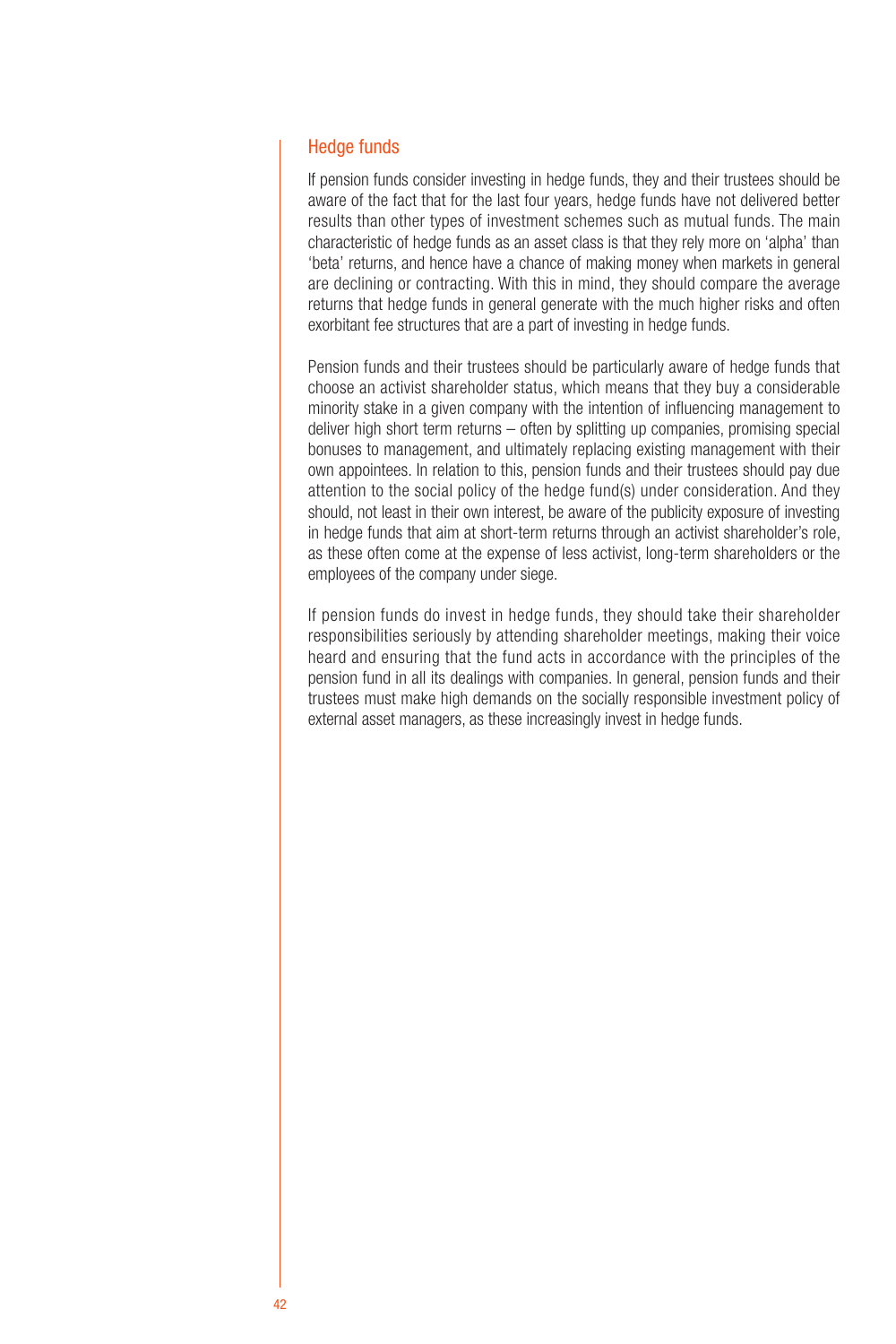# Selected Bibliography

Akyüs, Y., 'From Liberalisation to Investment and Jobs: Lost in Translation', Third World Network, February 2006

Amess, K. and Wright, M., 'The wage and employment effects of leveraged buyouts in the UK', International Journal of Economics and Business, forthcoming

Bruining H., Boselie, P., and Bacon, N., 'The impact of business ownership change on employee relations: buy-outs in the UK and The Netherlands', The International Journal of Human Resource Management, March 2005

European Central Bank (ECB), 'Financial Stability Review', June 2006

Financial Services Authority, 'Private Equity: A Discussion of Risk and Regulatory Engagement', November 2006

FNV, 'Socially Responsible Investments, Hedge Funds and Private Equity', March, 2007

Fraser-Sampson, G., 'Private Equity as an Asset Class', Wiley Finance, 2007

Gottlieb, C., 'Hedge Funds: Heading for a regulatory hard landing?', ECMI Policy Brief No. 5, April 2007

International Monetary Fund, 'Global Financial Stability Report: Market Developments and Issues', April 2007

International Union of Food, Agricultural, Hotel, Restaurant, Catering, Tobacco and Allied Workers' Associations (IUF), 'A Workers' Guide to Private Equity Buyouts', May 2007

Kaplan, S. and Schoar, A., 'Private Equity Performance', National Bureau of Economic Research Working Paper 9807, June 2003

Ministry of Economics and Business Affairs, Denmark, 'Kapitalfonde i Danmark', November 2006

Party of European Socialists, 'Hedge Funds and Private Equity - A Critical Analysis', March 2007

**Phalippou, L. and O. Gottschalg.** 'The Performance of Private Equity Funds', SSRN paper, April 2007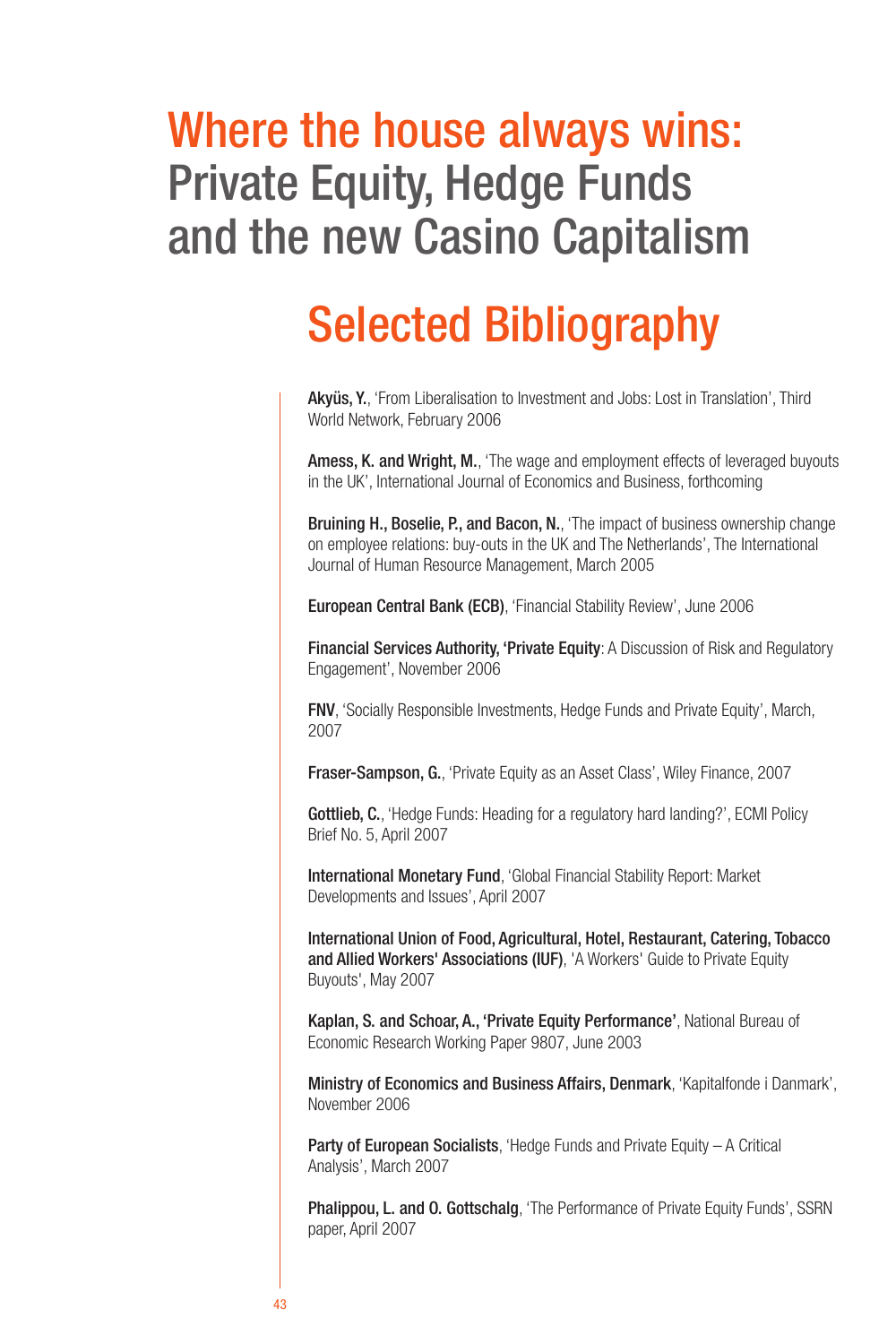Phalipou, L., Gottschalg, O. and Zollo, M., 'Performance of private equity funds: Another puzzle?', Working paper, 2007

Rossman, P. and Greenfield, G., 'Finanzialisation: New Routes to Profit, New Challenges for Trade Unions', Labour Education, the quaterly review of the ILO Bureau for Workers' Activities 1/2006 (No. 142)

Rossman, P., 'Presentation to trade union sponsored labour MPs on private equity and leveraged buyouts', IUF, February 2007;

Rossman, P., 'Private Equity Funds: The Harsh Realities', IUF, April 2007

Services Employees International Union (SEIU), 'Behind the Buyouts: inside the world of private equity', April 2007

Thornton, P., 'Inside the dark box: shedding light on private equity', The Work Foundation, March 2007

Trade Union Advisory Committee to the OECD (TUAC), 'Financialisation – the needed regulatory response', March 2007

Trades Union Congress, 'Private Equity – A trade union perspective', May 2007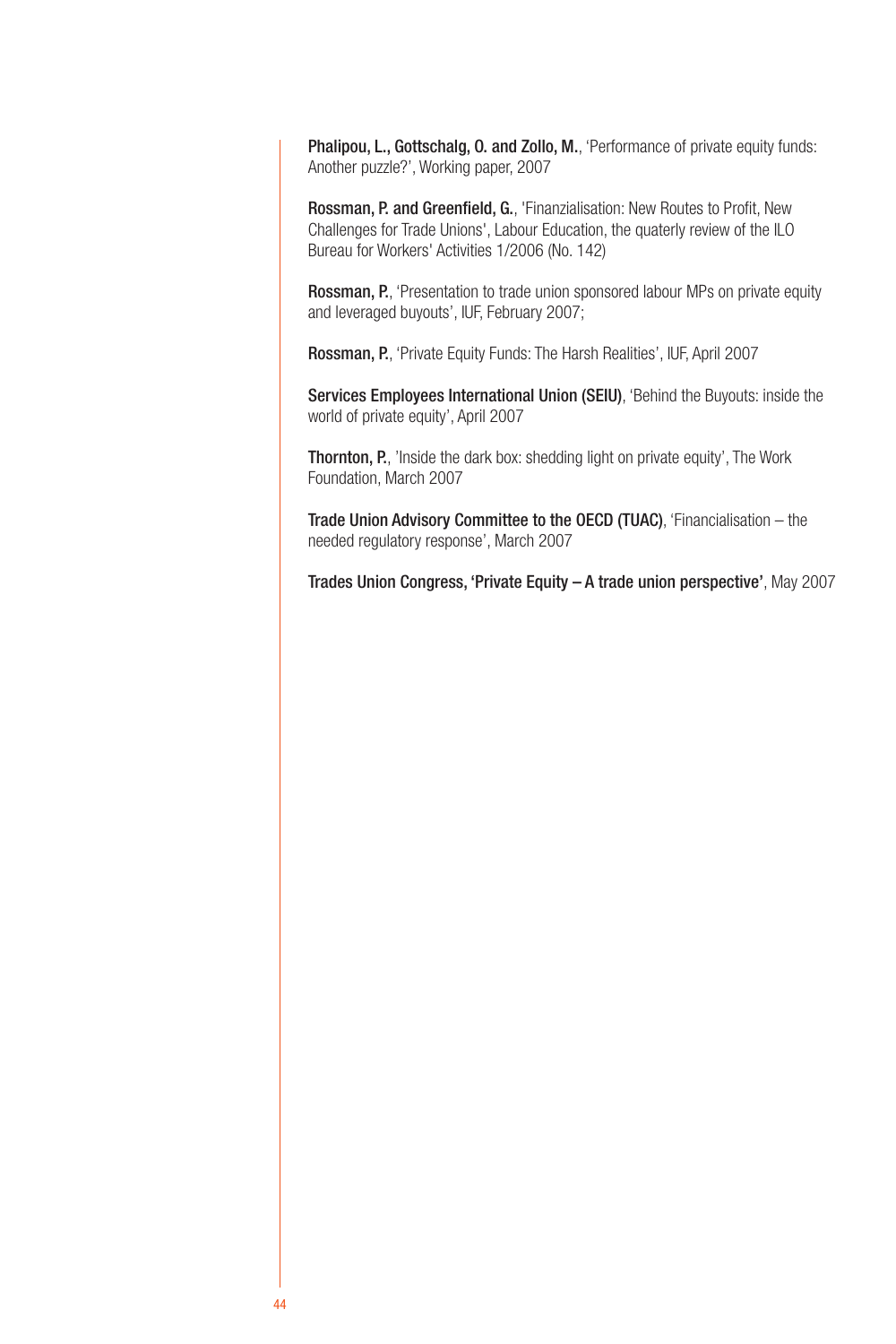# End Notes

- <sup>1</sup> Trade Union Advisory Committee to the OECD (TUAC), 'Financialisation the needed regulatory response', March 2007
- <sup>2</sup> 'Has success spoiled private equity?', International Herald Tribune, March 23, 2007
- <sup>3</sup> Party of European Socialists, 'Hedge Funds and Private Equity A Critical Analysis', March 2007
- 4 '16% increase foreseen in private-equity cash', San Antonio Times, January 28, 2007
- 
- $6$  As its name suggests, a derivative is a financial instrument that is derived from an asset's underlying value. Instead of trading or exchanging the asset itself, market participants enter into an agreement to exchange money, assets or some other value at some future date based on the underlying asset. Assets can be both material like gold, currencies or stocks, or immaterial such as interest rates. One example of a derivative is a 'futures contract'. This is an agreement to exchange the underlying asset at a future date.
- 7 'Poor mere millionaires, Wall Stret Journal, 22 March, 2007
- <sup>8</sup> Gottlieb, C., 'Hedge Funds: Heading for a regulatory hard landing?', ECMI Policy Brief No. 5, April 2007
- 9 'Wall Street mixed in early trading', Associated Press, newsfactor.com, May 21, 2007
- 10 SEIU, 'Behind the Buyouts: inside the world of private equity', April 2007
- <sup>11</sup> Kaplan, S. and Schoar, A., 'Private Equity Performance', National Bureau of Economic Research Working Paper 9807, June 2003
- 12 Phalippou, L. and O. Gottschalg, 'The Performance of Private Equity Funds', SSRN paper, April 2007
- 13 Phalippou, L. and O. Gottschalg, 'The Performance of Private Equity Funds', SSRN paper, April 2007
- 14 Phalipou, L., Gottschalg, O. and Zollo, M., 'Performance of private equity funds: Another puzzle?', Working paper, 2007<br><sup>15</sup> 'Private Money', Fortune Magazine, February 19, 2007
- 
- <sup>16</sup> 'Pensions alert over private equity', The Telegraph, May 10, 2007
- 17 'Private Money', Fortune Magazine, February 19, 2007
- <sup>18</sup> 'Private equity is casting a plutocratic shadow over British business', The Guardian, February 23, 2007
- 19 Fraser-Sampson, G., 'Private Equity as an Asset Class', Wiley Finance, 2007
- <sup>20</sup> 'Hedge fund fees criticized', Global Pensions, April 26, 2007
- <sup>21</sup> FNV, 'Socially Responsible Investments, Hedge Funds and Private Equity', March, 2007
- <sup>22</sup> Financial Services Authority, 'Private Equity: A Discussion of Risk and Regulatory Engagement', November 2006
- <sup>23</sup> 'Life on the other side', Financial Times, April 24, 2007
- 24 Gordon, M., 'Letters to the Editor', Financial Times, January 30, 2007
- <sup>25</sup> 'Secretive sector steps in the glare of publicity', Financial Times, April 24, 2007
- 26 'Buffini and Co may be living in a bubble', The Guardian, February 20, 2007
- 27 Financial Services Authority, 'Private Equity: A Discussion of Risk and Regulatory Engagement', November 2006
- 28 'Things may start to look murkier', Financial Times, April 24, 2007
- 29 'Pensions alert over private equity', The Telegraph, May 10 2007
- 30 International Monetary Fund, 'Global Financial Stability Report: Market Developments and Issues', April 2007
- <sup>31</sup> Financial Services Authority, 'Private Equity: A Discussion of Risk and Regulatory Engagement', November 2006
- 32 'Der große Schlussverkauf', Der Spiegel, December 18, 2006
- 33 European Central Bank, 'Financial Stability Review', June 2006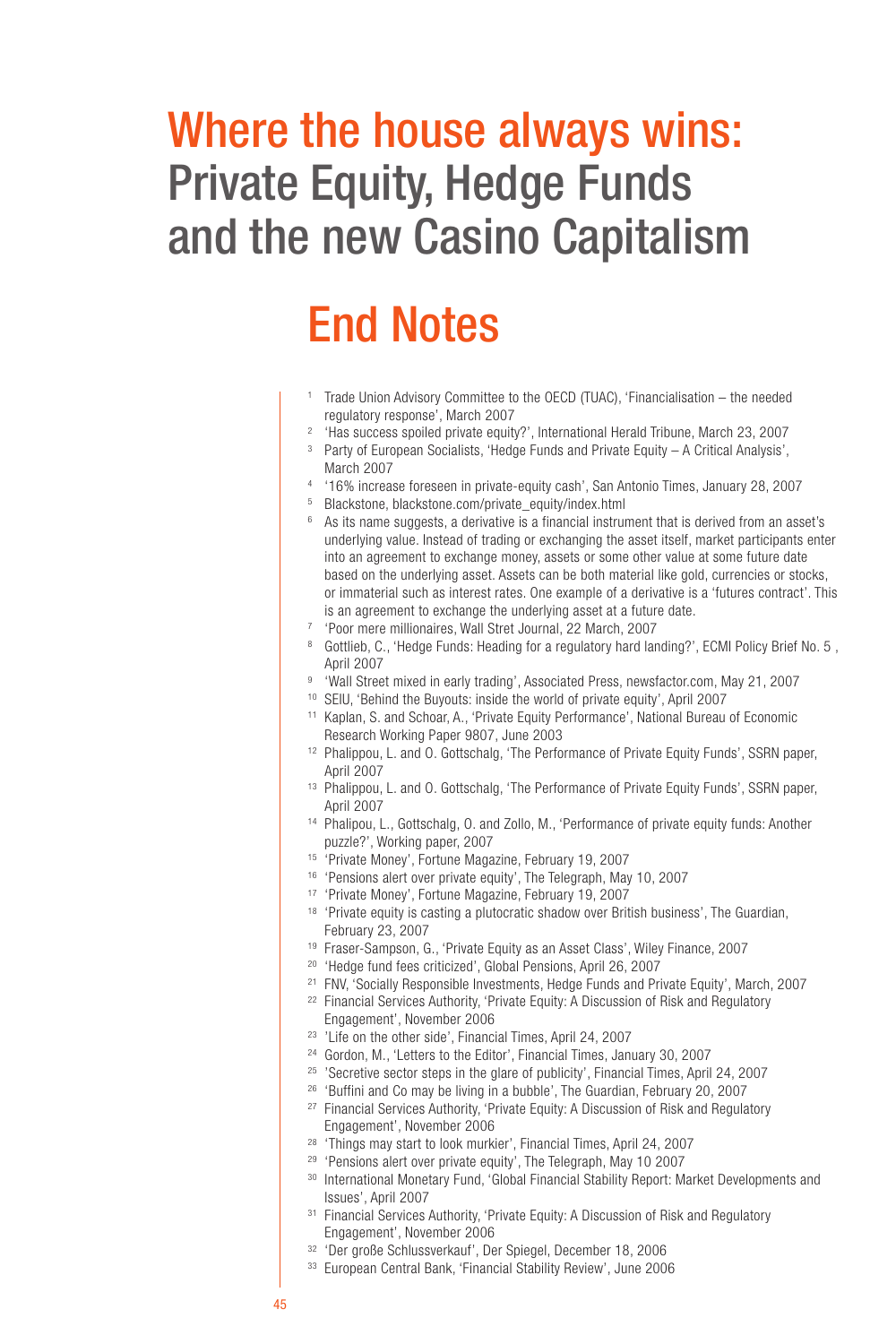- 34 International Monetary Fund, 'Global Financial Stability Report: Market Developments and Issues', April 2007
- 35 'Has success spoiled private equity?', International Herald Tribune, March 23, 2007
- 36 'Life on the other side', Financial Times, April 24, 2007
- 37 Akyüs, Y., 'From Liberalisation to Investment and Jobs: Lost in Translation', Third World Network, February 2006
- 38 SEIU, 'Behind the Buyouts: inside the world of private equity', April 2007
- <sup>39</sup> 'In Today's Buyouts, Payday for Firms is Never Far Away', The Wall Street Journal, July 26, 2006.
- 40 'Toy Story', Forbes, April 18, 2005; 'FAO Bankrupt Again', ConsumerAffairs.com, December 3, 2003; 'New game in town; KB Toys remodels to lure mall shoppers', The Record, August 26, 2006.
- 40 SEIU, 'Behind the Buyouts: inside the world of private equity', April 2007
- 42 'Der große Schlussverkauf', Der Spiegel, December 18, 2006
- 43 'Kapitalfondene går efter nulskat', Politiken, March 21, 2007
- 44 SEIU, 'Behind the Buyouts: inside the world of private equity', April 2007
- 45 'Equity Deals Attract Eye of Justice', The New York Times, October 11, 2006
- 46 Financial Services Authority, 'Private Equity: A Discussion of Risk and Regulatory Engagement', November 2006
- 47 Ministry of Economics and Business Affairs, Denmark, 'Kapitalfonde i Danmark', November 2006
- 48 'Private Money', Fortune Magazine, February 19, 2007
- 49 Amess, K. and Wright, M., 'The wage and employment effects of leveraged buyouts in the UK', International Journal of Economics and Business, forthcoming 50 Amess, K. and Wright, M., 'The wage and employment effects of leveraged buyouts in the
- UK', International Journal of Economics and Business, forthcoming
- 51 'AA boss admits cutting too many jobs', Financial Times, November 27, 2006
- 52 Party of European Socialists, 'Hedge Funds and Private Equity A Critical Analysis', March 2007
- 53 SEIU, 'Behind the Buyouts: inside the world of private equity', April 2007
- 54 Party of European Socialists, 'Hedge Funds and Private Equity A Critical Analysis', March 2007
- 55 'Private Equity hurts pensions', UNI, union-network.org, April 21, 2007
- 56 'Myners warns of risks from the growth of private equity', Financial Times, 21 February 2001
- 57 SEIU, 'Behind the Buyouts: inside the world of private equity', April 2007
- 58 'Transfers of Undertakings Directive 77/187 of 1977' also know as ARD
- 59 Rossman, P., 'Private Equity Funds: The Harsh Realities', IUF, April 2007
- 60 Bruining H., Boselie, P., and Bacon, N., 'The impact of business ownership change on employee relations: buy-outs in the UK and The Netherlands', The International Journal of Human Resource Management, March 2005
- <sup>61</sup> Thornton, P., 'Inside the dark box: shedding light on private equity'. The Work Foundation, March 2007
- 62 Ministry of Taxation, Denmark, 'Status på SKATs kontrolindsats vedrørende kapitalfondes overtagelse af 7 danske koncerner', March 2007.
- 63 Ministry of Taxation, Denmark, 'En robust selskabsbeskatning', January 2007.
- <sup>64</sup> Ministry of Taxation, Denmark, 'Indgreb mod skattespekulation', April 2007<br><sup>65</sup> Ministry of Taxation, Denmark, 'En fair selskabsskat', May 2007
- 
- 66 UK HM Treasury, 'Speech by the Economic Secretary to the Treasury, Ed Balls MP, to the London Business School, London', March 2007.
- 67 'Of Private Equity, Politics and Income Taxes', International Herald Tribune, March 11, 2007
- 68 'A public relations offensive on the buy-out high-wire', Financial Times, 26 January, 2007
- <sup>69</sup> 'Treasury Scrutinizing Hedge Fund Treatment; Seen as Possible Source for Raising Revenue', BNA Daily Tax Report, April 30, 2007
- 70 'Assault on the Investor Class', Wall Street Journal, May 7, 2007; 'Treasury Scrutinizing Hedge Fund Treatment; Seen as Possible Source for Raising Revenue', BNA Daily Tax Report, April 30, 2007
- <sup>71</sup> Party of European Socialists, 'Hedge Funds and Private Equity  $-$  A Critical Analysis', March 2007
- 72 Council Conclusions on Hedge Funds, 2798th Economic and Financial Affairs Council meeting, Brussels, 8 May 2007; U.S. Treasury Deputy Secretary Kimmitt Statement on the E.U. Economics and Financial Affairs Council Conclusions on Hedge Funds, Department of Treasury, Washington D.C., 8. May 2007
- $73$  Several of the proposals put forward in this chapter are drawn from the joint work on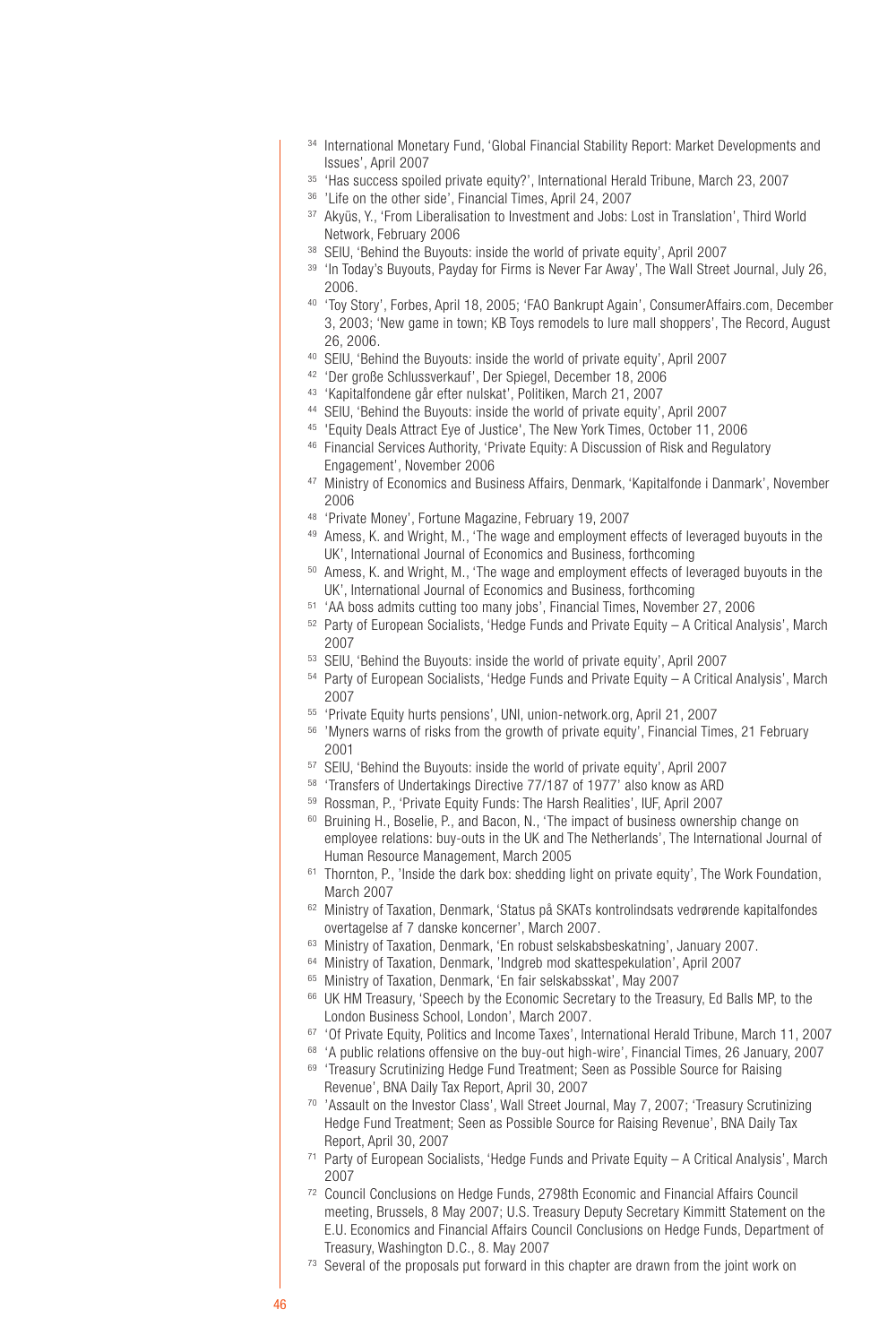regulatory responses undertaken within the international trade union movement. Other proposals are taken from the individual work of national and international union organisations. Key documents in this regard are: TUAC, 'Financialisation – the needed regulatory response', March 2007; Rossman, P., 'Private Equity Funds: The Harsh Realities', IUF, April 2007; Rossman, P., 'Presentation to trade union sponsored labour MPs on private equity and leveraged buyouts', IUF, February 2007; TUC, 'Private Equity – A trade union perspective', May 2007. Finally, inspiration has also been found in proposals put forward by the Party of European Socialists (PES) in 'Hedge Funds and Private Equity – A Critical Analysis', March 2007

- 74 ERISA, the Employee Retirement Income Security Act of 1974, is a federal law that sets minimum standards for pension plans in private industry to provide protection for individuals in these plans. ERISA requires plans to provide participants with important information about plan features and funding; provides fiduciary responsibilities for those who manage and control plan assets; requires plans to establish a grievance and appeals process for participants to get benefits from their plans; and gives participants the right to sue for benefits and breaches of fiduciary duty.
- $75$  The Basel accords currently Basel I and II exist deal with capital adequacy and ensure that financial institutions retain enough capital to protect themselves against unexpected losses. Basel II, for example, was put in place to ensure that capital allocation is risk sensitive; to separate operational risk from credit risk, and quantify both; and to attempt to align economic and regulatory capital more closely to reduce the scope for regulatory arbitrage.